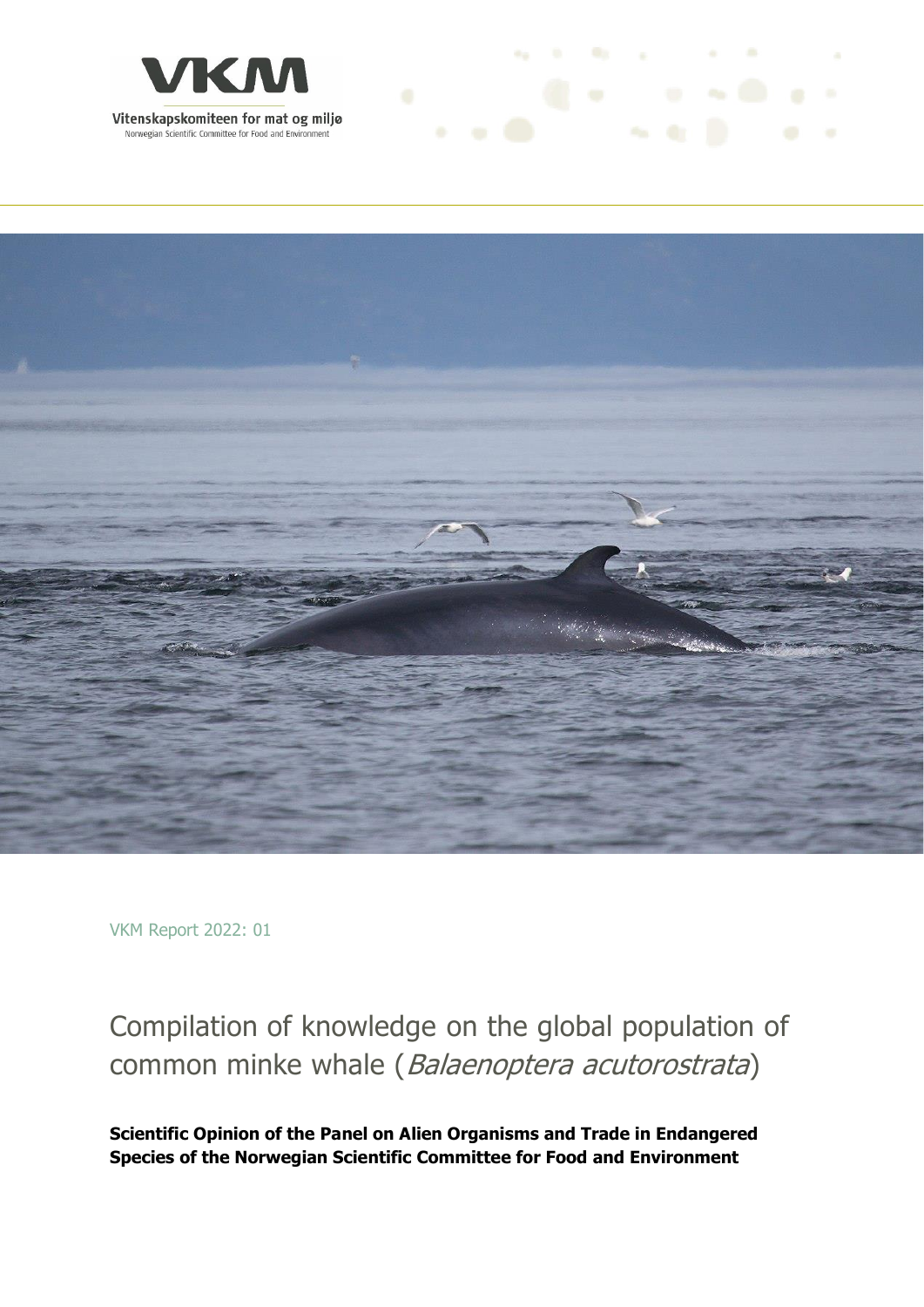VKM Report 2022: 01 Compilation of knowledge on the global population of common minke whale (Balaenoptera acutorostrata).

Scientific Opinion of the Panel on Alien Organisms and Trade in Endangered Species (CITES) of the Norwegian Scientific Committee for Food and Environment 15.02.2022

ISBN: 978-82-8259-382-3 ISSN: 2535-4019 Norwegian Scientific Committee for Food and Environment (VKM) Postboks 222 Skøyen 0213 Oslo Norway

Phone: +47 21 62 28 00 Email: [vkm@vkm.no](mailto:vkm@vkm.no)

[vkm.no](https://vkm.no/)

Cover photo: Cephas, CC BY-SA 4.0 <https://creativecommons.org/licenses/by-sa/4.0>, via Wikimedia Commons

Suggested citation: VKM, Eli K. Rueness, Kjersti S. Kvie, Erlend B. Nilsen, Hugo de Boer, Katrine Eldegard, Kjetil Hindar, Lars Robert Hole, Johanna Järnegren, Kyrre Kauserud, Inger Måren, Anders Nielsen, Eva B. Thorstad, Gaute Velle (2022). Compilation of knowledge on the global population of common minke whale (Balaenoptera acutorostrata). Scientific Opinion of the Panel on Alien organisms and Trade in Endangered Species (CITES). VKM Report 2022:07, ISBN: 978-82-8259-382-3, ISSN: 2535-4019. Norwegian Scientific Committee for Food and Environment (VKM), Oslo, Norway.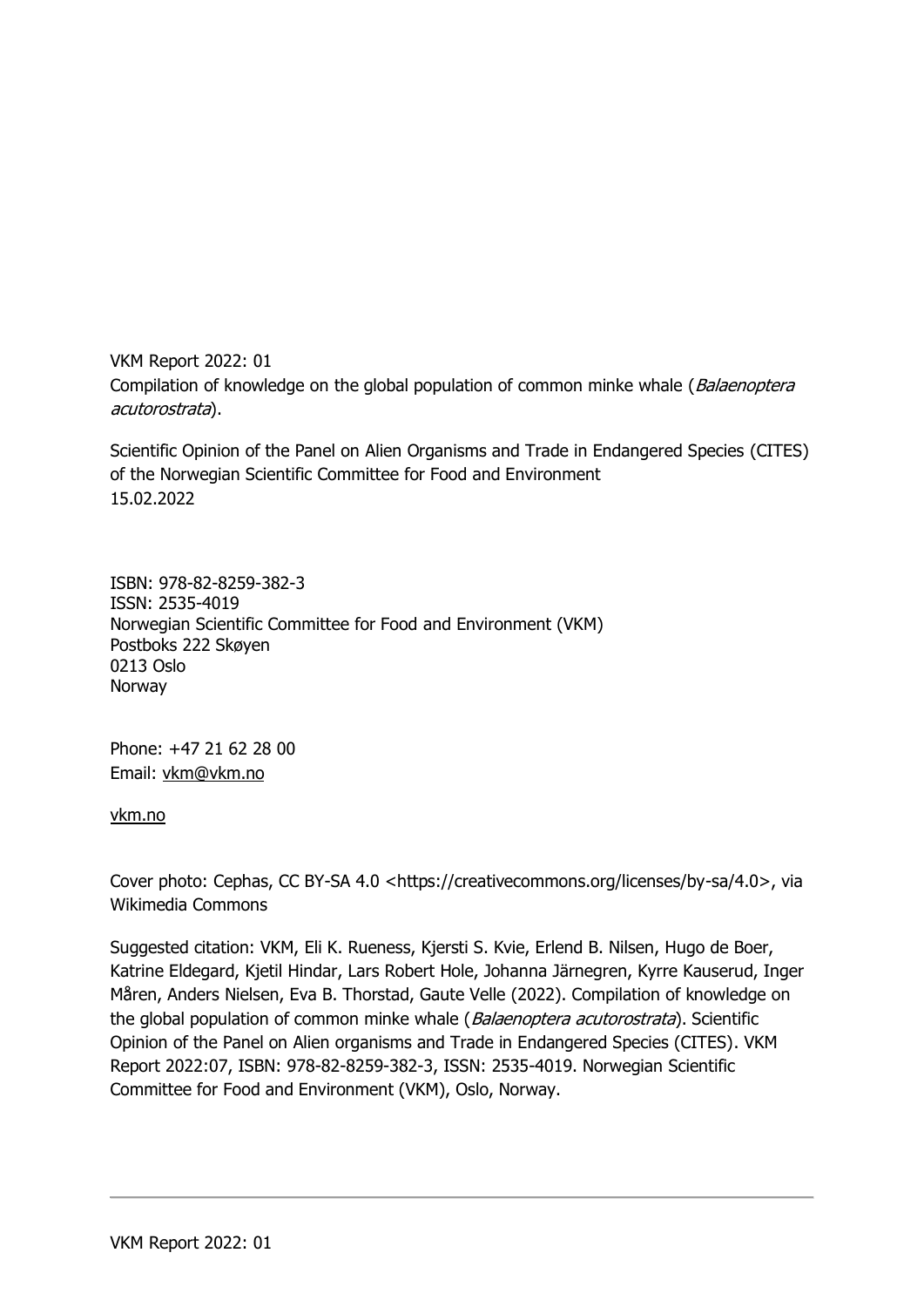## **Compilation of knowledge on the global population of common minke whale (Balaenoptera acutorostrata)**

### **Preparation of the opinion**

The Norwegian Scientific Committee for Food and Environment (Vitenskapskomiteen for mat og miljø, VKM) appointed a project group to draft the opinion. The project group consisted of two VKM members and one VKM staff. One referee commented on and reviewed the draft opinion. The VKM Panel on Alien Organisms and Trade in Endangered Species (CITES), assessed and approved the final opinion.

## **Authors of the opinion**

The authors have contributed to the opinion in a way that fulfils the authorship principles of VKM (VKM, 2019). The principles reflect the collaborative nature of the work, and the authors have contributed as members of the project group and/or the VKM Panel on Alien organisms and Trade in Endangered Species (CITES) that assessed and approved the work.

**Members of the project group** (in alphabetical order after chair of the project group):

Eli K. Rueness – Chair of the project group and member of the Panel on alien organisms and trade in endangered species (CITES). Affiliation: 1) VKM; 2) Centre for Ecological and Evolutionary Synthesis (CEES), Department of Biosciences, University of Oslo.

Erlend B. Nilsen – Member of the Panel on Alien Organisms and Trade in Endangered Species (CITES) in VKM. Affiliation: 1) VKM; 2) Norwegian Institute for Nature Research (NINA), Trondheim.

Kjersti S. Kvie – Project leader, VKM staff. Affiliation: VKM.

**Members of the Panel on Alien Organisms and Trade in Endangered Species (CITES)** (in alphabetical order before chair of the Panel/Scientific Steering Committee):

In addition to Erlend B. Nilsen and Eli Rueness these were (in alphabetical order before chair/vice chair of the Panel):

Hugo de Boer - Member of the Panel on Alien Organisms and Trade in Endangered Species (CITES) in VKM. Affiliation: 1) VKM; 2) Natural History Museum, Oslo.

Katrine Eldegard - Member of the Panel on Alien Organisms and Trade in Endangered Species (CITES) in VKM. Affiliation: 1) VKM; 2) Norwegian University of Life Sciences (NMBU), Ås.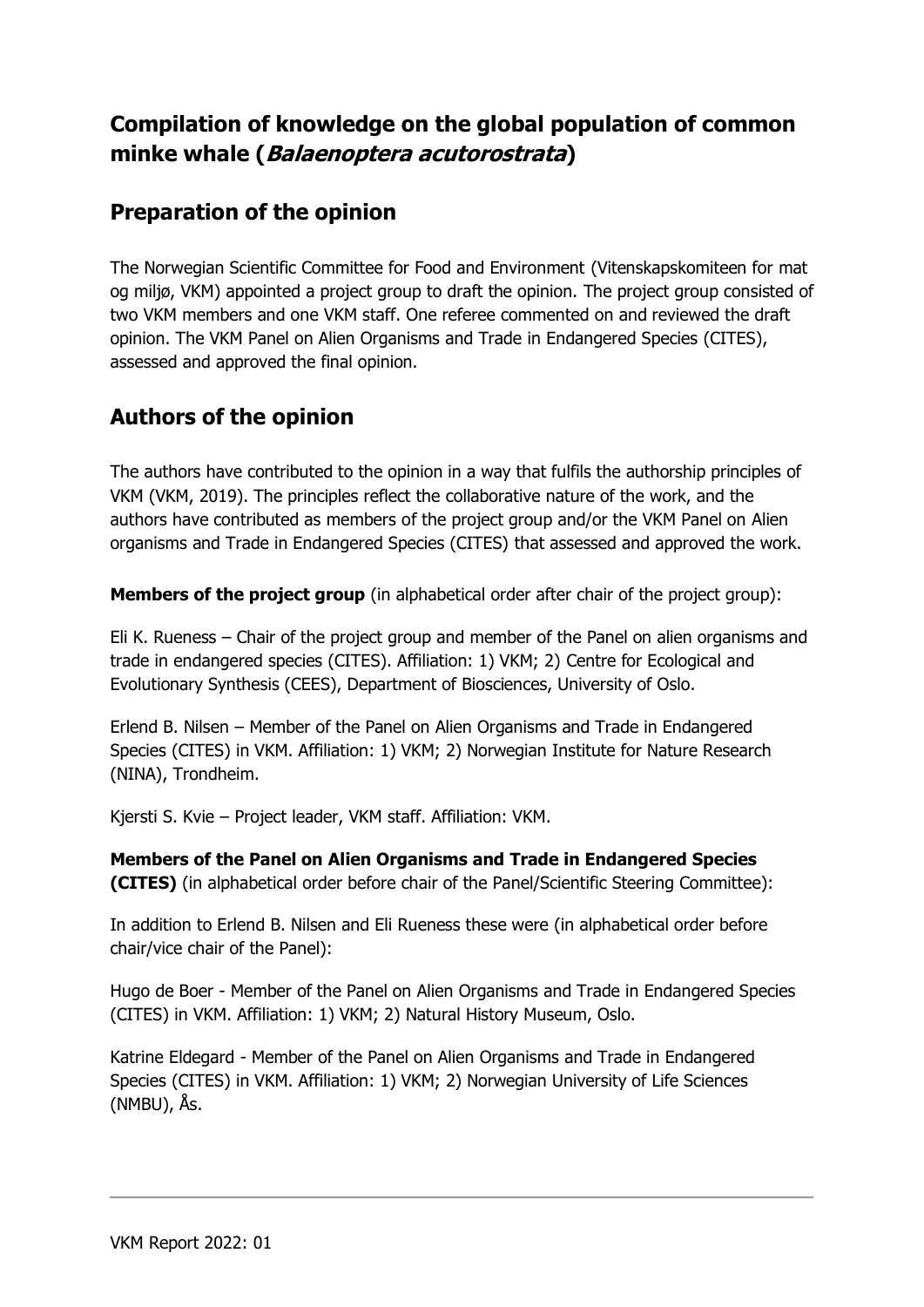Kjetil Hindar – Member of the Panel on Alien Organisms and Trade in Endangered Species (CITES) in VKM. Affiliation: 1) VKM; 2) Norwegian Institute for Nature Research (NINA), Trondheim.

Lars Robert Hole - Member of the Panel on Alien Organisms and Trade in Endangered Species (CITES) in VKM. Affiliation: 1) VKM; 2) The Norwegian Meteorological Institute, Bergen.

Johanna Järnegren – Member of the Panel on Alien Organisms and Trade in Endangered Species (CITES) in VKM. Affiliation: 1) VKM; 2) Norwegian Institute for Nature Research (NINA), Trondheim.

Kyrre Kausrud – Member of the project group and member of the Panel on alien organisms and trade in endangered species (CITES) in VKM. Affiliation: 1) VKM; 2) Norwegian Veterinary Institute (NVI)

Inger Elisabeth Måren – Member of the Panel on Alien Organisms and Trade in Endangered Species (CITES) in VKM. Affiliation: 1) VKM; 2) Department of Biological Sciences, University of Bergen.

Anders Nielsen – Vice chair of the Panel on Alien Organisms and Trade in Endangered Species (CITES) in VKM. Affiliation: 1) VKM; 2) Norwegian Institute of Bioeconomy Research (NIBIO); 3) Centre for Ecological and Evolutionary Synthesis (CEES), Department of Biosciences, University of Oslo.

Eva B. Thorstad – Member of the Panel on Alien Organisms and Trade in Endangered Species (CITES) in VKM. Affiliation: 1) VKM; 2) Norwegian Institute for Nature Research (NINA), Trondheim.

Gaute Velle – Chair of the Panel on Alien Organisms and Trade in Endangered Species (CITES) in VKM. Affiliation: 1) VKM; 2) Norwegian Research Centre AS (NORCE); 3) Department of Biological Sciences, University of Bergen.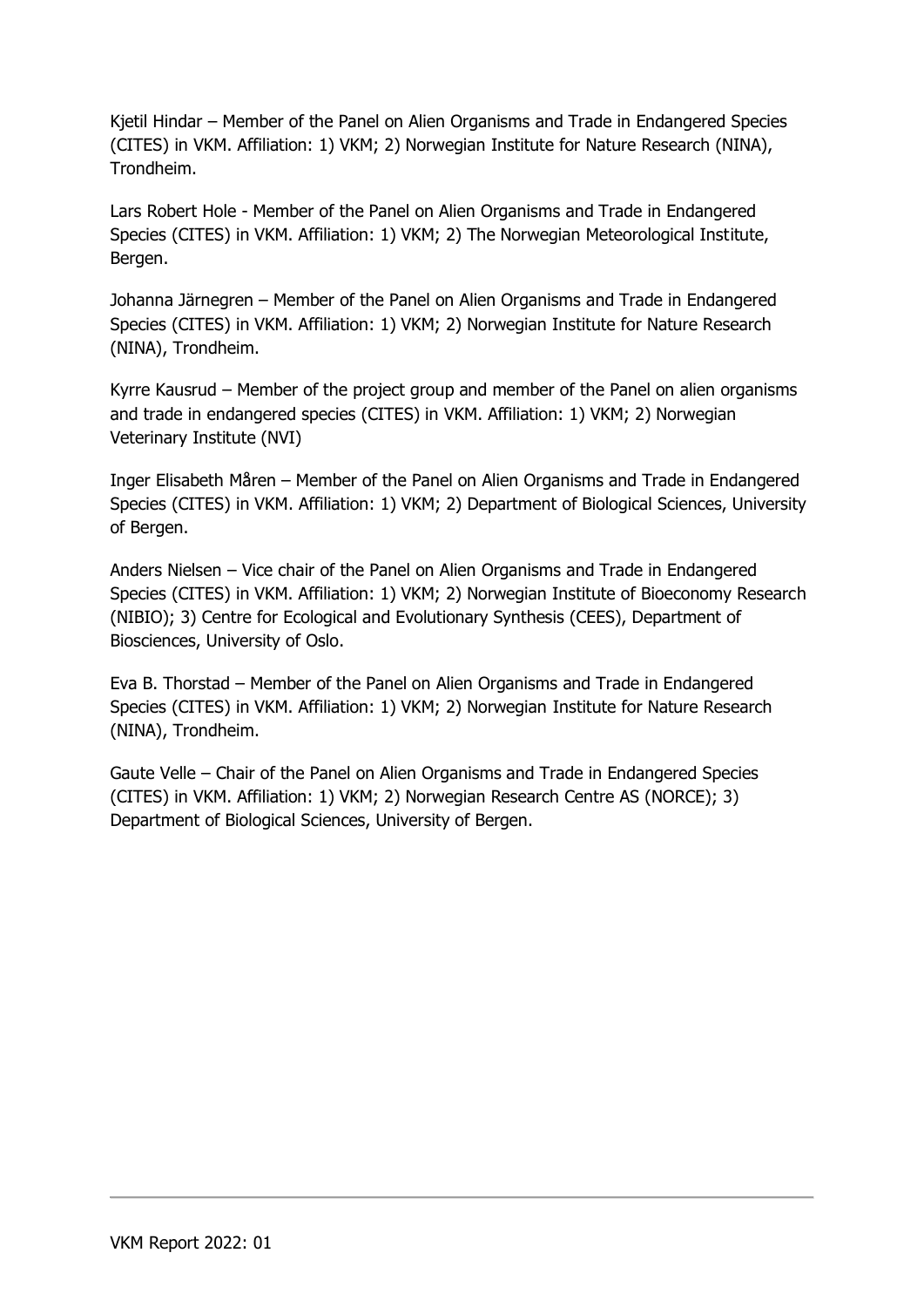### **Acknowledgement**

VKM would like to thank Denise Risch (Scottish Association for Marine Science) for her valuable comments through critical review of the draft opinion. VKM emphasises that referees are not responsible for the content of the final opinion. In accordance with VKM's routines for approval of a risk assessment (VKM, 2018), VKM received the comments before evaluation and approval by VKM Panel on Alien Species and Trade in Endangered Species (CITES), and before the opinion was finalised for publication.

#### **Competence of VKM experts**

Persons working for VKM, either as appointed members of the Committee or as external experts, do this by virtue of their scientific expertise, not as representatives for their employers or third-party interests. The Civil Services Act instructions on legal competence apply for all work prepared by VKM.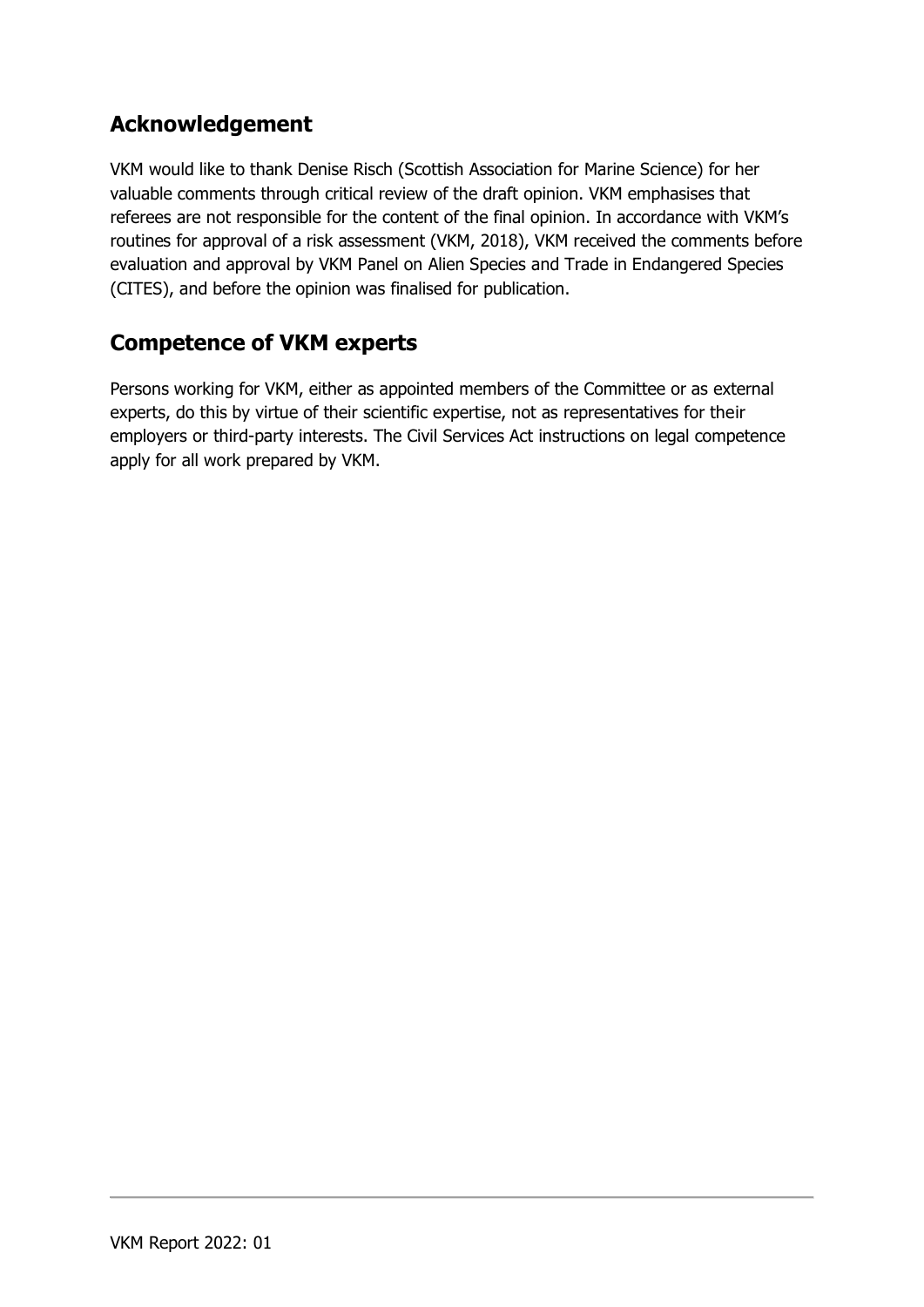## **Table of Contents**

|              |         | Background as provided by the Norwegian Environment Agency 13           |  |
|--------------|---------|-------------------------------------------------------------------------|--|
|              |         | Terms of reference as provided by the Norwegian Environment Agency 14   |  |
| 1            |         |                                                                         |  |
| 1.1          |         |                                                                         |  |
| $\mathbf{2}$ |         | Compilation of knowledge on the global population of common minke whale |  |
| 2.1          |         |                                                                         |  |
|              | 2.1.1   |                                                                         |  |
|              | 2.1.2   |                                                                         |  |
|              | 2.1.3   |                                                                         |  |
|              | 2.1.4   |                                                                         |  |
| 2.2          |         |                                                                         |  |
|              | 2.2.1   |                                                                         |  |
|              | 2.2.2   |                                                                         |  |
|              | 2.2.3   |                                                                         |  |
| 2.3          |         |                                                                         |  |
|              | 2.3.1   |                                                                         |  |
|              | 2.3.2   |                                                                         |  |
|              | 2.3.2.1 |                                                                         |  |
|              | 2.3.2.2 |                                                                         |  |
|              |         | 2.3.2.3 Southern Hemisphere<br>22                                       |  |
| 2.4          |         |                                                                         |  |
| 2.5          |         |                                                                         |  |
|              | 2.5.1   |                                                                         |  |
|              | 2.5.2   |                                                                         |  |
| 2.6          |         |                                                                         |  |
|              | 2.6.1   |                                                                         |  |
|              | 2.6.2   |                                                                         |  |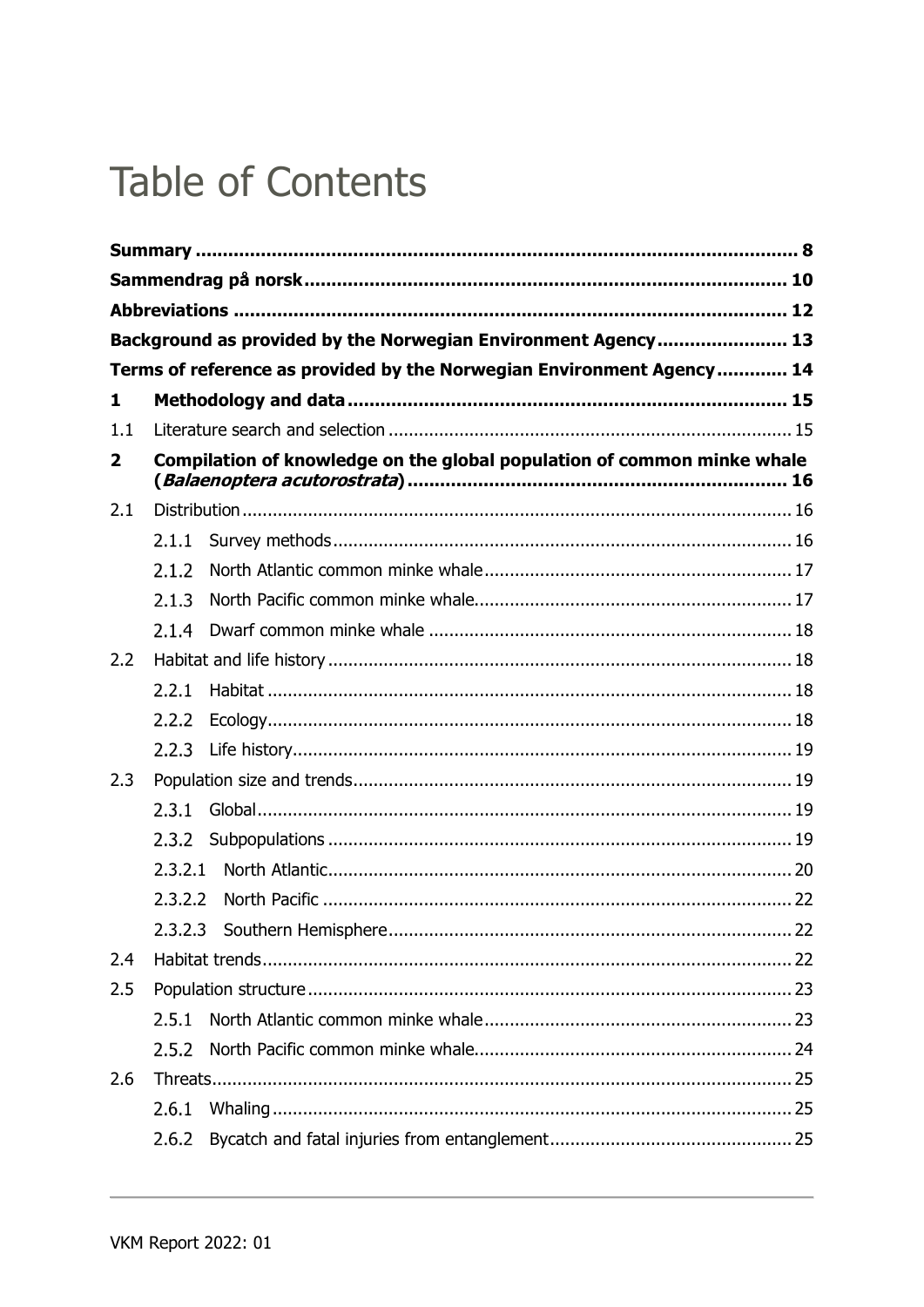|     | 2.6.3   |                                                           |  |  |  |
|-----|---------|-----------------------------------------------------------|--|--|--|
|     | 2.6.4   |                                                           |  |  |  |
|     | 2.6.5   |                                                           |  |  |  |
|     | 2.6.6   |                                                           |  |  |  |
|     | 2.6.7   |                                                           |  |  |  |
|     | 2.6.8   |                                                           |  |  |  |
|     | 2.6.9   |                                                           |  |  |  |
| 2.7 |         |                                                           |  |  |  |
|     | 2.7.1   |                                                           |  |  |  |
|     | 2.7.1.1 |                                                           |  |  |  |
|     |         |                                                           |  |  |  |
|     | 2.7.2   | Other international management and monitoring programs 30 |  |  |  |
|     | 2.7.3   |                                                           |  |  |  |
| 2.8 |         |                                                           |  |  |  |
|     | 2.8.1   |                                                           |  |  |  |
|     | 2.8.2   |                                                           |  |  |  |
|     | 2.8.3   |                                                           |  |  |  |
|     | 2.8.4   |                                                           |  |  |  |
| 3   |         |                                                           |  |  |  |
| 4   |         |                                                           |  |  |  |
| 5   |         |                                                           |  |  |  |
| 6   |         |                                                           |  |  |  |
| 6.1 |         |                                                           |  |  |  |
| 7   |         |                                                           |  |  |  |
|     |         |                                                           |  |  |  |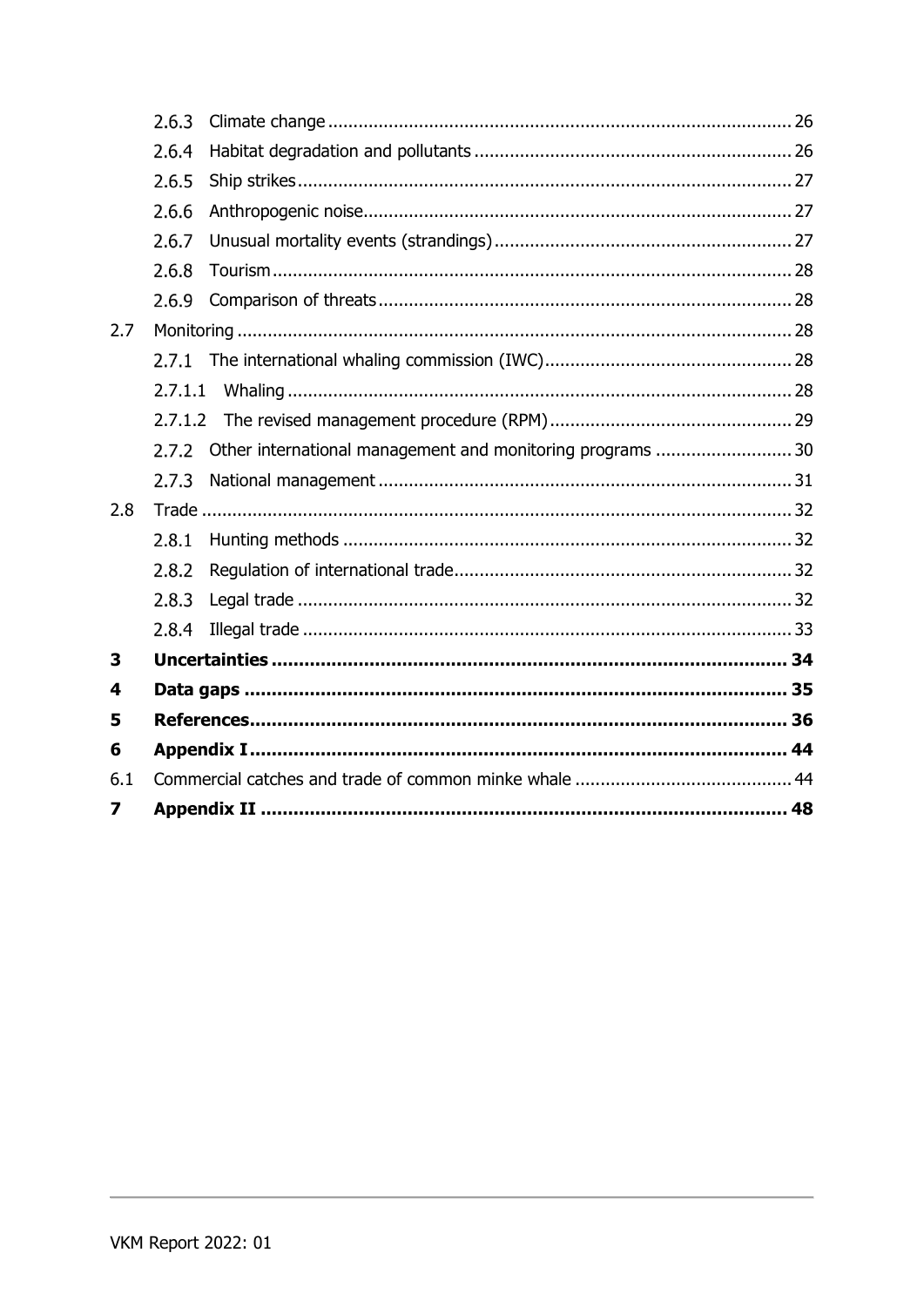## <span id="page-7-0"></span>**Summary**

**Key words**: Balaenoptera acutorostrata, common minke whale, CITES, Norwegian Scientific Committee for Food and Environment, VKM, Norwegian Environment Agency, compilation of knowledge

The Norwegian Environment Agency has requested the Norwegian scientific committee for food and environment (VKM), as Norwegian CITES Scientific Authority, to provide a sciencebased compilation of information pertaining to the global population of common minke whale. This is in accordance with the Convention's resolution 10.3 'Designation and role of Scientific Authorities'.

The common minke whale (*Balaenoptera acutorostrata*) is distributed in the Atlantic and Pacific oceans on the Northern- and Southern Hemisphere. Three subspecies are acknowledged: the North Atlantic common minke whale, the North Pacific common minke whale and the dwarf common minke whale.

The common minke whale is highly migratory and can be found in polar, temperate, and tropical waters in both coastal and offshore areas. Particularly mature females gather on higher latitude summer feeding grounds. This is where most whaling occurs, and females are overrepresented in the catch. Little information exists on the migration patterns and breeding ecology of common minke whales.

The North Atlantic- and North Pacific distribution areas have been divided into a hierarchy of management units by the International Whaling Commission (IWC). Abundance estimates for the common minke whale are made more or less regularly for the management units as well as for other regions of the distribution range. The latest population size assessment (from 2018) of the global common minke whale population by the International Union for Conservation of Nature (IUCN) was 200,000 mature individuals. The population trend is unknown. The degree of population structure within each subspecies is a topic of discussion.

In the North Atlantic, a northward distributional shift in summer and winter has been observed and is expected to continue as a consequence of global warming.

The common minke whale is subject to direct negative impact from ship strikes, entanglement in fishing gear and debris, noise and pollution, but the consequences on population level are unknown. Historically, whaling caused a severe population decline, and it is still a major cause of unnatural mortality. The long-term effects from climate change and pollution are unknown.

Since the 1980s a moratorium on whaling introduced by the International Whaling Commission has been adopted by most countries. The common minke whale is listed on the Convention on International Trade in Endangered Species of Wild Fauna and Flora (CITES) Appendix I and international commercial trade is banned. Norway, however, has a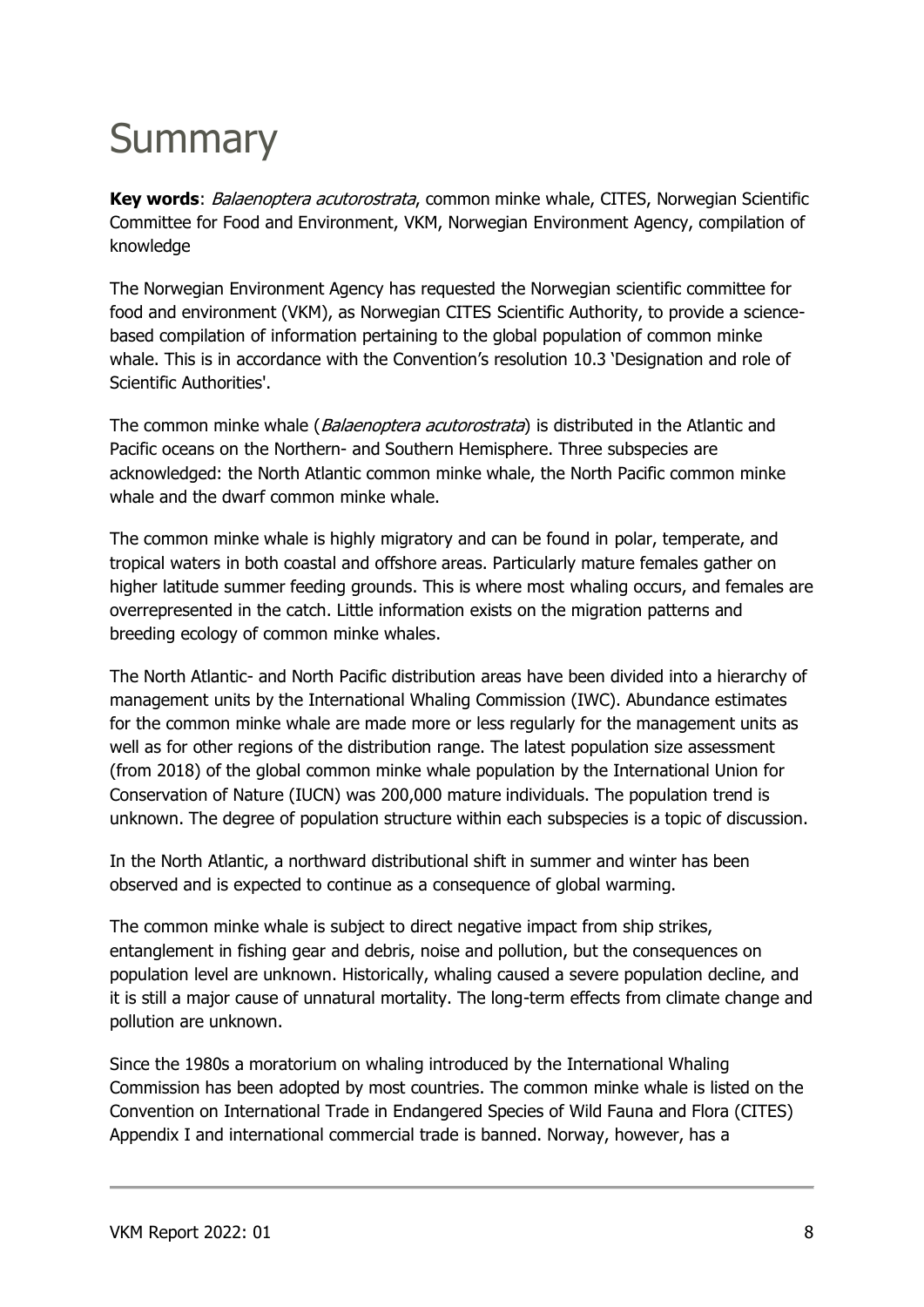reservation to the listing and manages the species as if listed on Appendix II. Norway has resumed commercial whaling and is the largest exporter of common minke whale meat. Japan is the main importer of whale meat from Norway.

Much of the knowledge about the common minke whale is based on relatively few observations within geographical regions representing a limited part of the distribution range. Both population size, -structure and -trends are therefore difficult to assess with certainty. There are gaps in the knowledge about basic biological features such as migration, reproduction and demography.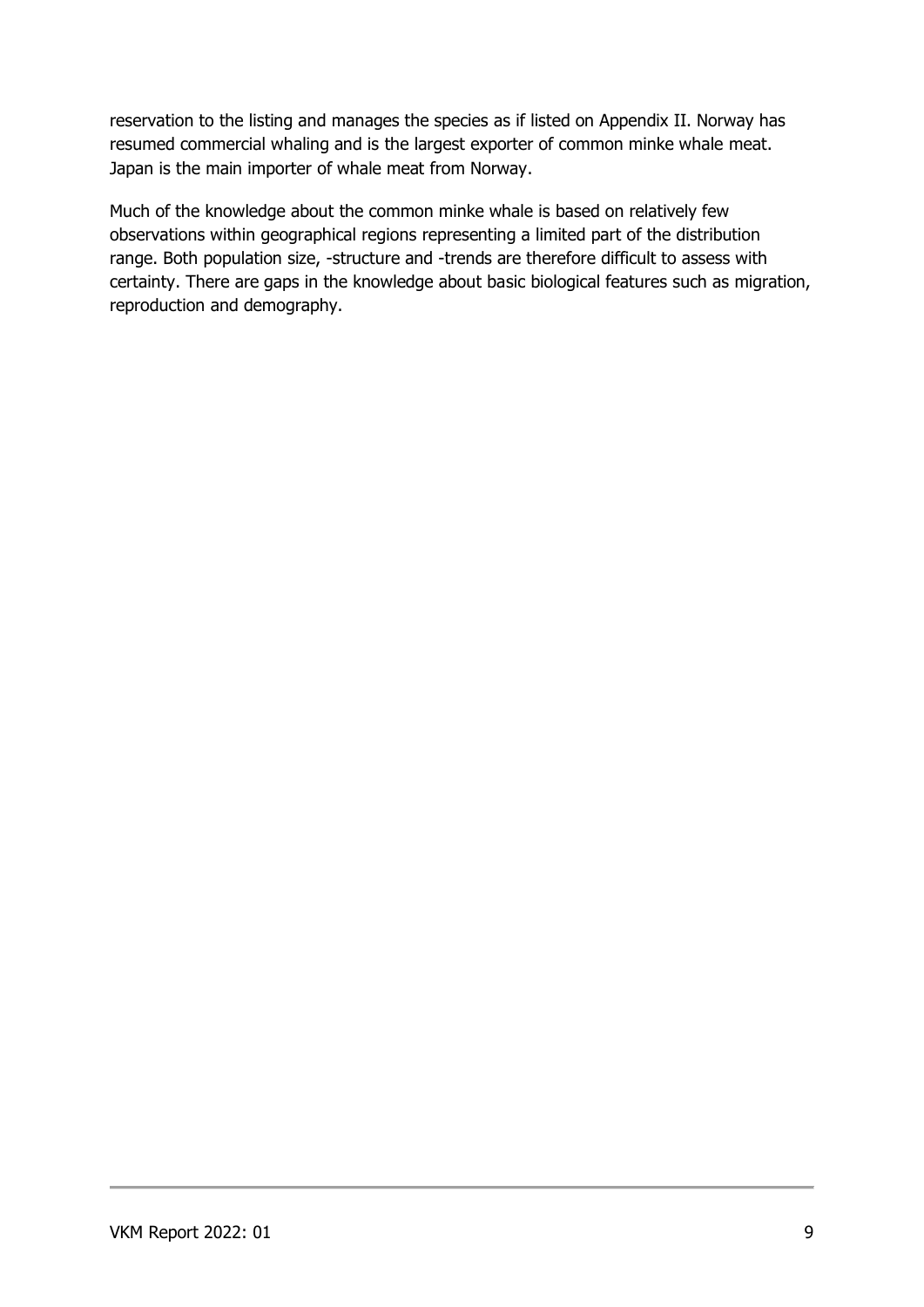# <span id="page-9-0"></span>Sammendrag på norsk

**Nøkkelord:** Balaenoptera acutorostrata, Vågehval, CITES, Miljødirektoratet, VKM, kunnskapssammenstilling

Miljødirektoratet har bedt Vitenskapskomiteen for mat og miljø (VKM), som er vitenskapelig myndighet for CITES, om å utarbeide et sammendrag over vitenskapelig informasjon om den globale bestanden av vågehval. Dette er i tråd med kravene som stilles i Konvensjonen i henhold til resolusjon 10.3 'Designation and role of Scientific Authorities'.

Vågehval (Balaenoptera acutorostrata) er utbredt i Atlanterhavet og Stillehavet på både den nordlige og sørlige halvkule. Tre underarter er anerkjent: Nordatlantisk vågehval, Nord-Stillehavs vågehval og dvergvågehval.

Vågehvalen er en utpreget migrerende art og kan finnes i polare, tempererte og tropiske havområder, både langs kysten og i åpent hav. Spesielt voksne hunner samles ved høyere breddegrader for å spise om sommeren. Det er i disse områdene det meste av hvalfangst finner sted og hunner er overrepresentert i fangsten. Man vet lite om bevegelsesmønsteret og formeringsbiologien til vågehvalen.

Den internasjonale hvalfangstkommisjonen (IWC) har delt opp Nord-Atlanteren og Nord-Stillehavet i flere nivåer av forvaltningsenheter. Det foretas målinger av bestandsstørrelsen til vågehval mer eller mindre regelmessig innen forvaltningsenhetene samt i andre deler av utbredelsesområdet. Den internasjonale naturvernunionens (IUCN) siste anslag for den globale vågehvalbestanden fra 2018 var på 200 000 voksne individer. Bestandstrenden er ukjent. Graden av bestandsstruktur innad i hver underart er omdiskutert.

I Nord-Atlanteren har man observert at bestanden forflytter seg nordover både om sommeren og vinteren, og denne utviklingen er antatt å fortsette som en konsekvens av global oppvarming.

Vågehvalen påvirkes negativt av å bli påkjørt av båter, av å havne som bifangst eller på andre måter sette seg fast i fiskeutstyr eller søppel, og av støy og forurensning. Det er imidlertid uvisst hvordan dette påvirker på bestandsnivå. Historisk sett førte hvalfangst til en sterk reduksjon av bestanden og det er fortsatt en betydelig årsak til unaturlig dødelighet. De langsiktige konsekvensene av forurensning og klimaendringer er ukjent.

På 1980-tallet ble det innført et hvalfangstmoratorium av den internasjonale hvalfangstkommisjonen som overholdes av de fleste land. Vågehvalen står på Appendix I (norsk liste A) til den konvensjonen for internasjonal handel med truede arter (CITES) som innebærer et forbud mot internasjonal kommersiell handel. Norge har reservert seg mot denne listingen og behandler vågehval som en Appendix II (norsk liste B) art. Norge har opprettholdt kommersiell hvalfangst og er den største eksportøren av vågehvalkjøtt. Japan står for mest innførsel av vågehvalkjøtt fra Norge.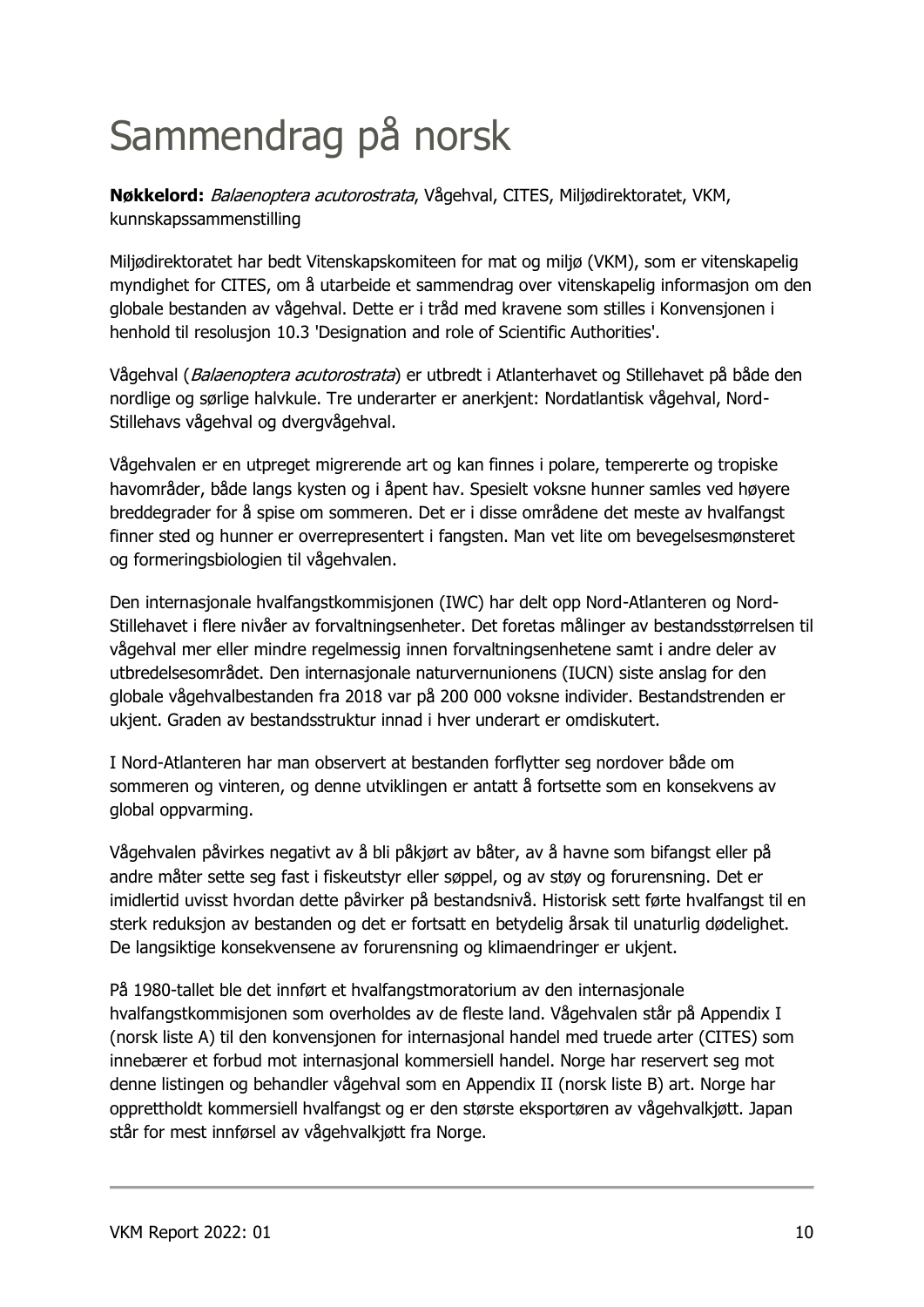Kunnskapsgrunnlaget for vågehval er i stor grad basert på forholdsvis få observasjoner innen geografiske områder som utgjør bare deler av utbredelsesområdet. Det er derfor vanskelig å beregne bestandsstørrelse, bestandsstruktur og bestandsutvikling med sikkerhet. Kunnskapen om grunnleggende biologiske egenskaper som migrasjon, reproduksjon og demografi er mangelfull.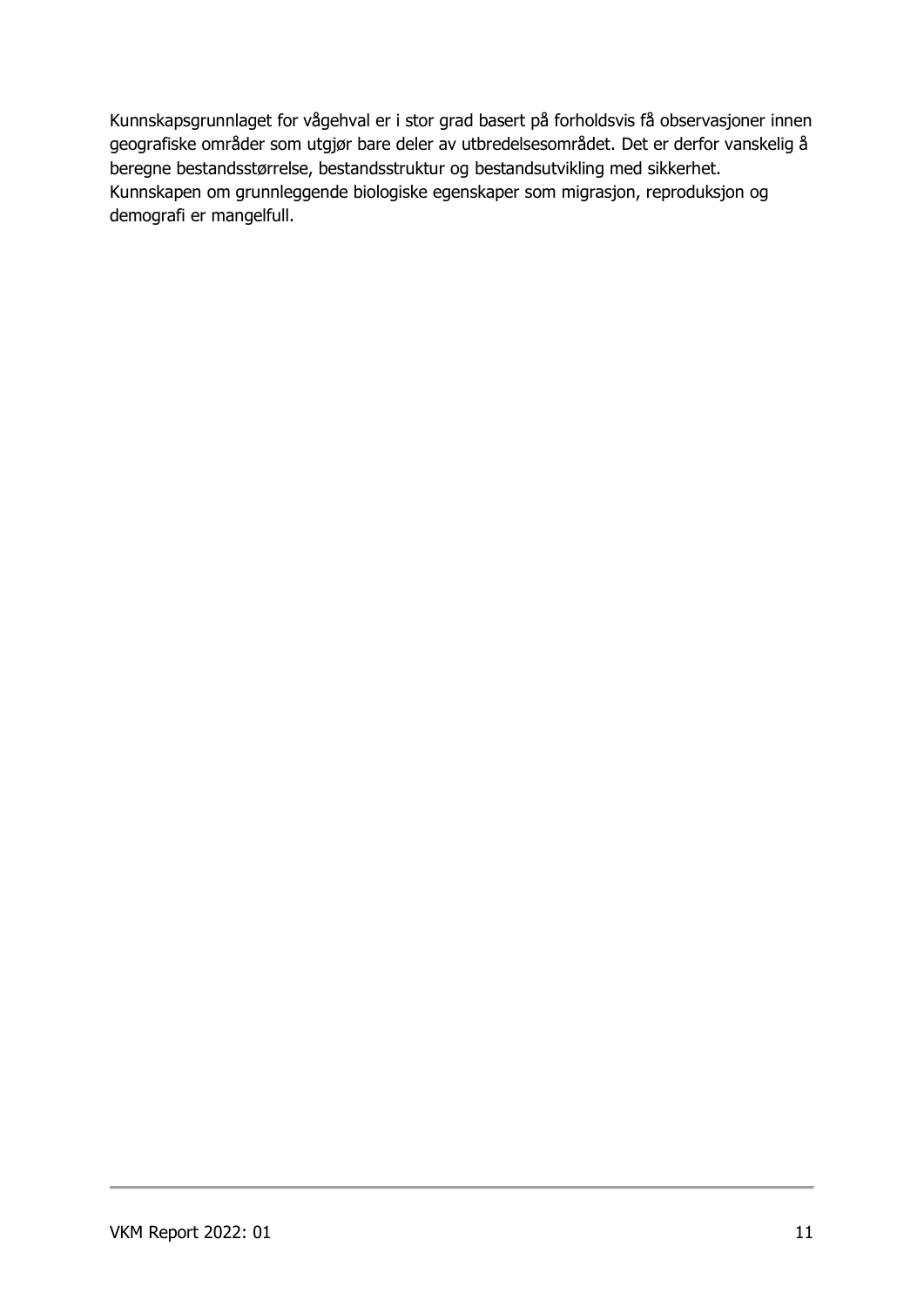## <span id="page-11-0"></span>Abbreviations

- IWC International Whaling Commission
- RMP Revised Management Procedure
- IMR Institute of Marine Research in Norway
- IUCN -The International Convention for Conservation of Nature

CITES - The Convention on International Trade in Endangered Species of Wild Fauna and Flora

- NEA The Norwegian Environment Agency
- VKM Norwegian Scientific Committee for Food and Environment
- PAM Passive Acoustic Monitoring
- NMP New Management Procedure
- CPUE Catch Per Unit Effort
- CLA Catch Limit Algorithm
- NAMMCO North Atlantic Marine Mammal Commission
- NMDR Norwegian Minke Whale DNA Registry
- JARPN Japanese Whale Research Programs in the Northwestern Pacific Ocean
- WGBYC Working Group on By-catch of Protected Species
- T-NASS Trans North Atlantic Sighting Surveys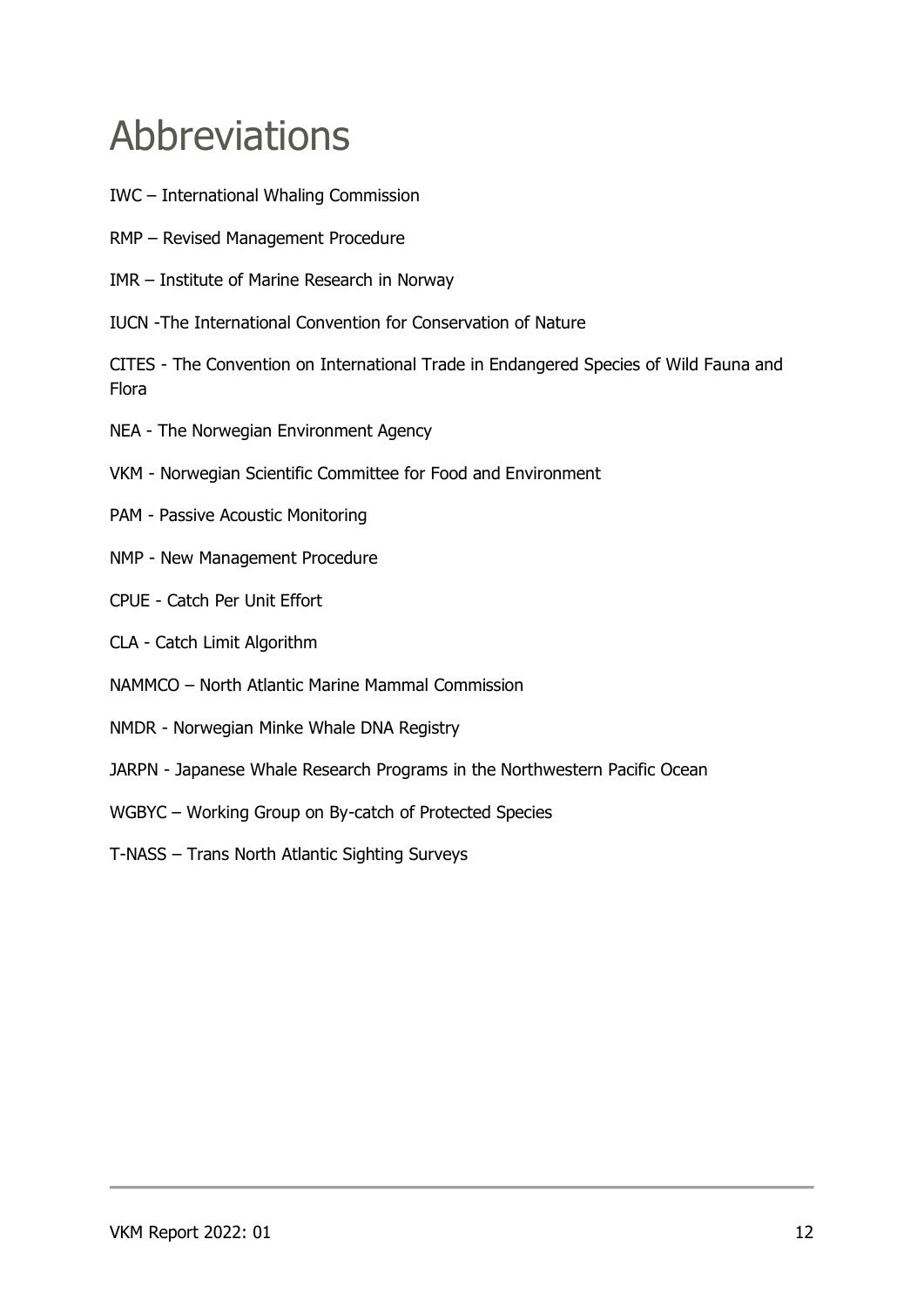# <span id="page-12-0"></span>Background as provided by the Norwegian Environment Agency

The Norwegian Environment Agency herby refers to the cooperation agreement between the Norwegian Environment Agency and VKM on 31 January 2019, as well as the mandate for assignments to VKM on risk assessment in 2019, and formally requests VKM to conduct a scientific compilation of knowledge regarding Minke whale (Balaenoptera acutorostrata). The Norwegian Environment Agency is the Management Authority under Cites and hereby designates that VKM for this assignment has the role of Norwegian Scientific Authority in accordance with the requirements set in the Convention text and in accordance with resolution 10.3 'Designation and role of Scientific Authorities'.

Minke whales are listed on CITES appendix I. Norway has a reservation for this listing and therefore treats the species as if it were on appendix II. The Norwegian Environment Agency receives applications for export and import of the species.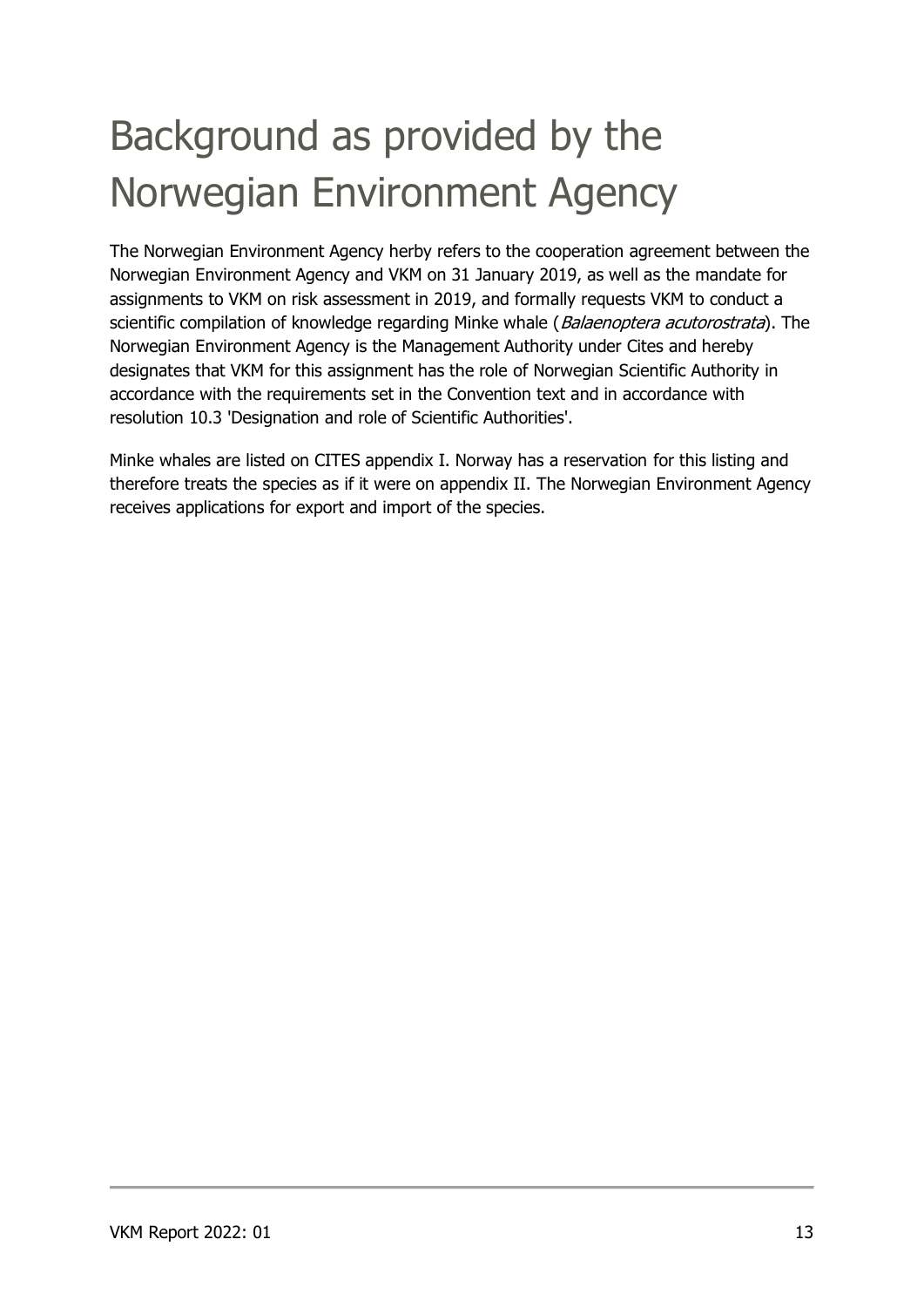# <span id="page-13-0"></span>Terms of reference as provided by the Norwegian Environment Agency

The Norwegian Environment Agency asks VKM for a scientific compilation of knowledge on minke whales globally.

The compilation shall contain the following information/sections:

- Distribution: An account of the species' current geographical distribution globally, with information on possible separate subpopulations. Information on any changes/trends in distribution must also be included.
- Habitat and life history: A brief summary of which habitat the species lives in and its general life history (e.g., reproduction, survival, migration and age structure).
- **•** Population size and trends: Historical and current population size(s) and any trends in population size on a global scale and in subpopulations.
- **■** Habitat trends: Information on any changes in the habitat of minke whales over time that may have an impact on the species. To be seen in connection with any trends in population size.
- Population structure: Information on any changes / trends in demographics (global and subpopulations).
- Threats: A summary of the threats facing the species with a brief discussion of the relative degree of severity (e.g., disease, pollution, competition, habitat loss, capture, etc.).
- Monitoring: Overview of which monitoring programs which monitors population sizes and harvests of minke whales (national and international).
- Trade: Information on national and international trade in the species. The information must include; description of how the species is harvested from nature, what types of specimens/products are common in trade, quantification of international trade with any trends and any trends/changes in demand. The information must also include any illegal trade/capture.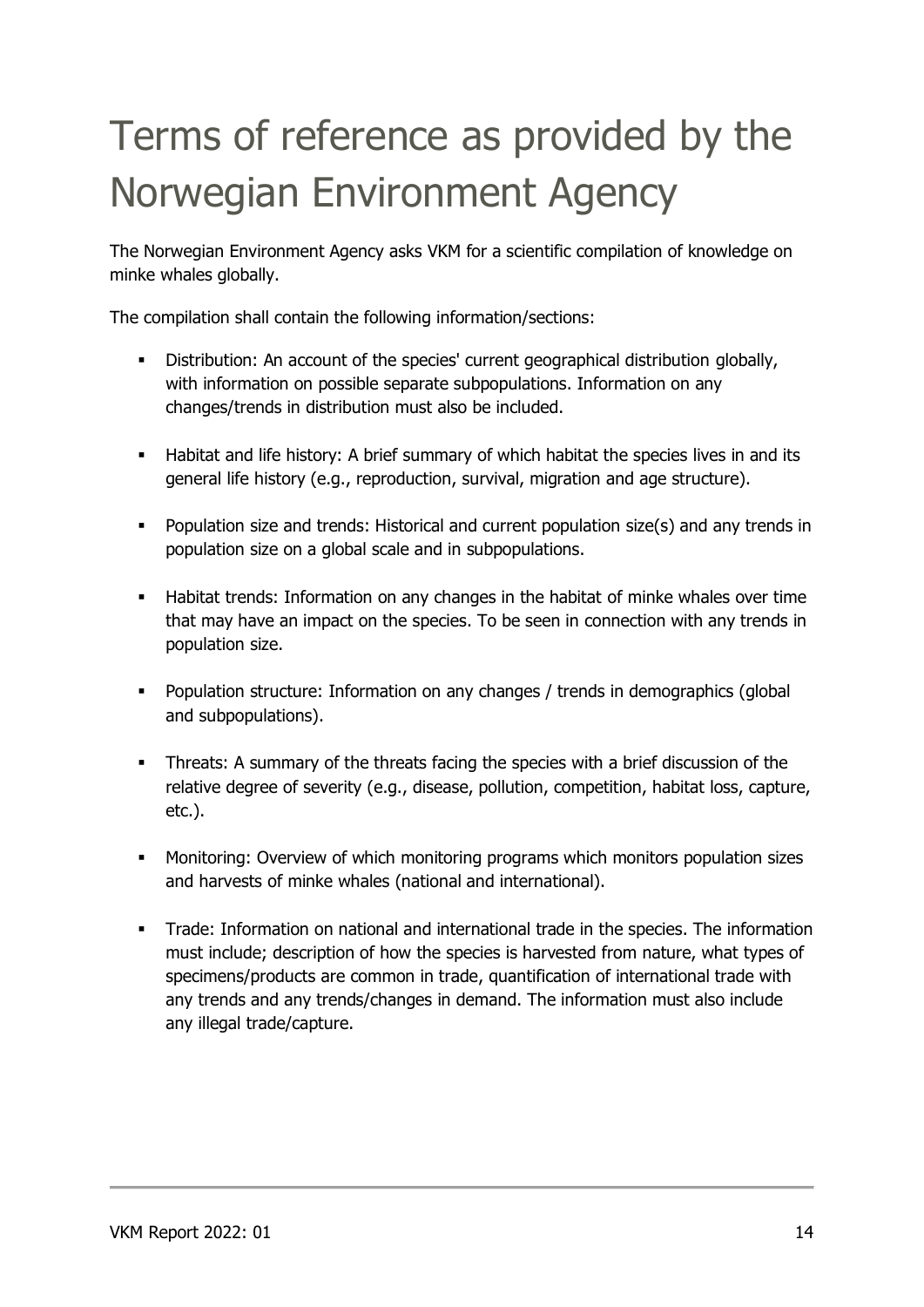## <span id="page-14-0"></span>1 Methodology and data

### <span id="page-14-1"></span>**1.1 Literature search and selection**

The Web of Science, core collection<sup>1</sup> was used for literature collection using the following search terms: "common minke whale", "minke whale", "balaenoptera acutorostrata" to conduct the initial searches. We also performed general searches in Google Scholar. Articles and their reference lists were then screened for information relevant to the Terms of Reference. In addition to peer reviewed literature, general information about the common minke whale was found on the website of the IUCN Red List<sup>2</sup>, the website of the National Oceanic and Atmospheric Administration (NOAA) $<sup>3</sup>$ , and the website of the North Atlantic</sup> Marine Mammal Commission (NAMMCO) $<sup>4</sup>$ , a substantial amount of information relating to</sup> common minke whale biology and management published in reports issued by the International Whaling Commission<sup>5</sup>, NAMMCO and NOAA. The 2019 VKM report on common minke whale was used to obtain information pertaining to management of the population of the Northeastern Atlantic (VKM, 2019). Data on commercial trade was found using the CITES Trade Database<sup>6</sup>.

<sup>1</sup> <https://clarivate.com/products/web-of-science/>

<sup>&</sup>lt;sup>2</sup> <https://www.iucnredlist.org/searchquery=minke%20whale&searchType=species>

<sup>3</sup> <https://www.fisheries.noaa.gov/about-us>

<sup>4</sup> <https://nammco.no/topics/common-minkewhale/>

<sup>5</sup> <https://iwc.int/home>

<sup>6</sup> https://trade.cites.org/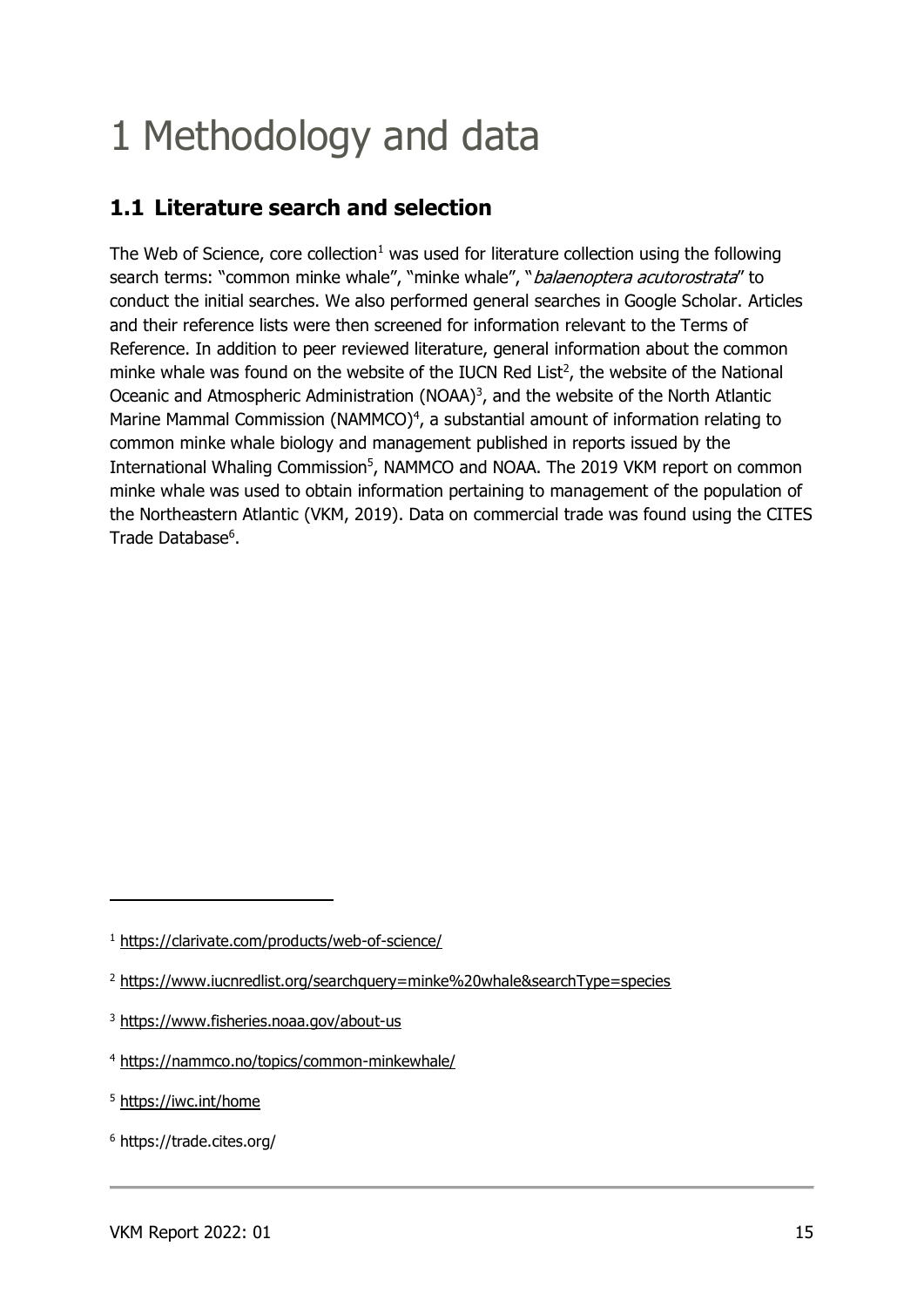# <span id="page-15-0"></span>2 Compilation of knowledge on the global population of common minke whale (Balaenoptera acutorostrata)

## <span id="page-15-1"></span>**2.1 Distribution**

There are two closely related species of minke whales, the common minke whale (Balaenoptera acutorostrata) and the Antarctic minke whale (B. bonaerensis) (Rice, 1998). The two species have overlapping geographic distributions, and hybridization resulting in fertile offspring has been documented (Glover et al., 2013). Common minke whale has three subspecies: the North Atlantic common minke whale  $(B.$  acutorostrata acutorostrata), the North Pacific common minke whale (*B. acutorostrata scammoni*), and the dwarf common minke whale (unnamed subsp.) (Rice, 1998).

This compilation concerns the common minke whale, which is native to, at least, the following countries (where they are regularly observed within the Exclusive Economic Zones): Anguilla, Antarctica, Antigua and Barbuda, Argentina, Australia, Bahamas, Bangladesh, Belgium, Bermuda, Bonaire, Sint Eustatius and Saba (Saba, Sint Eustatius), Brazil, Canada, Cape Verde, Chile, China, Cuba, Curaçao, Denmark, Dominica, Dominican Republic, Ecuador, Faroe Islands, France, French Guiana, Gambia, Germany, Greece, Greenland, Guadeloupe, Iceland, Indonesia, Ireland, Israel, Italy, Japan, Korea, Democratic People's Republic of, Korea, Republic of, Mauritania, Mexico, Morocco, Mozambique, Netherlands, New Caledonia, New Zealand, Norway, Papua New Guinea, Portugal, Puerto Rico, Russian Federation, Saint Martin (French part), Saint Pierre and Miquelon, Senegal, Sint Maarten (Dutch part), South Africa, Spain, Svalbard and Jan Mayen, Sweden, Taiwan, Province of China, Thailand, Tunisia, Turks and Caicos Islands, United Kingdom, United States, Uruguay, Virgin Islands, British, Virgin Islands, U.S.A. and Western Sahara.

Common minke whales migrate seasonally and can travel long distances. Generally, populations feed in higher latitude coastal waters during summers and migrate towards more equatorial areas during winters. The common minke whale is a relatively small whale (7-10 meters), and its elusive behavior makes it difficult to track. Hence, little is known about its whereabouts most of the year (Risch et al., 2019b).

#### <span id="page-15-2"></span>**2.1.1 Survey methods**

Monitoring of populations, data gathering and research on common minke whales have in the past been tightly linked to commercial whaling. Most knowledge is therefore available on the hunted populations. Surveys of distribution and abundance are regularly undertaken within predefined areas (Figures 1 and 2). Systematically spaced transects of the survey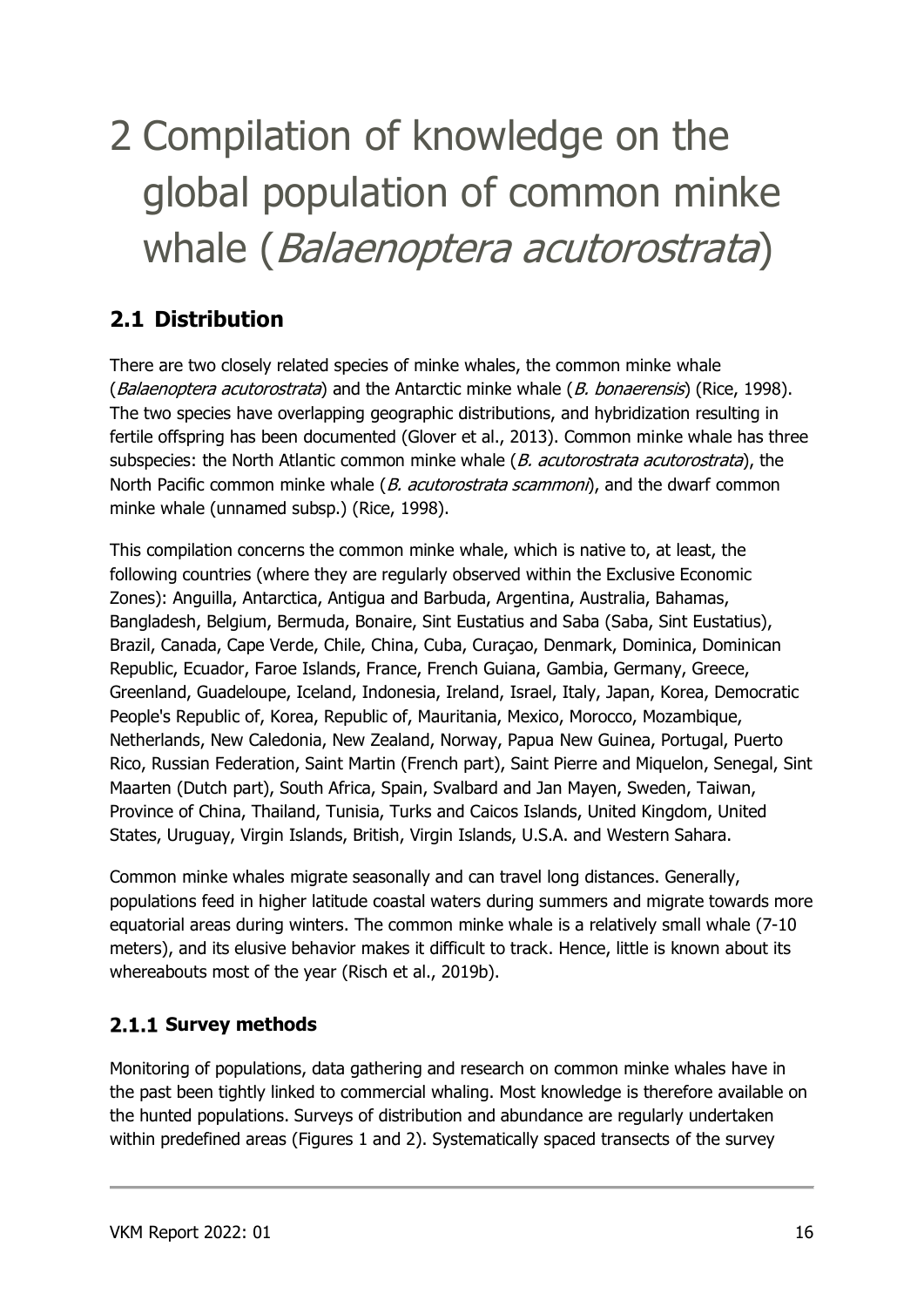areas are covered by ship or plane, most commonly using human observers to count animals. The sightings are then transferred to abundance estimates through statistical modelling (see VKM, 2019 pp 26-27 for detailed description). Satellite telemetry has proved to be difficult for common minke whales (Vikingson, 2015), however, Vikingsson and Heide-Jørgensen (2015) tracked a whale from Iceland to beyond the Azores (at  $28^{\circ}$  N). As the common minke whale is a vocal species, Passive Acoustic Monitoring (PAM), utilizing networks of underwater sound recorders, has been used to study its migratory patterns (e.g., Risch et al., 2014b, Risch et al., 2019a). Photo-identification is used to study distribution and migration patterns of the common minke whale in the Northeast Pacific<sup>7</sup>. At the Great Barrier Reef, tourism vessels are utilized in a photo-identification program of dwarf common minke whales in which underwater images provided by divers are used in research (summarized in Risch et al., 2019b).

#### <span id="page-16-0"></span>**2.1.2 North Atlantic common minke whale**

The summer feeding grounds of the North Atlantic common minke whales are found in the North-, Norwegian- and Barents Seas, the coastal waters of Iceland, East- and West Greenland, Newfoundland and Labrador (Horwood, 1989) and further south around the British Isles and in the Gulf of St Lawrence (Risch et al., 2019a). Telemetry and acoustic monitoring have been used to track migrating minke whales and show various routes to the southern wintering grounds (e.g., Víkingsson and Jørgensen 2015, Risch et al., 2014b). Sightings have been recorded in Spain and Portugal, Western Sahara, Mauritania, Senegal and the Cape Verde Islands, and common minke whales also occur year-round off the Canary Islands and the Azores (summarized in Cooke, 2018). At least a part of the population of common minke whales in the western North Atlantic appears to migrate to the Caribbean during winter (Bolaños-Jiménez et al., 2021). Results from passive acoustic monitoring support the data from sightings regarding absence of whales from the North Sea during winter months (Risch et al., 2019a). Distributional shifts of the North Atlantic common minke whale towards the North have been observed over the last decade (NAMMCO, 2018, Haug et al., 2017, Pike et al., 2020).

#### <span id="page-16-1"></span>**2.1.3 North Pacific common minke whale**

In summer, North Pacific common minke whales occur across the North Pacific Okhotsk Sea, Bering Sea, along the USA West Coast, around the Aleutian Islands and north to the Gulf of Alaska and the Chukchi Sea. There appears to be a year-round subpopulation off California. Data from Korea and Japan indicate seasonal southbound migrations of common minke whales in the western North Pacific, with unknown final destinations. Common minke whales

<sup>7</sup> <https://mersociety.org/minke>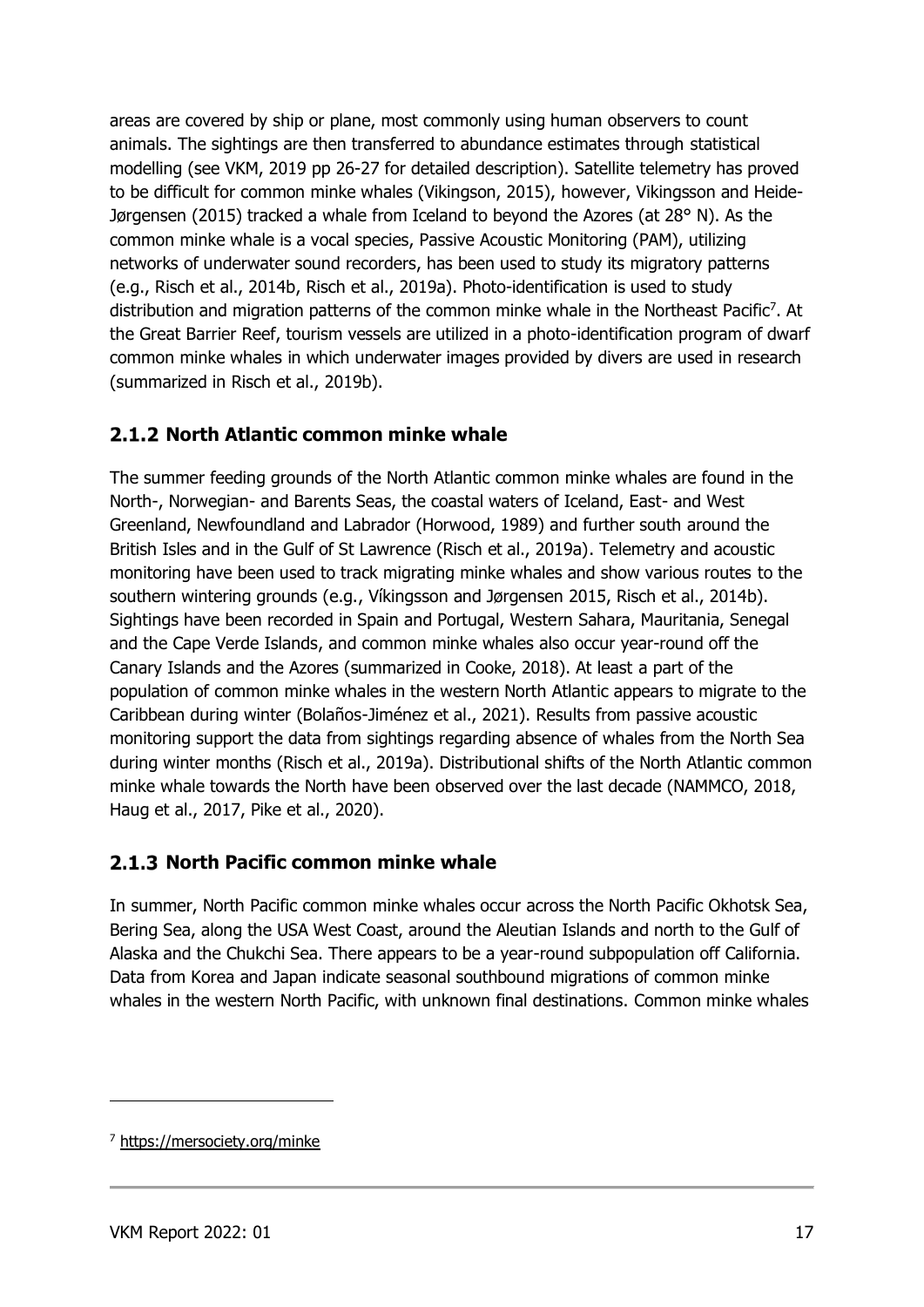have been detected both acoustically and visually around the Mariana Islands and Hawaii during winter (summarized in Cooke, 2018 and Risch et al., 2019b).

#### <span id="page-17-0"></span>**Dwarf common minke whale**

The distribution of dwarf common minke whales spans the entire southern hemisphere. They are found close to the Antarctica during the summer months and in temperate and warmer waters during winter when they are reported in areas off Australia (such as the Great Barrier Reef), South America, and South Africa (Millmann et al., 2021). They are sympatric with Antarctic minke whales in large parts of their distribution range (Acevedo et al., 2011).

## <span id="page-17-1"></span>**2.2 Habitat and life history**

#### <span id="page-17-2"></span>**Habitat**

Common minke whales occur in polar, temperate, and tropical waters in both coastal and offshore areas worldwide.

#### <span id="page-17-3"></span>**Ecology**

Common minke whales are baleen feeders and forage mainly on crustaceans, plankton, and small schooling fish such as herring (Clupea harengus), capelin (Mallotus villosus) and Japanese anchovy (*Engraulis japonicus*). The diet varies according to availability of prey species (Cooke, 2018, Haug et al., 2017). In the Southern Hemisphere, the main food source is krill (order Euphausiacea).

Energy is stored in blubber and visceral fat. Blubber and fat are also important for thermal insulation, structural support, locomotion and buoyancy (Gunnlaugsson et al., 2020). Fat deposition occurs during the feeding season, and blubber thickness and girth measurements are used to study the feeding ecology of the species.

Bogstad et al. (2015) describe competition between common minke whales and other predators with similar prey preferences, like Atlantic cod (Gadus morhua), harp seal (Pagophilus groenlandicus) and possibly sea birds, in the Barents Sea. It has been suggested that competition between Atlantic cod and the common minke whales for the same prey could play an important role in the predator-prey dynamics in the Barents Sea ecosystem (Solvang et al., 2021).

Sighting data (2002–2014) indicate a large degree of spatial overlap between common minke whales and other migratory baleen whales, dolphins and killer whales (Orcinus orca) in the summer foraging areas in the waters around the Svalbard Archipelago (Storrie et al., 2018). Common minke whales from all subspecies are subject to predation by killer whales (Ford et al., 2005).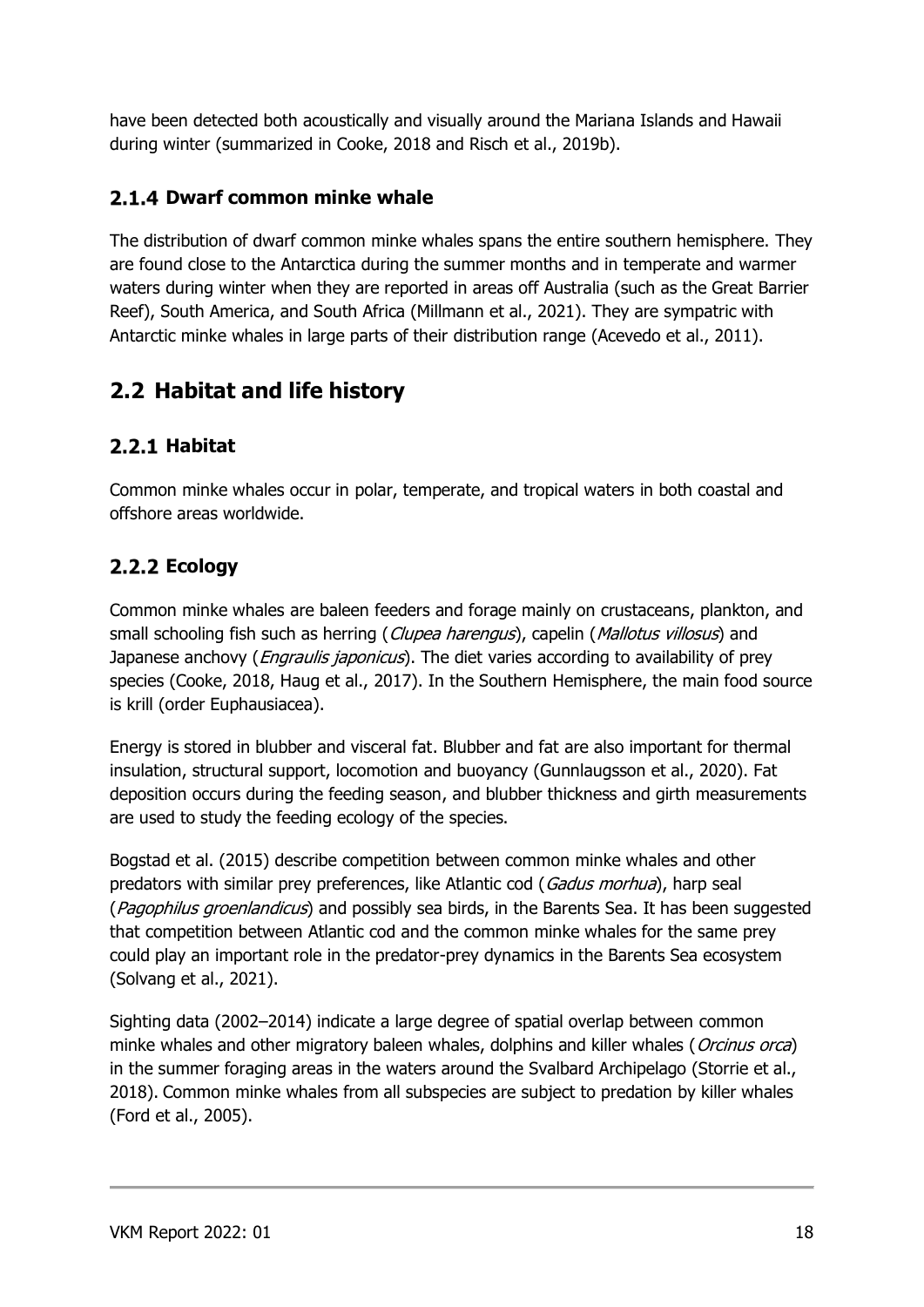Common minke whales communicate acoustically through a variety of sounds and distinct vocalizations vary depending on geographic area. A "boing" sound is produced by North Pacific common minke whales (Rankin and Barlow, 2005), while 'star-wars' vocalization has been attributed to Australian dwarf common minke whales (Gedamke et al., 2001). North Atlantic common minke whales produce low-frequency pulse trains (Mellinger et al., 2000, Risch et al., 2014a).

#### <span id="page-18-0"></span>**Life history**

Common minke whales reach sexual maturity between five and seven years of age, and most mature females become pregnant every year (Haug et al., 2011). Mating normally occurs in late winter (Cooke, 2018). The gestation period is approximately 10 months and females can give birth to one calf annually. The locations of breeding and calving grounds are unknown and information about mating behavior has never been observed and is therefore lacking. The expected lifespan of a common minke whale is 30-50 years (Song et al., 2016).

Common minke whales are considered solitary and are usually sighted individually or in small groups. There is evidence of sexual segregation during summer, with the larger females aggregating in feeding grounds at higher latitudes (e.g., Horwood, 1989, Haug et al., 2011).

Several studies demonstrate strong female biased sex ratio in the catch from the northernmost areas (e.g., Andersen et al., 2003; Anderwald et al., 2011; Quintela et al., 2014). The pregnancy rate of female whales hunted in the Northeast Atlantic is high, and 131 of the 350 females caught in 2018 carried fetuses. The proportion of females in the catch in 2018 was 77% (VKM, 2019). In an older study from the Barents Sea, as much as 94% of the mature females caught were pregnant (Christensen et al., 1981).

## <span id="page-18-1"></span>**2.3 Population size and trends**

#### <span id="page-18-2"></span>**Global**

The International Convention for Conservation of Nature (IUCN) last assessed the global common minke whale population in 2018 to a total of 200,000 mature individuals. The population trend is unknown (Cooke, 2018).

#### <span id="page-18-3"></span>**2.3.2 Subpopulations**

The International Whaling Commission (IWC), which is responsible for whale management, recognizes three populations of the common minke whale: North Atlantic, North Pacific and Southern Hemisphere (dwarf common minke whale). Each common minke whale population is subdivided into several areas for management and monitoring purposes (the whales within each area are often referred to as stocks, see Table 1). These areas are again subdivided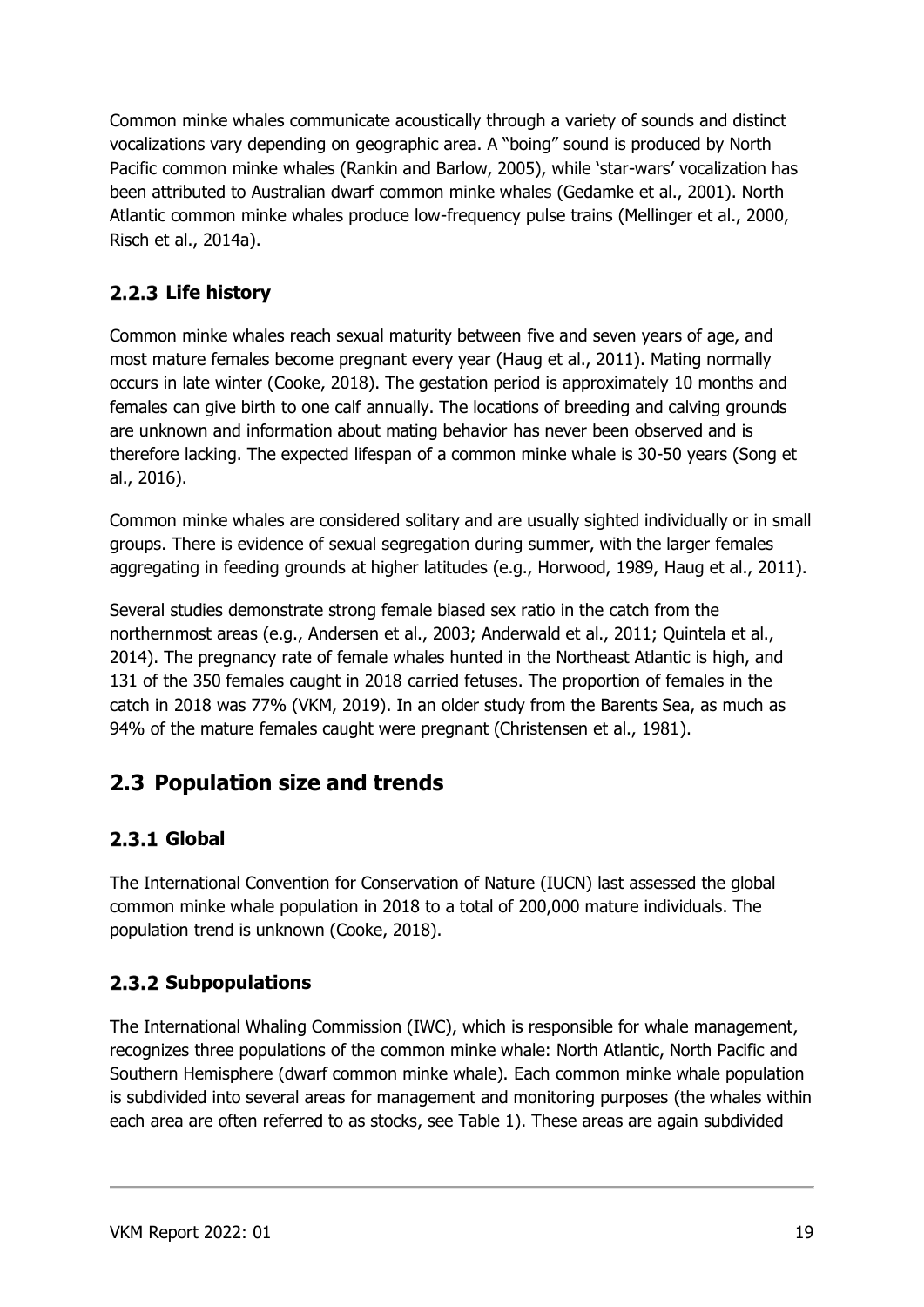into 'small areas' (North Atlantic, Figure 1) or 'subareas' (North Pacific, Figure 2). The purpose of the smaller management units is to avoid depletion in any area when setting hunting quotas (see section 2.7.2).

Estimates of current population size, known as abundance estimates, are derived from a combination of fieldwork and statistical modelling. The uncertainty of the abundance estimates is therefore always included, usually a 95% confidence interval (CI) or coefficient of variation (CV). All abundance estimates are submitted to the IWC Scientific Committee and reviewed by an expert group. The latest IWC approved abundance estimates for the North Atlantic and North Pacific are found in Table 1.

| <b>Population</b>     | <b>Stock</b>                                          | 'Best' estimate | <b>Approximate</b><br>95% CI | Year      |
|-----------------------|-------------------------------------------------------|-----------------|------------------------------|-----------|
|                       |                                                       |                 |                              |           |
| <b>North Atlantic</b> | Northeastern                                          | 90,000          | $62,000 -$<br>128,000        | 2008-2013 |
|                       | Central                                               | 50,000          | $30,000 - 83,000$            | 2005-2007 |
|                       | <b>West Greenland</b>                                 | 5,100           | $2,100 - 12,000$             | 2015      |
| <b>North Pacific</b>  | North West<br>Pacific and<br>Okhotsk Sea<br>(O-stock) | 20,000          | $13,000 - 30,000$            | 2003      |
|                       | Sea of Japan<br>(J-stock)                             | 4,200           | $2,700 - 6,300$              | 2004-2006 |

**Table 1.** The International Whaling Commissions' population size estimates accompanied by 95% Confidence Intervals (CI).

IWC Whale population estimates. https ://iwc.int/estimate. Accessed 08.01.2022

#### <span id="page-19-0"></span>**2.3.2.1 North Atlantic**

The current abundance estimate for the entire North Atlantic is 180,000 common minke whales (NAMMCO, 2019).

Whaling in the North Atlantic takes place in five small areas within the Central (CM) and Eastern (EB, EC, EN, ES (again divided into ESW and ESE) medium regions, as shown in Figure 1. These are surveyed individually, but the abundance estimates are combined when hunting quotas are set (see section 2.7.1.2). Abundance estimates for the period 1989 to 2019 are presented in Table 2.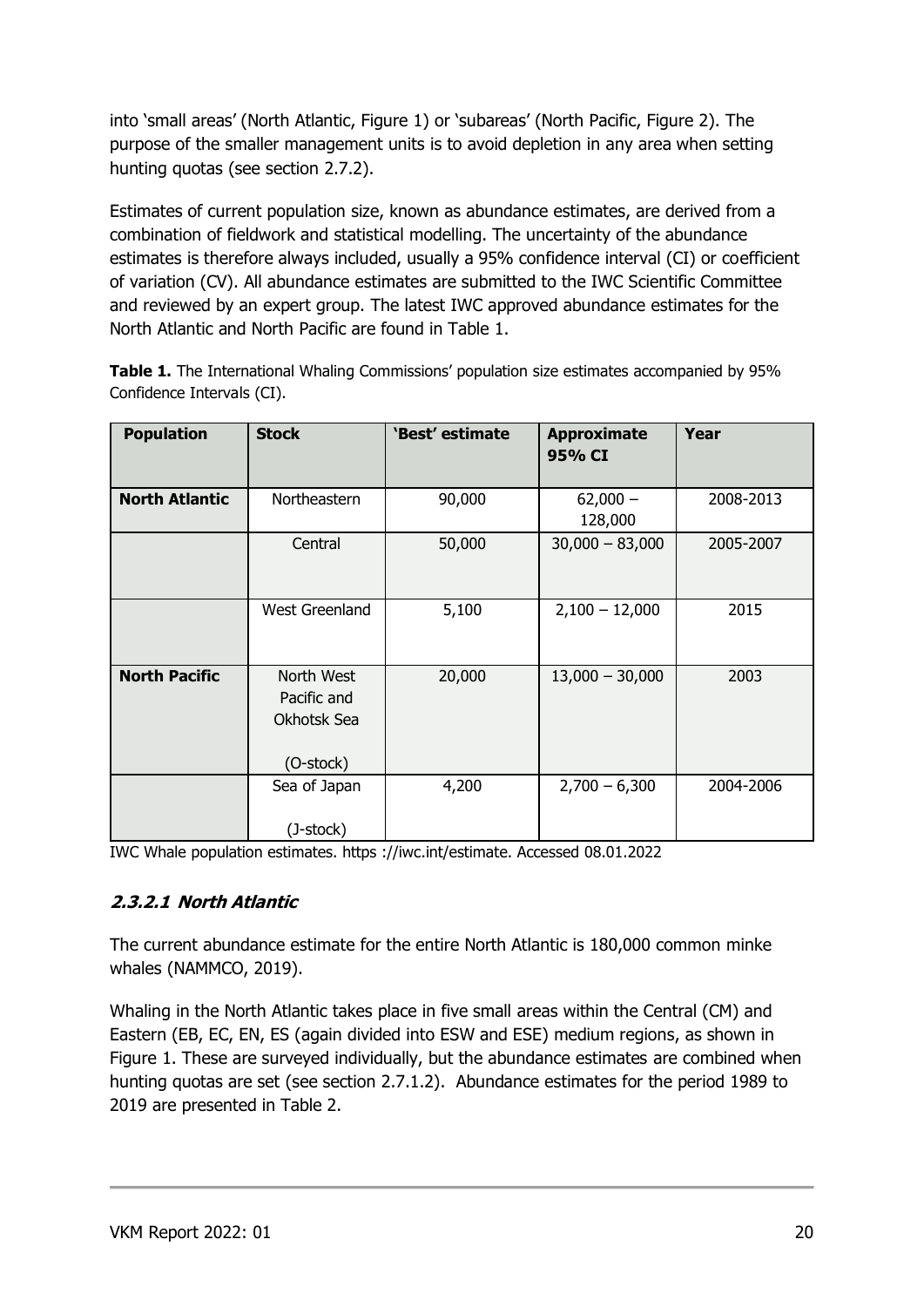**Table 2**. Abundance estimates for Central (CM or Jan Mayen) and Eastern North Atlantic 1989-2019, each accompanied by a coefficient of variation (CV).

| Year       | CM (Jan<br>Mayen)    | <b>Eastern</b>            | <b>Total</b>          | <b>Reference</b>         |
|------------|----------------------|---------------------------|-----------------------|--------------------------|
| 1989       | 2,650 (CV 0.484)     | 64,730 (CV<br>0.192)      | 67,380 (CV<br>0.190)  | Schweder et al.,<br>1997 |
| 1995       | 6,174 (CV 0.357)     | 112,125 (CV<br>0.104)     | 118,299 (CV<br>0.103) | Schweder et al.,<br>1997 |
| 1996-2001  | 26,718 (CV 0.14)     | 80,487 (CV 0.15)          | 107,205 (CV<br>0.13)  | Skaug et al.,<br>2004    |
| 2002-2007  | 26,739 (CV 0.39)     | 81,401 (CV 0.15)<br>0.23) | 108,140 (CV<br>0.23)  | Bøthun et al.,<br>2009   |
| 2008-2013  | 10,991 (CV 0.26)     | 89,623 (CV 0.12)          | 100,615 (CV<br>0.11)  | Solvang et al.,<br>2015  |
| 2014-2019* | 37,020 (CV<br>0.261) | 104,692(CV<br>0.172)      | 149,722 (CV<br>0.152) | Bjørge et al.,<br>2021   |

\*These estimates have not yet been reviewed by the IWC Scientific Committee.

The almost 50% increase in the 2014-2019 abundance estimate as compared to the estimate for the period 2008-2013 (see table 2) is believed to reflect a shift in whale distribution rather than an increase in absolute abundance (Bjørge et al., 2021). Moreover, the sighting results in the small area, CM, in 2021 was lower than the results in 2016, and the abundance estimate for the North Atlantic is therefore expected to decrease again for the 2020-2025 survey cycle according to the Norwegian Institute of Marine Research (Bjørge et al., 2021).

The abundance estimate based on arial and shipboard surveys in European waters in 2016 was 14,759 (CV =  $0.319$ ) (Hammond et al., 2021). For Icelandic waters (CIC in Figure 1), analysis of data collected in aerial surveys from 1986-2016 indicate a 75% decrease in the abundance of common minke whale since 2001. The latest abundance estimate for Icelandic waters, from 2016 was 13,497 (CV = 0,5) animals (Pike et al., 2020).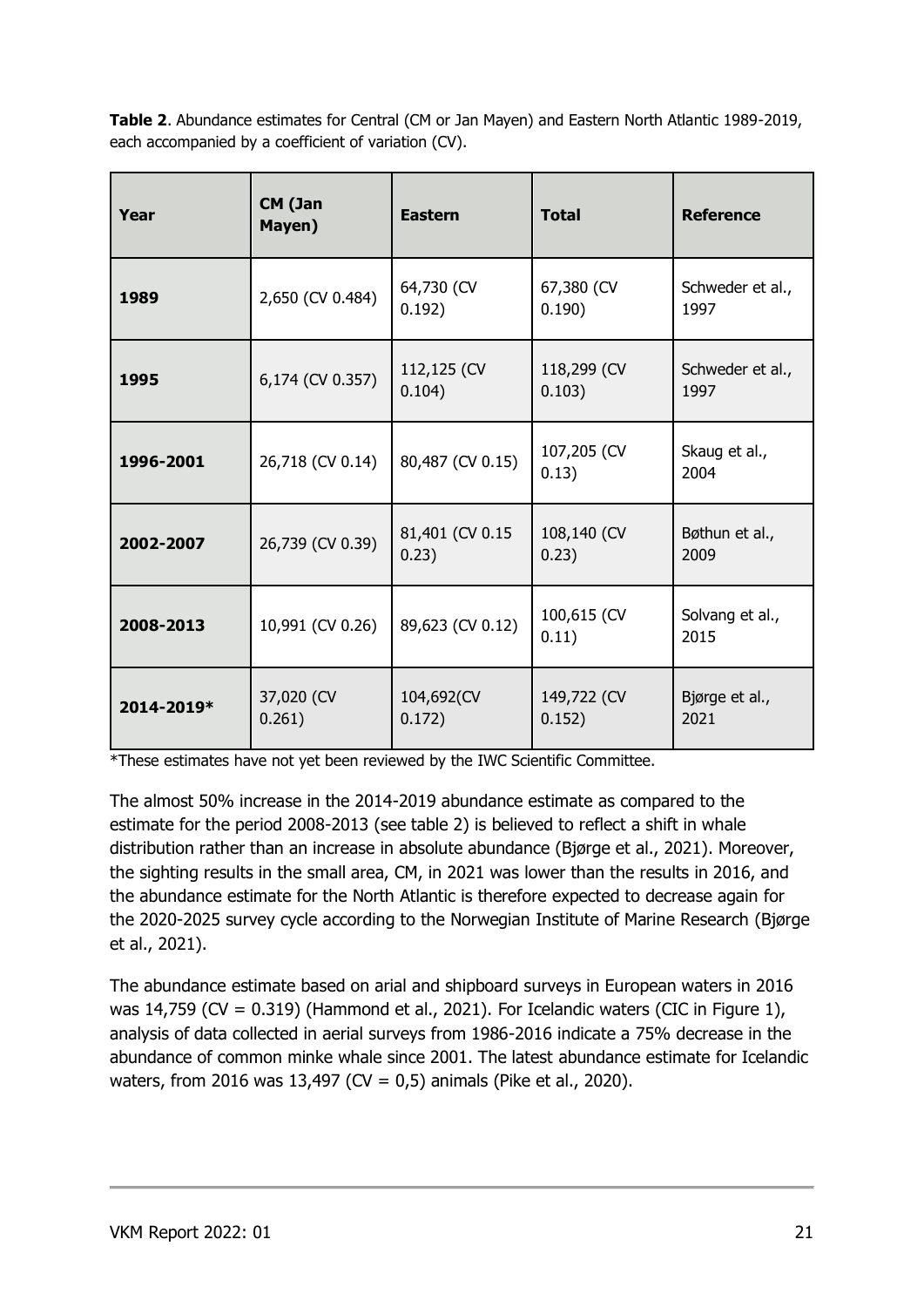For the Canadian East Coast, the latest abundance estimates from 2016 were 13,008 (CV = 0,46) for Newfoundland/Labrador and  $6,158$  (CV = 0,40) for Nova Scotia/Gulf of St. Lawrence. The latest estimate from 2015 was 5,095 ( $CV = 0.46$ ) for West Greenland and 2,762 (CV =  $0,47$ ) for East Greenland<sup>8</sup>.

#### <span id="page-21-0"></span>**2.3.2.2 North Pacific**

No abundance estimate exists for the number of common minke whales in the entire North Pacific.

In addition to the two populations of the western North Pacific mentioned in Table 1 (commonly referred to as the J-stock and the O-stock, see also section 2.5.2), the IWC recognizes a stock of common minke whales in the "remainder" of the North Pacific. The latest abundance estimates for the remainder population were 636 (CV=0.72) for California-Oregon-Washington (2020) and 438 (CV =  $1.05$ ) for Hawaii (2016). No estimate is available for Alaska<sup>8</sup>.

#### <span id="page-21-1"></span>**2.3.2.3 Southern Hemisphere**

No abundance estimate exists for common minke whale from the Southern Hemisphere because the population is indistinguishable from the more numerous and partially sympatric Antarctic minke whale in most of the available quantitative sighting data (Cooke, 2018).

#### <span id="page-21-2"></span>**2.4 Habitat trends**

A distributional shift in the North Atlantic towards the north in summer and winter has been suggested by direct observations of common minke whales in the Canadian Hudson Bay (Hidgeon and Ferguson, 2010), increase in takes in the northern communities of West Greenland (NAMMCO, 2012), and surveys from Norway (Solvang et al., 2015). A dietary change observed for the common minke whales in Icelandic waters could be a response to shifts in prey distribution due to global warming (Vikingsson et al., 2015). Furthermore, sightings of calves in Northeast Atlantic during winter (Kavanagh et al., 2018) could indicate a northward shift in calving grounds. There has been a significant increase in the number of sightings of common minke whales in the Arctic over the past few decades (van Weelden et al., 2021). Their distribution might expand further into the Arctic Ocean following the withdrawing ice edge (Haug et al., 2017).

<sup>8</sup> https://www.fisheries.noaa.gov/national/marine-mammal-protection/marine-mammal-stockassessment-reports-species-stock#cetaceans---large-whales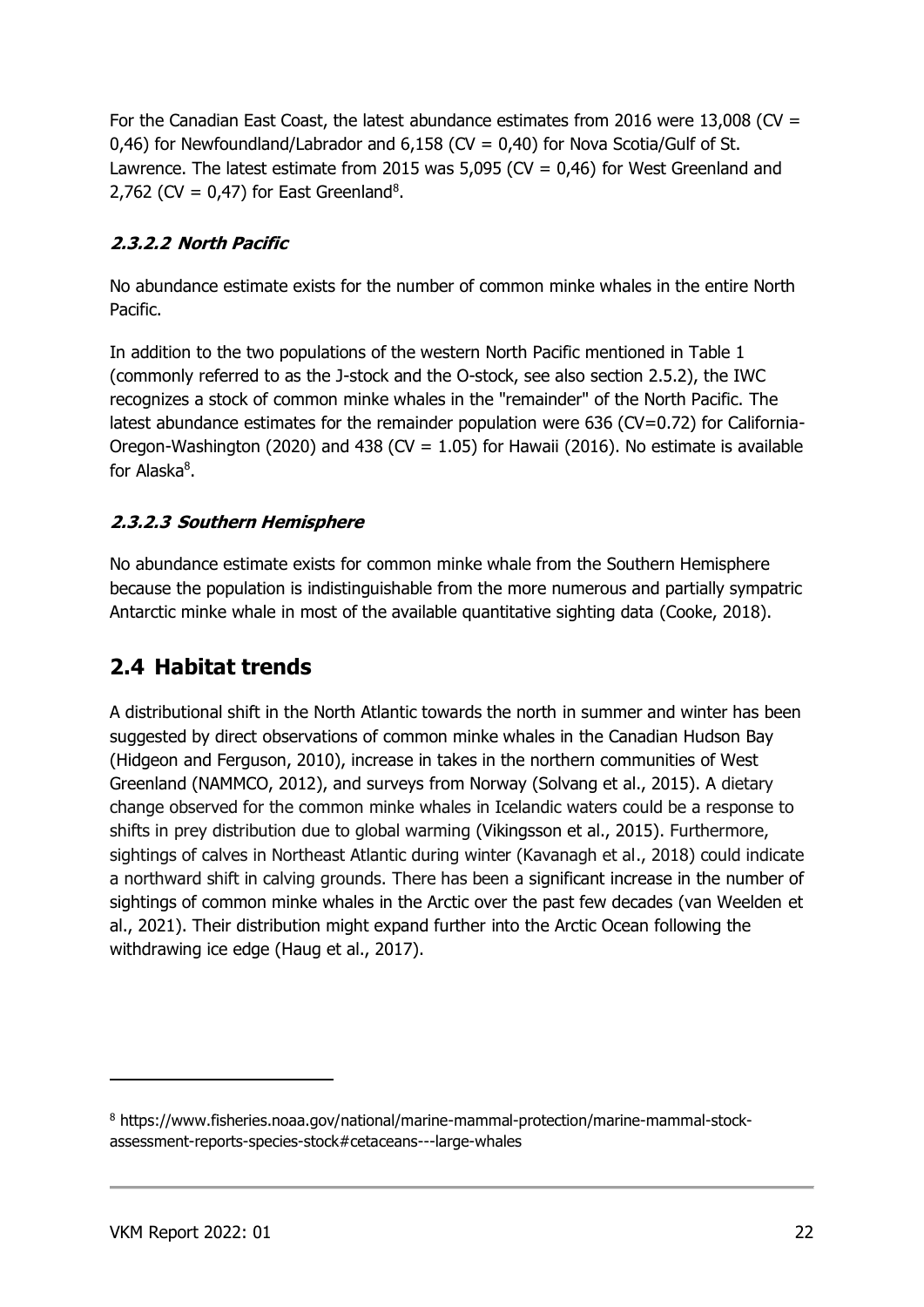### <span id="page-22-0"></span>**2.5 Population structure**

The three subspecies of common minke whales are defined by differences in geographical origin, morphology and genetics (Rice, 1998, Millmann et al., 2021).

The estimated body length at maturity differs among the populations: 8.2m for males and 8.8m for females in North Atlantic common minke whales, 7.5m for males and 8.0m females in North Pacific common minke whales, and 6.6m for males and 7.0m for females of the dwarf common minke whale (reviewed by Murase et al., 2020).

Analyses of mitochondrial DNA (mtDNA) suggests that the common and Antarctic minke whale diverged in early Pliocene, approximately 4.7 million years ago, while the common minke whales differentiated on the Northern Hemisphere during a cold period in the Pleistocene, about 1.5 million years ago (Pastene et al., 2007).

North Atlantic and North Pacific common minke whales form separate mtDNA clades (groups). The same applies to Western South Atlantic- and Western South Pacific dwarf common minke whales (Millmann et al., 2021). The South Atlantic dwarf common minke whales mtDNA is in fact more closely related to that of North Atlantic common minke whales than to that of other dwarf common minke whales (Pastene et al., 2010). The results from bi-parentally inherited markers (microsatellites) were less clear than that for the maternally inherited mtDNA, but showed significant differentiation between the two populations of dwarf common minke whale (Millmann et al., 2021).

It should be noted that as the geographic locations of the common minke whale's mating and breeding grounds are unknown, information about the number, sizes and potential structuring of the breeding populations is lacking. Conclusions about the genetic structure of the common minke whale breeding populations would require sampling on breeding grounds.

The International Whaling Commission applies the sub-areas defined for North Atlantic and North Pacific common minke whales (Figure 1 and 2) when attempting to assess if substructure exists within these populations.

#### <span id="page-22-1"></span>**2.5.1 North Atlantic common minke whale**

The North Atlantic consists of the Northeast Atlantic, Central North Atlantic, West Greenland, and Canadian East Coast (which includes the U.S. east coast). IWC operates with the socalled medium areas, including Eastern (E), Central (C) and Western (W) (see Figure 1).

The consensus from several studies seems to be that the three distinct mtDNA lineages in North Atlantic common minke whales show no geographical pattern (Andersen et al., 2003; Anderwald et al., 2011; Quintela et al., 2014). However, some studies based on microsatellites suggest genetic structure within the North Atlantic (Andersen et al., 2003; Anderwald et al., 2011). No genetic differentiation was found within the North East Atlantic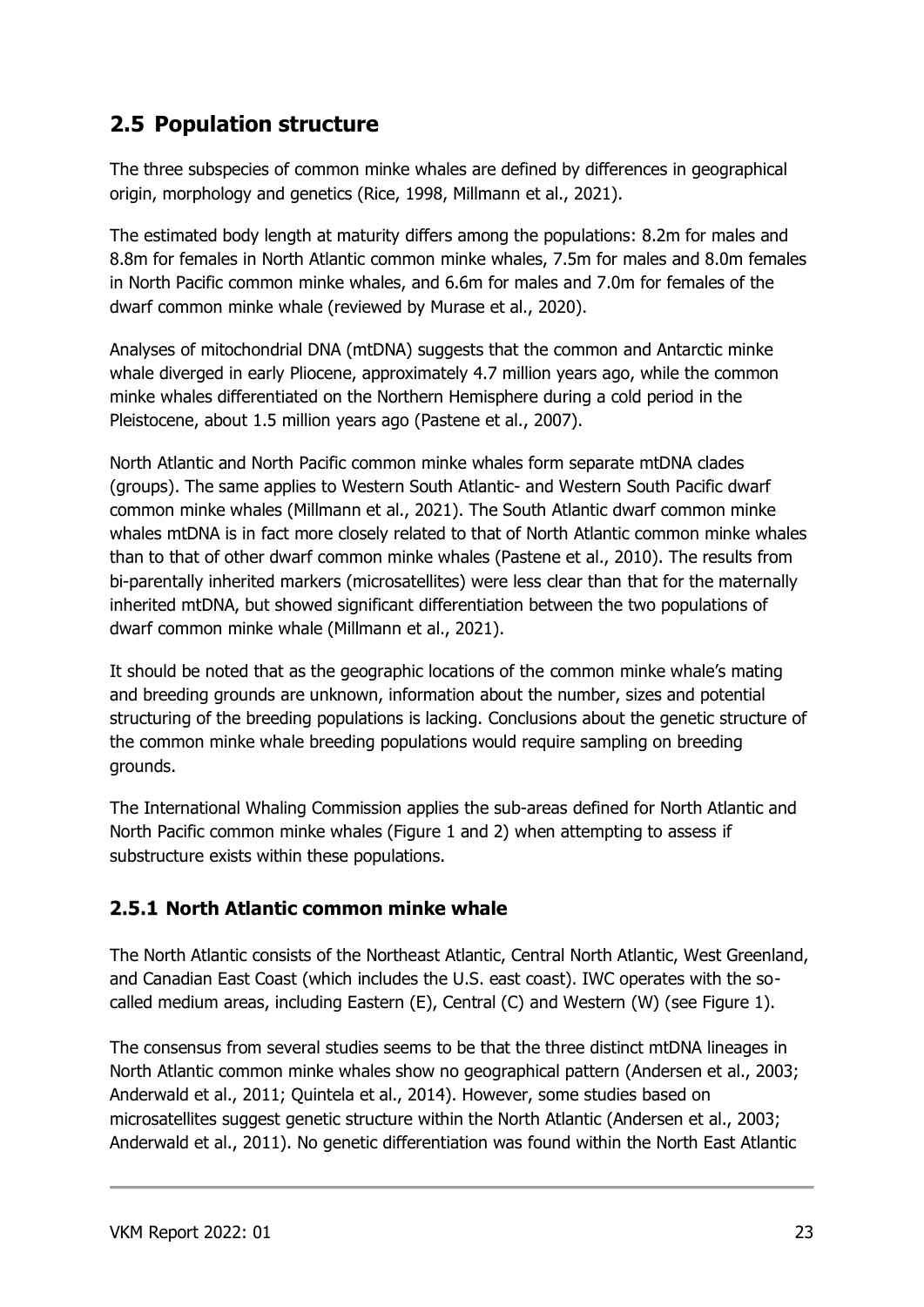using both mtDNA and microsatellites, neither geographically or among age classes (Quintela et al., 2014). In IWC Scientific Committee's latest review of stock structure of the North Atlantic, hypotheses involving 1, 2, or 3 breeding stocks are considered equally plausible (IWC, 2014).



**Figure 1.** The North Atlantic management areas for common minke whale as defined by the International Whaling Commission. The North Atlantic region is divided into 3 medium areas (Western (W), Central (C), Eastern (E)), that are further divided into 11 small areas.

#### <span id="page-23-0"></span>**2.5.2 North Pacific common minke whale**

The North Pacific common minke whale is divided into two stocks by the International Whaling Commision: Eastern J-stock (East China Sea, Sea of Japan, and Yellow Sea) and Western O-stock (Pacific waters and Sea of Okhotsk). Common minke whales in eastern parts of the North Pacific are assigned to a "remainder" stock that is less explored.

The J- and O- stocks are further divided into 22 sub-areas (Figure 2). The IWC Scientific Committee debates how these areas should be distributed between stocks, to what degree the J- and O- stocks mix, and whether a third stock (a Y-stock overlapping with the J-stock) exists (IWC SC, 2019). Genetic analysis of western North Pacific common minke whales indicates a genetic structure largely concurring with the J- and O- stock delineation (Goto et al., 2017).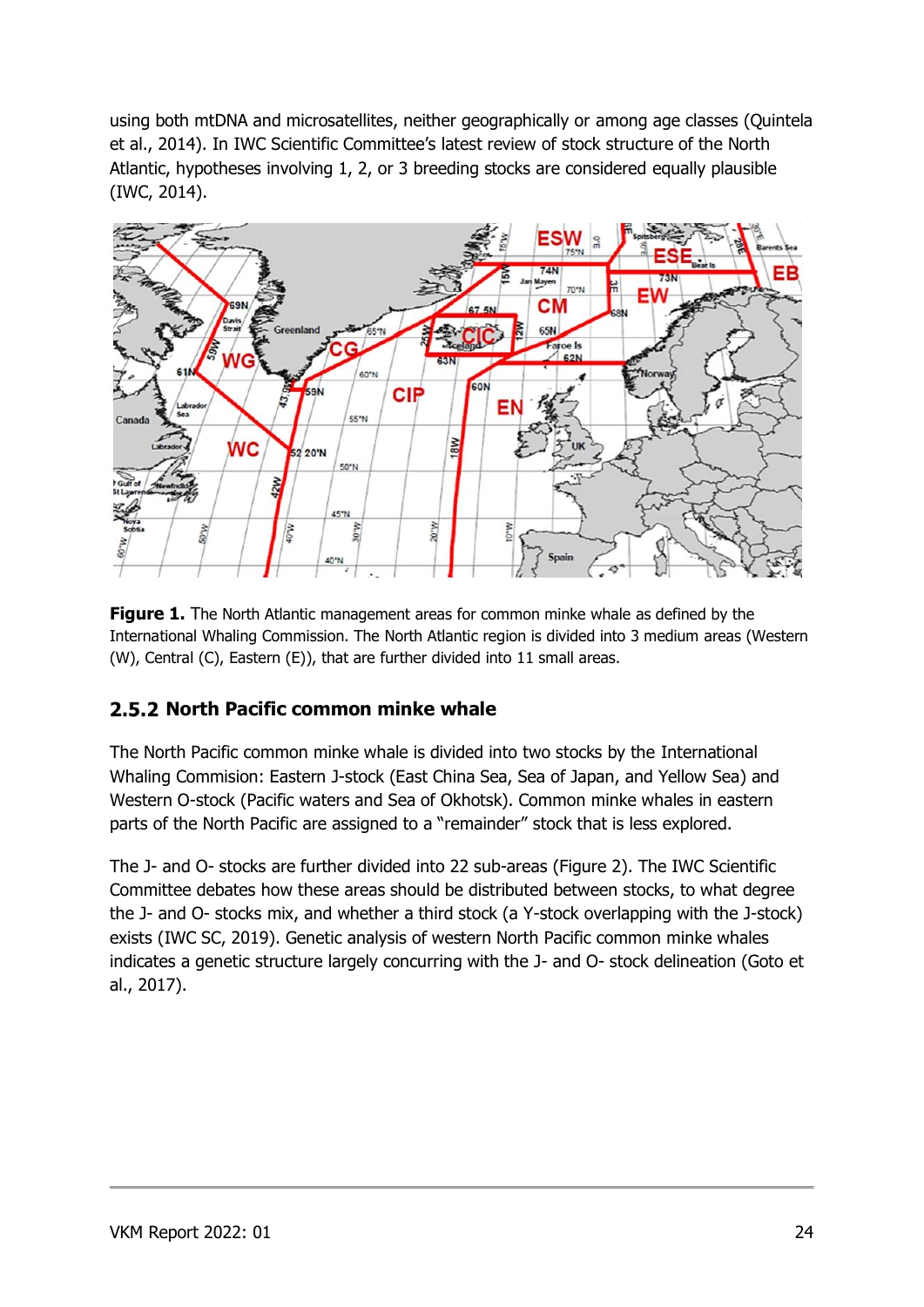

**Figure 2.** The North Pacific subareas for common minke whale management defined by the International Whaling Commission.

### <span id="page-24-0"></span>**2.6 Threats**

#### <span id="page-24-1"></span>**Whaling**

IUCN lists 'Fishing & harvesting aquatic resources' as the main threat to the common minke whale (Cooke, 2018), primarily due to historical declines in numbers caused by commercial whaling. The hunt for minke whales became considerable after a decline in the populations of the larger, and more desirable whales, caused by overexploitation in the 1930s. Commercial whaling then presumably reduced the population to half its former size before whaling was banned in the 1980s (Cooke, 2018). Whaling is still the major cause of unnatural mortality. Since 2010, altogether 9221 common minke whales have been killed by various forms of whaling (see 2.7.1 and Appendix I).

#### <span id="page-24-2"></span>**Bycatch and fatal injuries from entanglement**

The International Whaling Commission has estimated that at least 300,000 cetaceans (order including whales, dolphins and porpoises) are accidentally caught in fishing gear every year (IWC, 2017). Compared to larger whale species, minke whales are more likely to die as result of entanglement, because they are less likely to reach the surface when weighted down by fishing gear (Knowlton et al., 2016; Ryan et al., 2016). The Scottish Entanglement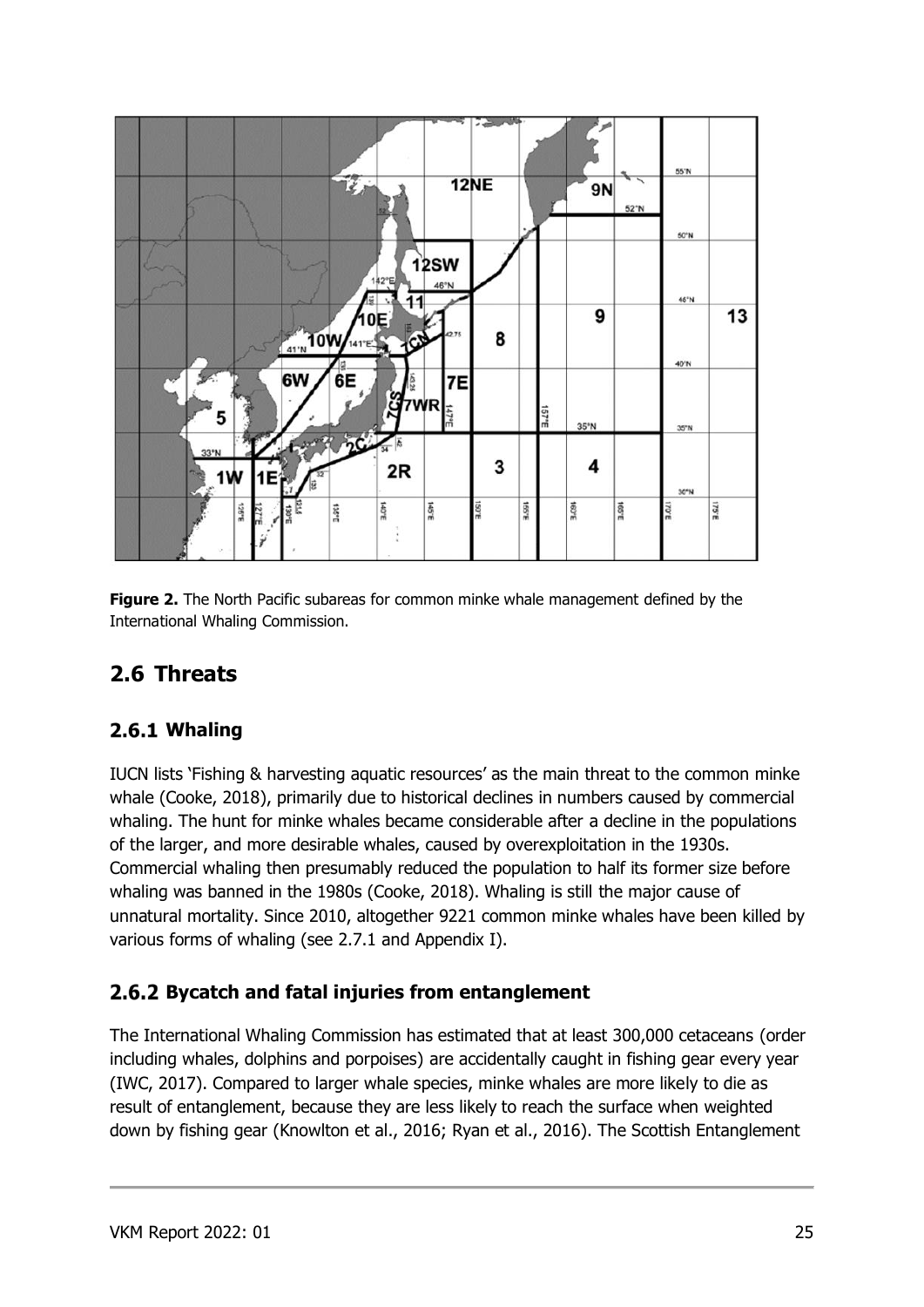Alliance found that of 51 common minke whales reported entangled in fishing gear during the period 2008-2018, 43 (86%) had drowned (MacLennan et al., 2021). Particularly high levels of by-catch and entanglement of the J- stock of common minke whales have raised serious concerns in the IWC Scientific Committee (IWC, 2010; Song et al., 2010). From 1996 to 2014, common minke whales by-caught in Korean waters alone exceeded the estimated level of potential biological removal (i.e. the level of mortality that should not be exceeded in order to maintain sustainability) for this population (Song, 2016). Bycatch is considered a significant threat to the survival of common minke whales in Korean waters (Song, 2016). There are few incidents of bycatch of common minke whales reported by the International Council of the Exploration of the Sea (ICES) Working Group on Bycatch of Protected Species (WGBYC) for the period 2008-2012 (ICES WGBYC 2010-2014). However, due to their small size, near-shore and shelf occurrence, and preference for commercially targeted fish species, minke whales might be vulnerable to entanglement, particularly in gill nets (Reeves et al., 2013), creel lines and ropes (Northridge et al., 2010). A thorough review of common minke whale records for southern parts of the eastern North Atlantic found evidence of net entanglement in the Azores, Canary Islands and Senegal (Reeves et al., 2013). In records from the North Atlantic US coastline between 1970 and 2009, the cause of death could be determined for 176 of 396 common minke whale carcasses; 101 deaths (57%) were caused by entanglement in fishing gear (Van Der Hoop et al., 2012). This is consistent with a study on common minke whale carcasses washed ashore in Scotland between 1990 and 2009, which found that entanglement, mostly in creel lines, accounted for about 50% of all mortalities of stranded whales (Northridge et al., 2010).

#### <span id="page-25-0"></span>**Climate change**

Numerous reviews concerning the possible impacts of climate change upon marine mammals predict that their distribution, prey preference and long-term recruitment will be affected (e.g., IWC, 1997; 2009; Laidre et al., 2008; MacLeod, 2009; Haug et al., 2017; van Weelden et al., 2021). Furthermore, ongoing decline of sea ice in the Arctic may lead to more ship traffic in areas currently used intensively by baleen whales (Thomas et al., 2015). Common minke whales seem to extend their summer range northwards (e.g., Higdon and Ferguson, 2011; Haug et al., 2017; Solvang et al., 2015), most likely as a response to changes in prey distribution due to a warming climate (Haug et al., 2017; Nøttestad et al., 2015). More research is needed to understand the impacts of climate-induced changes in distribution and movement.

#### <span id="page-25-1"></span>**Habitat degradation and pollutants**

Marine debris (e.g., plastic) has become a pervasive problem with large impacts on marine life and more than 60% of cetacean species have already been shown to be adversely affected (Fossi et al., 2018). Microplastics can be ingested directly and potentially indirectly from prey species (krill and copepods) by whales, and their accumulation may pose a health threat (e.g., Fossi et al., 2012; Germanov et al., 2018). A study of common minke whales from the Barents Sea found heavy metal contaminations below seafood safety limits (Maage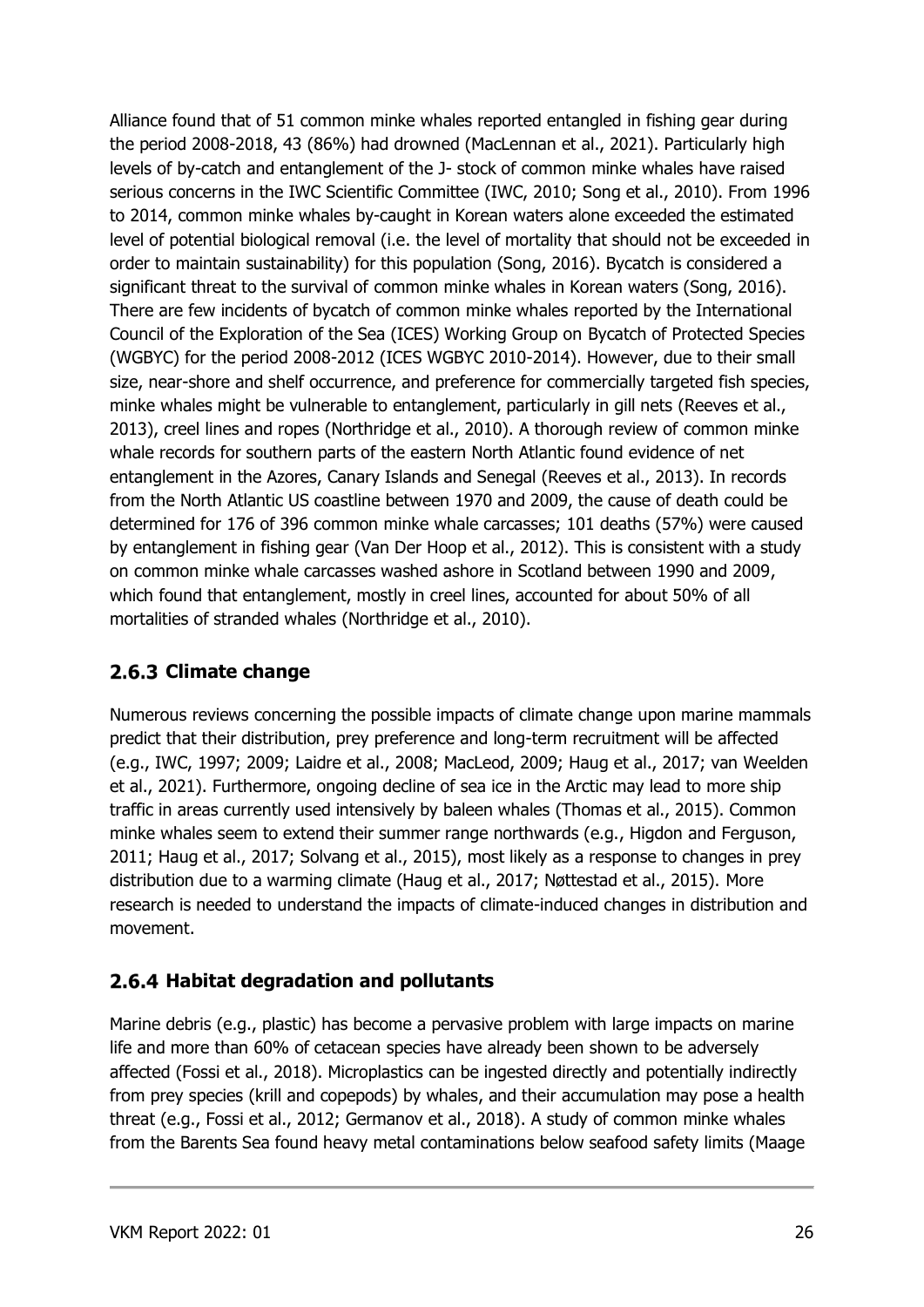et al., 2017). High levels of toxic persistent organic pollutants (POPs), known to reduce reproductive success in marine mammals, were detected in the blubber of western North Pacific common minke whales (Yasunaga and Fujise, 2020). Ocean acidification negatively affects marine calcareous organisms of which several are prey to the common minke whale (Macko and Fantasia 2018; Thomas et al., 2015).

#### <span id="page-26-0"></span>**2.6.5 Ship strikes**

Ship strikes, both fatal and non-fatal, represent a threat for whales, including common minke whales, and the frequency is most likely underestimated (Risch et al., 2019b). Along the east coast of the United States from 1970 to 2009, 17 out of 396 (4.3%) of documented common minke whale mortality events were due to ship strikes (van der Hoop et al., 2012). All trans-Arctic shipping routes converge at the narrow (85 km) and shallow (50m) Bering Strait and common minke whales feeding there are therefore at risk of injury or death by ship strike<sup>9</sup>.

#### <span id="page-26-1"></span>**Anthropogenic noise**

Common minke whales have been suggested to react to sonar (Sivle et al., 2015) by prolonged diving and thus experiencing metabolic stress (Kvadsheim et al., 2017). Increased risk of mass strandings of marine mammals during use of naval sonar has been documented (Hohn et al., 2006; Parsons, 2017). Anthropogenic noise may also negatively affect many whale species' abilities to communicate acoustically (Cholewiak et al., 2018; Harris et al., 2019; Risch et al., 2019b).

#### <span id="page-26-2"></span>**Unusual mortality events (strandings)**

Since January 2017, elevated common minke whale mortalities have occurred along the Atlantic coast of the USA, from Maine to South Carolina. A total of 118 individuals have been found dead. Two previous Unusual Mortality Events involving common minke whales have occurred in the same region in 2003 and 2005. These events involved 22 and 10 individuals, respectively. Examination of several carcasses revealed evidence for human caused injuries or infectious disease, but more research is needed<sup>10</sup>.

<sup>9</sup> [https://iucn-csg.org/baleen-whales-in-the-cross-hairs-potential-for-increased-ship-strike-risk-in-and](https://iucn-csg.org/baleen-whales-in-the-cross-hairs-potential-for-increased-ship-strike-risk-in-and-near-bering-strait/)[near-bering-strait/](https://iucn-csg.org/baleen-whales-in-the-cross-hairs-potential-for-increased-ship-strike-risk-in-and-near-bering-strait/)

<sup>10</sup> [https://www.fisheries.noaa.gov/national/marine-life-distress/2017-2021-minke-whale-unusual](https://www.fisheries.noaa.gov/national/marine-life-distress/2017-2021-minke-whale-unusual-mortality-event-along-atlantic-coast)[mortality-event-along-atlantic-coast](https://www.fisheries.noaa.gov/national/marine-life-distress/2017-2021-minke-whale-unusual-mortality-event-along-atlantic-coast)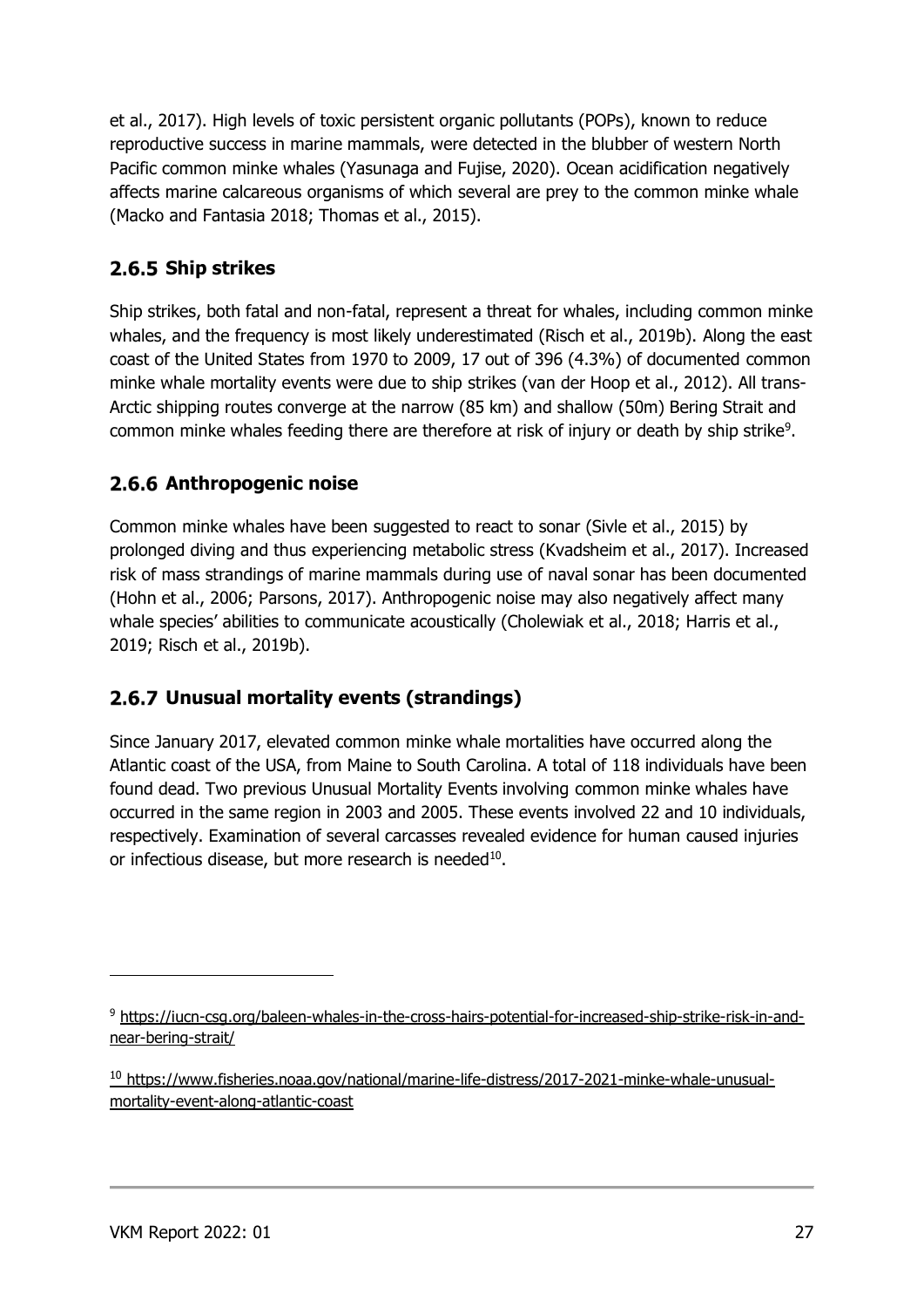#### <span id="page-27-0"></span>**Tourism**

The interest of whale-watching has increased rapidly during the last decades (Christiansen et al., 2013). Repeated disturbances caused by human – wildlife interactions, although not lethal, can have long term consequences for cetacean populations (Lusseau et al., 2006). Whale watching boats have reportedly affected common minke whale feeding behaviour off the coast of Iceland (Christiansen et al., 2013).

#### **2.6.9 Relative severity of threats**

Based on the current information, the threat factors cannot be directly compared and sorted by the level of risk they pose to the common minke whale population. Large population declines in both common minke whale and other whale populations in the beginning of the 20th century was caused by overexploitation (Cooke, 2018). However, well-regulated whaling might not pose a threat to the survival of the species if quotas are set at sustainable levels. As described above, mortalities due to both ship strikes and fatal injuries from bycatch and entanglement are well documented, but the effects on population level are not well understood. Likewise, the impacts from both other anthropogenic sources such as noise from sonars, disturbance from e.g., tourism, marine debris (e.g., plastic) and other pollutants all have observed negative effects on behavior or physiology, but the effects on population level are unknown. Negative effects from global warming could be expected to become more pronounced as the climate continues to change in the future.

## <span id="page-27-1"></span>**2.7 Monitoring**

#### <span id="page-27-2"></span>**The international whaling commission (IWC)**

IWC is responsible for the management of common minke whale stocks. In 1982, the International Whaling Commission (IWC) introduced a pause (termed the 'moratorium') in commercial whaling on all whale species, starting from the 1985/1986 Antarctic catching season. The moratorium is binding on all members of the IWC. Iceland, Norway and the Russian Federation have, however, entered reservations to the moratorium. The IWC Scientific Committee has developed the revised management procedure (RMP, see section 2.7.1.2) and evaluates (implementation review) the abundance estimates that are used to set hunting quota.

#### <span id="page-27-3"></span>**2.7.1.1 Whaling**

Commercial whaling: Iceland and Norway have resumed commercial whaling and decide their own catch limits, but must provide information on their catches and associated scientific data to the IWC. Commercial catches from 2010-2020 amounted to 6337 common minke whales, see Appendix I for a table of annual catches by nation.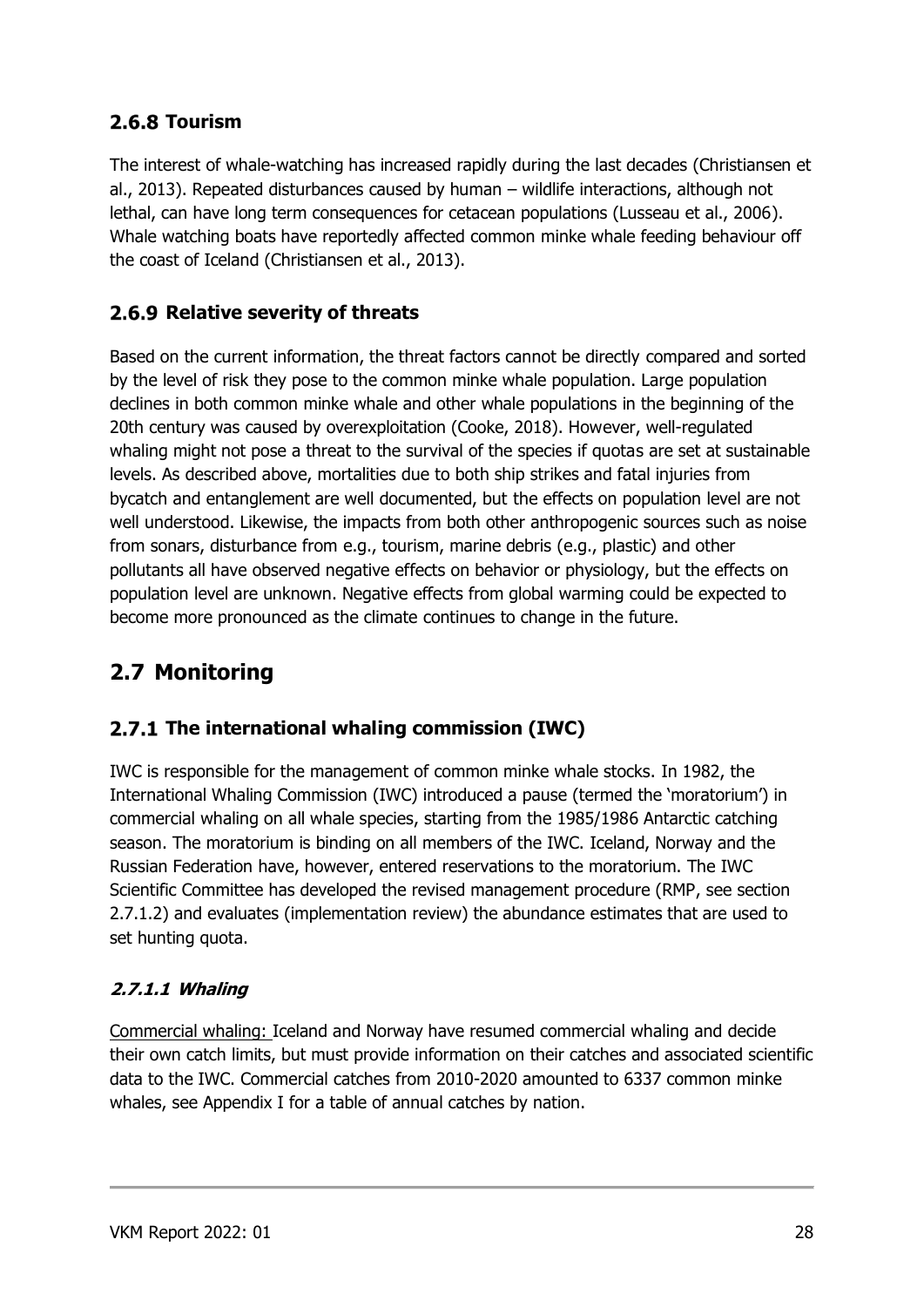Special permit whaling: Killing of whales for scientific research purposes (special permit whaling) is regulated by individual governments. Since 2008, Japan has been the only country reporting scientific whaling to IWC. Japan left the IWC in 2019 and began to catch whales commercially in its own waters during the same year. Japan caught 1091 common minke whales for scientific research purposes between  $2010$  and  $2019<sup>11</sup>$ . The registered commercial catch by Japan was 44 in 2019 and 95 in 2020 (see Appendix I, Table A.6.1).

Aboriginal subsistence whaling: Four IWC member countries conduct aboriginal subsistence hunts today: Denmark (Greenland), Russia (Chukotka), St Vincent and the Grenadines (Bequia) and the United States (Alaska). Aboriginal subsistence hunting is categorized differently by the IWC than commercial whaling and is not subject to the moratorium. The IWC's Scientific Committee provides advice on the sustainability of catch limits as specified by each of the Aboriginal subsistence whaling countries. The number of common minke whales killed in aboriginal subsistence hunts 2010-2020 was 1793 $^{12}$ , all in Denmark (Greenland). The current (2019 to 2025) catch limits for aboriginal subsistence whaling include an annual strike limit of 20 whales for East Greenland and 164 for West Greenland for the years  $2019 - 2025^{13}$ .

#### <span id="page-28-0"></span>**2.7.1.2 The revised management procedure (RPM)**

The revised management procedure (RMP)<sup>14</sup> was developed by the IWC's Scientific Committee to ensure sustainable catch limits for commercial whaling. Its three main objectives are:

- 1. Catch limits should be as stable as possible.
- 2. Catches should not be allowed on stocks below 54% of the estimated maximum number of whales that the environment can support (aka 'carrying capacity', that equals the estimated pre-catching population).
- 3. The highest possible continuing catch should be obtained from the stock.

The catch limit algorithm (CLA) is a key component of the RPM and requires two essential pieces of information:

1) Estimates of the number of whales ('abundance estimates') taken at regular sixyear intervals, and the statistical uncertainty associated with the estimates.

<sup>11</sup> https://iwc.int/table\_permit

<sup>12</sup> https://iwc.int/table\_aboriginal

<sup>13</sup> https://nammco.no/topics/common-minke-whale/#1475844711542-eedf1c7b-5dde

<sup>14</sup> <https://iwc.int/rmpbw>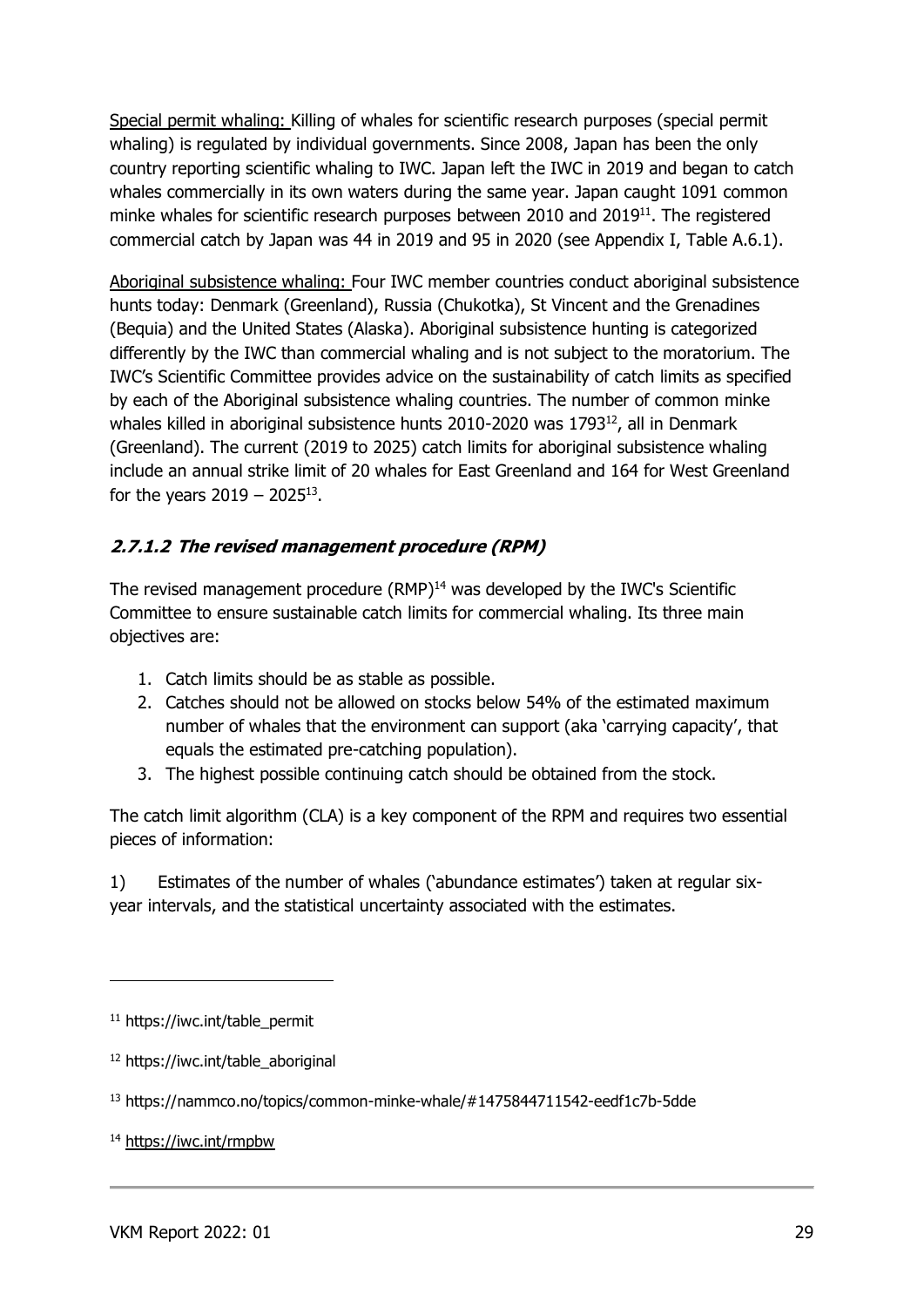2) Estimates of numbers of past catches (allowing for the uncertainty in historic records) and numbers of present catches (assumed to be known reliably).

The IWC's Scientific Committee has chosen 0.72 as its recommended tuning level, meaning that quotas (if the moratorium was to be lifted) should be set at a level where the whale population stabilizes at 72% of the carrying capacity. This is to ensure that conservation objectives receive the highest weight.

The abundance estimates used for setting hunting quotas have to be officially approved by the Scientific Committee of the International Whaling Commission through their Implementation Review.

In Norway, the Institute of Marine Research (IMR) uses the Revised Management Procedure tuned to 0.60 for calculating common minke whale harvest quotas. Norway hunts whales within the Central (CM) and Eastern (EB, EC, EN, ES) Medium areas (see Figure 1). The last catch in the Central area (CM) was one individual in 2010. Within the Eastern area, most whales are caught within ES (Svalbard) where the whale stock is strongly female biased (NAMMCO, 2020a; Bjørge et al., 2021). Abundance estimates from the small areas are merged when setting quotas. The quota for 2021 is 1278 animals.

In 2019, the Marine Research and Freshwater Institute of Iceland issued sustainable catch limits for common minke whales for the years 2019-2023 to an annual catch of 217 (catch limit 0.4-0.5% per year).

Japan has set the catch limits for the O stock based on the Norwegian CLA code (tuning level  $(0.6)$  to annual catch of  $180^{15}$ .

#### <span id="page-29-0"></span>**Other international management and monitoring programs**

North Atlantic Marine Mammal Commission (NAMMCO): Cooperation between Faroe Islands, Greenland, Iceland and Norway on management of marine mammals. The Scientific Committee of NAMMCO coordinates surveys undertaken by the member countries.

Trans North Atlantic Sightings Surveys (T-NASS): The North Atlantic Sightings Surveys (NASS) are a series of internationally coordinated cetacean surveys. The survey area encompasses much of the northern North Atlantic between Norway and North America. Large ships are used to cover the offshore areas, whereas some coastal areas are covered by aircraft<sup>16</sup>.

<sup>15</sup> https://www.jfa.maff.go.jp/j/whale/attach/pdf/index-63.pdf

<sup>16</sup> <https://nammco.no/topics/19-may-2020-new-article-on-cetacean-abundance-estimates/>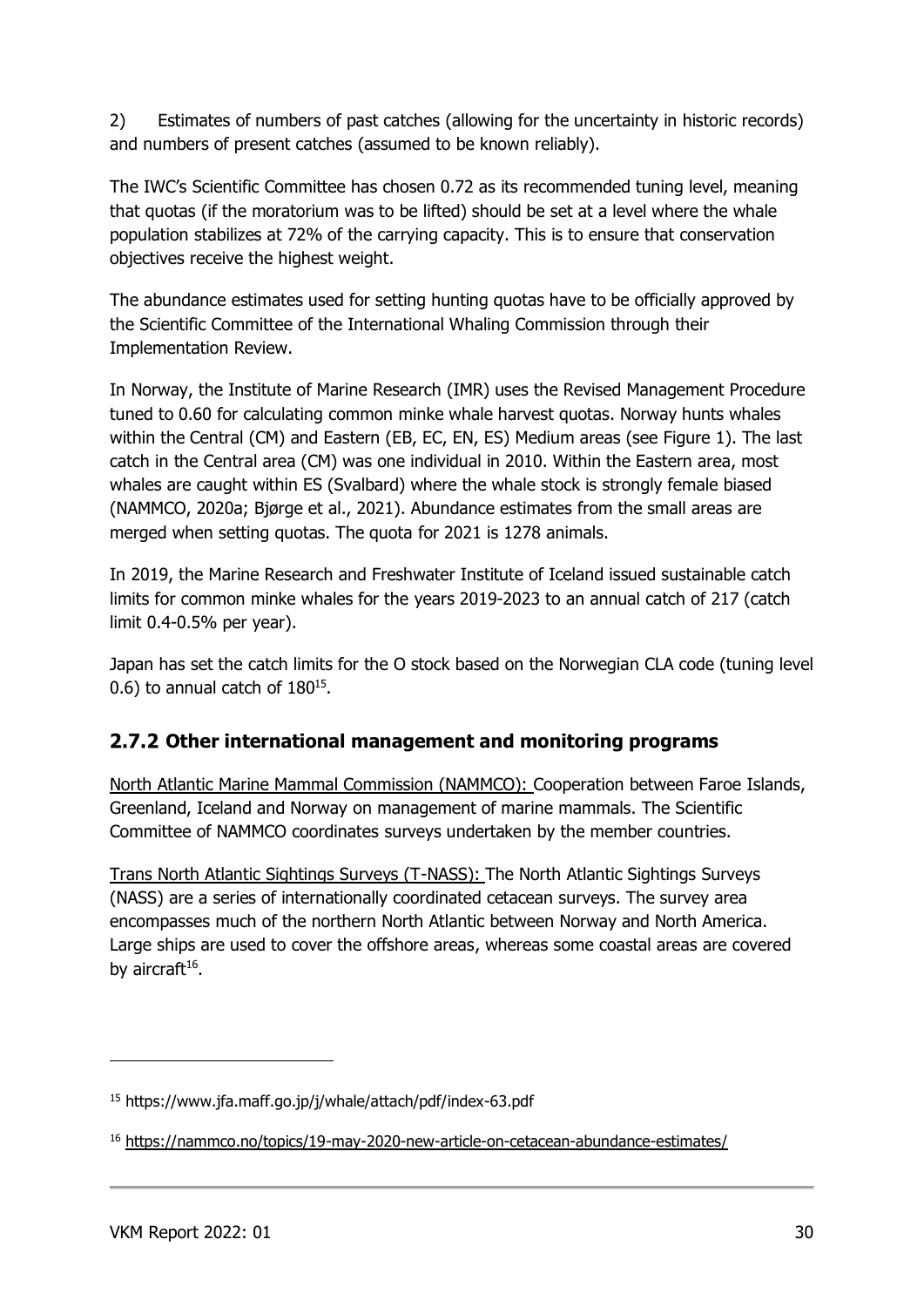Small Cetaceans in European Atlantic waters and the North Sea (SCANS): Small Cetaceans in European Atlantic waters and the North Sea (SCANS) is a program for large-scale ship and aerial surveys to study the distribution and abundance of cetaceans in European Atlantic waters.

National Oceanic and Atmospheric Administration (NOAA): Stock assessment reports on common minke whales for North America are made by National Oceanic and Atmospheric Administration (NOAA) Fisheries, U.S. Department of Commerce. The regions surveyed for common minke whales include Alaska, Canadian Eastern Coastal, California-Oregon-Washington and Hawaii.

Cetacean Offshore Distribution and Abundance (CODA): Produces estimates of abundance in offshore waters beyond the continental shelf to inform assessments of conservation status of all cetacean species in the European Atlantic.

#### <span id="page-30-0"></span>**National management**

Fisheries and Oceans Canada (DFO): Undertakes large-scale passive acoustic monitoring surveys in Canadian waters.

ObSERVE Programme –Ireland: Data has been collected through acoustic and arial surveys of the Irish Atlantic Margin since 2014.

Japanese Whale Research Programs in the Northwestern Pacific Ocean (JARPN): The Japanese Whale Research Programs in the Northwestern Pacific Ocean studies the whales caught under 'special permit whaling' (see section 2.7.1.1 above). The research program has been through two phases:

Phase I 1994-1999 investigated stock structure and feeding ecology, and Phase II 2000- 2016 investigated feeding ecology, pollutants and stock structure.

The Japanese DNA register for large whales contains individual DNA-profiles of nearly all whales caught legally in Japan<sup>17</sup>.

The Norwegian Minke Whale DNA Register (NMDR): A DNA- register was established in the early 1990s as part of the management of common minke whales in Norwegian and adjacent waters, at the time when Norway reinstated harvest of common minke whales (Skaug et al., 2010; Glover et al., 2012; Haug et al., 2015, Bjørge et al., 2021). Tissue is sampled from all common minke whales caught under the Norwegian catch quota. The tissue undergoes standardized genetic analysis resulting in a DNA profile for each individual whale. All legally caught common minke whales are registered and can be tested against the DNA of sold

<sup>17</sup> <https://www.icrwhale.org/pdf/SC-57-SD6.pdf>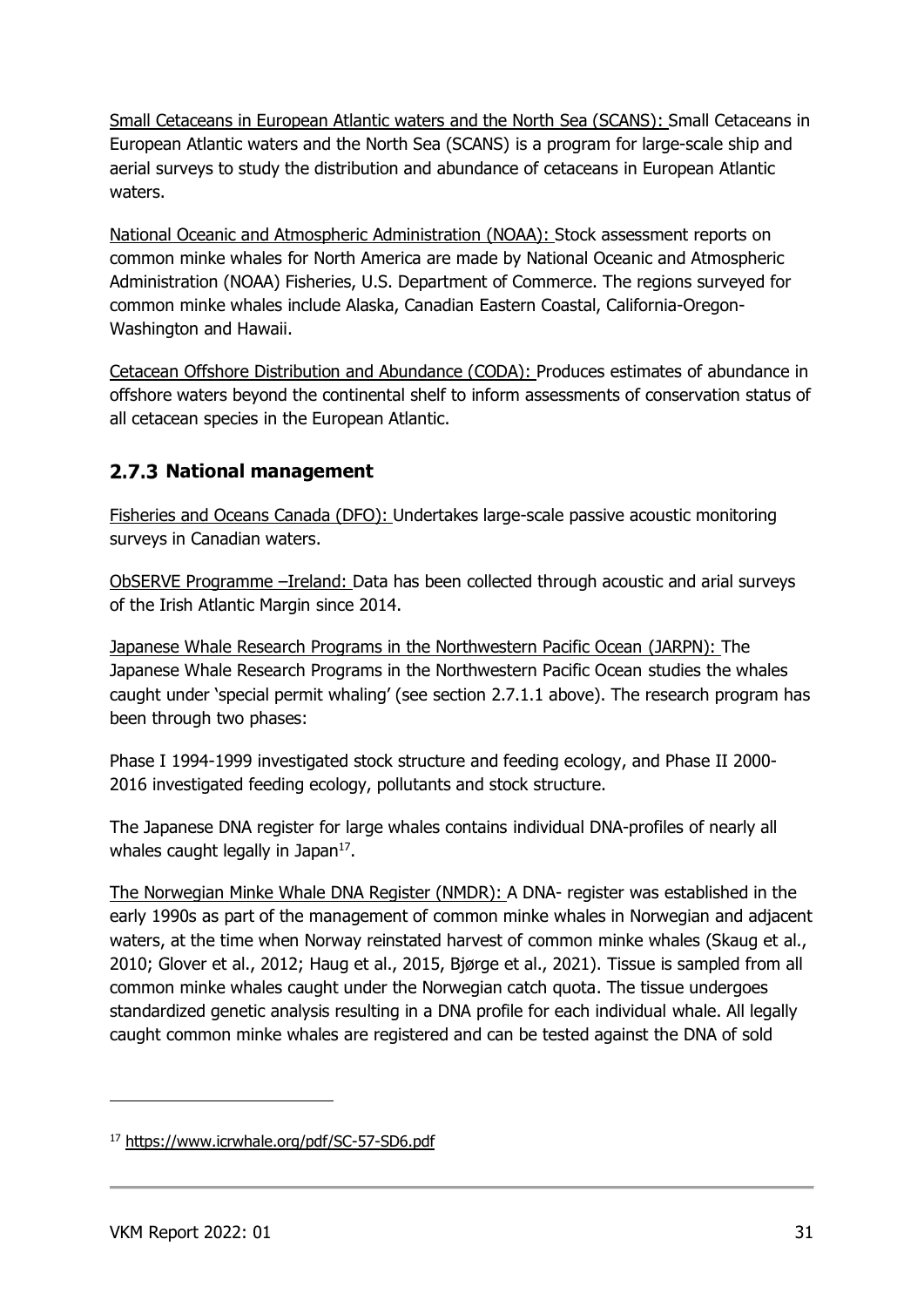meat (Haug et al., 2015). The register was originally established to avoid illegal hunting of common minke whales, but the DNA data is also used for research, e.g., on population structure, hybridization, family-relationships and estimations of population sizes (Skaug et al., 2010).

## <span id="page-31-0"></span>**2.8 Trade**

#### <span id="page-31-1"></span>**2.8.1 Hunting methods**

Commercial hunting of common minke whales is mostly done from relatively small vessels from which the whales are shot with harpoons tipped with explosive grenades. Lines attached to the harpoons are used to haul the dead whales aboard, while an electronic automated computer system (the Blue Box system) monitors and collects data (NAMMCO, 2011). In aboriginal subsistence whaling (see section 2.7.1.1), some animals are still hunted from open boats with rifles (NAMMCO, 2020b).

#### <span id="page-31-2"></span>**2.8.2 Regulation of international trade**

The common minke whale has been listed on Appendix I of CITES since 1986, under the order listing of *Cetacea* spp. An exception is the population of West Greenland, which is included in Appendix  $II^{18}$ . The common minke whale has been listed in Annex A of the EU Wildlife Trade Regulations, also under the order listing of *Cetacea* spp. since 1997.

Nine propositions to transfer stocks of *Balaenoptera acutorostrata* from Appendix I to Appendix II have been rejected by the CITES Conference of the Parties (CoP), see table in Appendix II.

#### <span id="page-31-3"></span>**Legal trade**

The CITES Appendix I listing of common minke whales excludes most countries from import or export of any products from common minke whales. However, Norway, Japan, Iceland and Palau hold reservations against the Appendix I listing and may trade internationally. The Faroe Islands are not a member of CITES.

Trade almost exclusively concerns meat, with a few exceptions of bones and carvings. All commercial trade that has been reported to the CITES trade database (trade.cites.org) for the years 2010 to 2019 is listed in Appendix III. Since 2014, Norway has been the only exporter of whale meat. Japan by far imports the largest quantities and the demand has increased, as suggested by the rise in traded volumes over time (see Appendix III).

<sup>18</sup> https://www.cites.org/eng/app/reserve.ph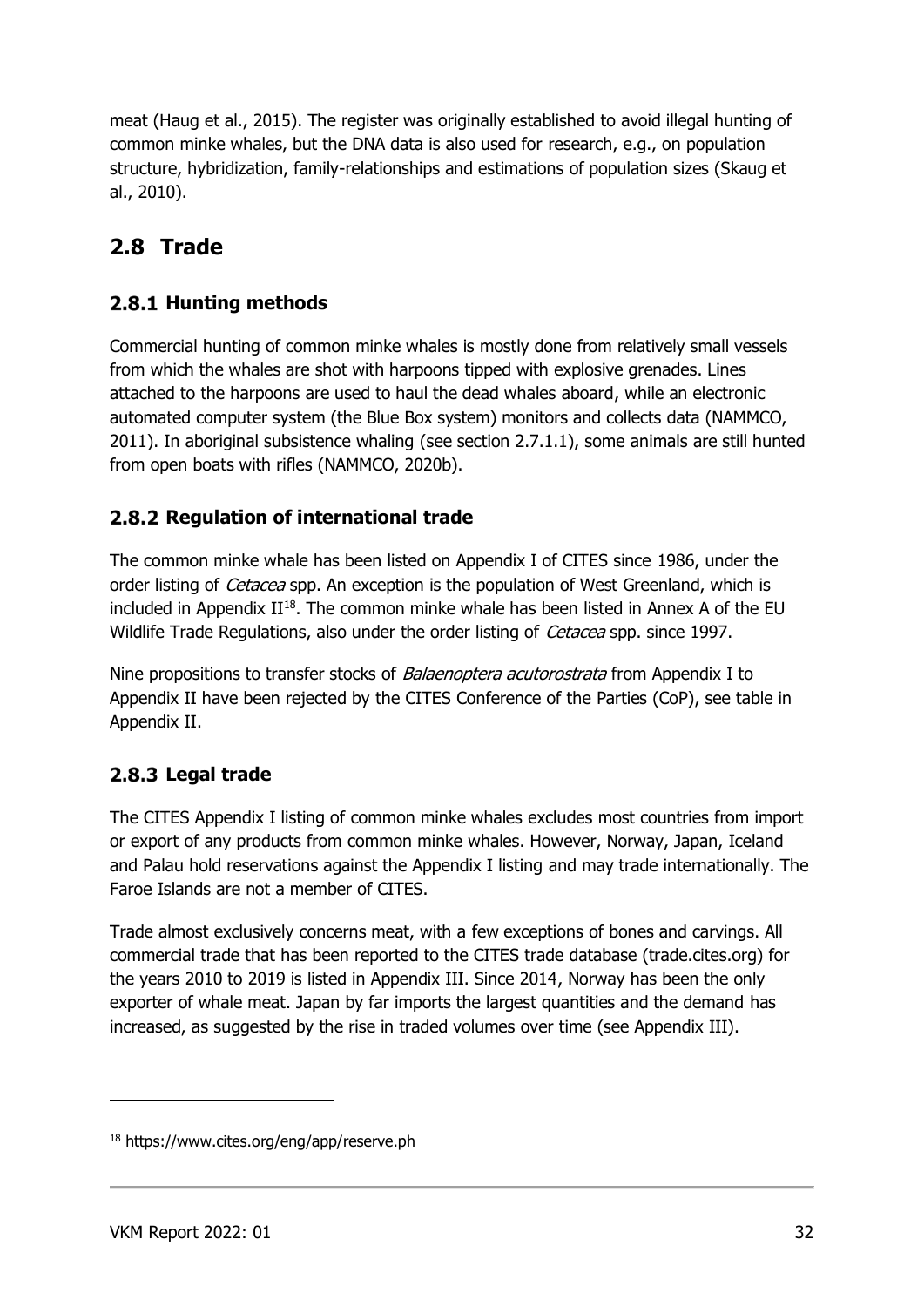#### <span id="page-32-0"></span>2.8.4 Illegal trade

Japan and Norway have both developed DNA registers for whales destined for commercial sale. These can, however, only be accessed through the appropriate national authorities. Genetic testing (opportunistic sampling) of whale meat sold in restaurants in the USA and South Korea in 2009 revealed illegal trade. The DNA tests furthermore detected meat from the three red listed whale species Atlantic minke whale (Near Threatened), fin whale (Balaenoptera physalus, Vulnerable) and sei whale (B. Borealis, Endangered) (Baker et al., 2010).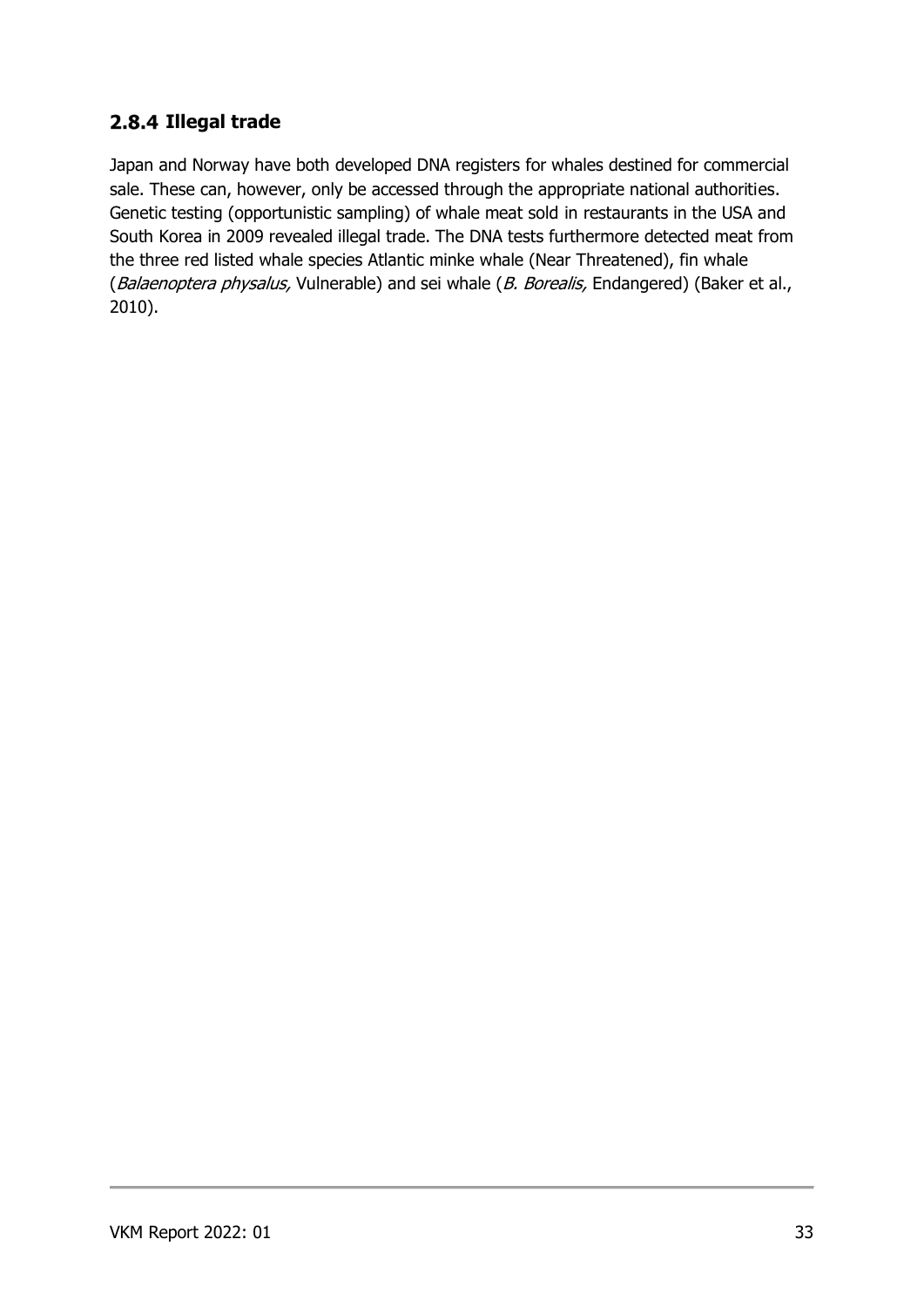# <span id="page-33-0"></span>3 Uncertainties

The common minke whale is among the most difficult whale species to count during visual surveys (Pike et al., 2009). This is due to its relatively small size and that it occurs individually or in small groups that surfaces only for a very short period (Pike et al., 2020; Risch et al., 2019b). The abundance estimates for the same survey areas varies substantially between years (e.g., Bjørge et al., 2021; Pike et al., 2020). It is uncertain to what extent distributional shifts affect the variability in the local population size estimates (Bjørge et al., 2021). It is also uncertain whether the surveyed areas contain a mixture of whales from different breeding populations (IWC, 2014; IWC SC, 2019). Population trends are consequently difficult to assess with certainty.

The relative impact of various threats on the survival of common minke whales is uncertain.

The estimates and assumptions that feed into the Revised Management Procedure introduce various types of uncertainties (see VKM, 2019 for details). The common minke whale is relatively long-lived, slowly reproducing and highly migratory, which are factors that complicate detection of rapid changes in population status.

The extent of illegal trade of whale meat (and potentially other products) is uncertain.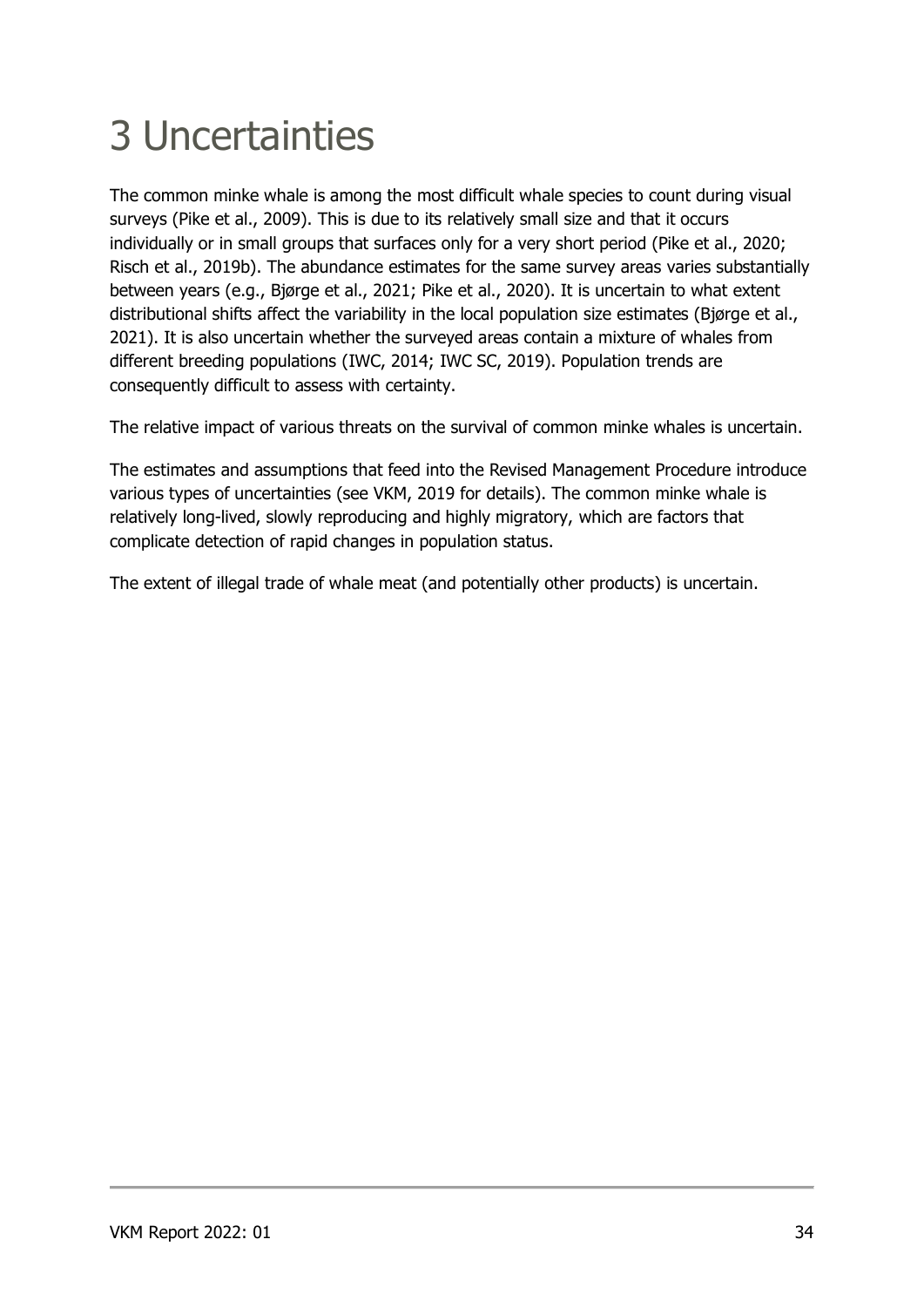## <span id="page-34-0"></span>4 Data gaps

VKM identified the following data-gaps:

- Lack of knowledge on migratory patterns and location of breeding grounds.
- Lack of data of age and gender structure of populations.
- Lack of precise estimates of population size and trends.
- Lack of knowledge on the extent of ongoing distributional shifts.
- Lack of knowledge on genetic structure of breeding populations.
- Lack of data on bycatch, entanglement and other mortalities.
- Lack of knowledge of impact of pollutants on survival and fecundity.
- Lack of knowledge on the impact of climate change.
- Lack of knowledge about illegal trade.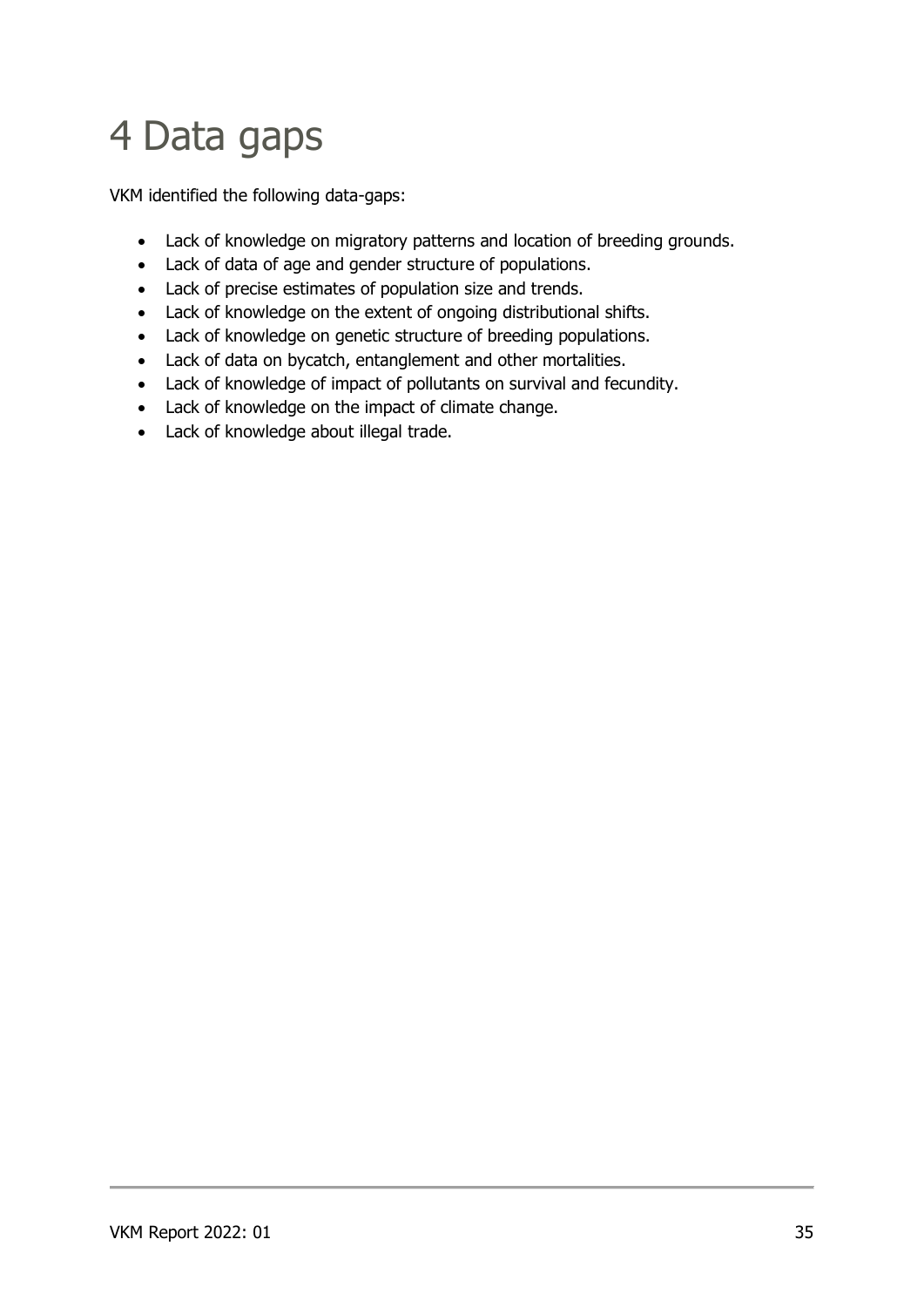## <span id="page-35-0"></span>5 References

Acevedo, J., C. Olavarría, J. Plana, A. Aguayo-Lobo, A. Larrea, and L. A. Pastene. 2011. Occurrence of dwarf minke whales (Balaenoptera acutorostrata subsp.) around the Antarctic Peninsula. Polar Biology 34:313-318. Doi: 10.1007/s00300- 010- 0884- y

Andersen, L. W., E. W. Born, R. Dietz, T. Haug, N. Øien, and C. Bendixen. 2003. Genetic population structure of minke whales Balaenoptera acutorostrata from Greenland, the North East Atlantic and the North Sea probably reflects different ecological regions. Marine Ecology Progress Series 247:263-280.

Anderwald, P., A. K. Daníelsdóttir, T. Haug, F. Larsen, V. Lesage, R. J. Reid, G. A. Víkingsson, and A. R. Hoelzel. 2011. Possible cryptic stock structure for minke whales in the North Atlantic: Implications for conservation and management. Biological Conservation 144:2479-2489.

Baker, C. S., D. Steel, Y. Choi, H. Lee, K. S. Kim, S. K. Choi, Y.-U. Ma, C. Hambleton, L. Psihoyos, R. L. Brownell, and N. Funahashi. 2010. Genetic evidence of illegal trade in protected whales links Japan with the US and South Korea. Biology Letters 6:647-650.

Bjørge, A., N. Øien, M. Biuw, T. Haug, and K. T. Nilssen. 2021. Norwegian marine mammal scientific advisory board 2021. Advice on research, conservation and management.

Bogstad, B., H. Gjøsæter, T. Haug, and U. Lindstrøm. 2015. A review of the battle for food in the Barents Sea: cod vs. marine mammals. Frontiers in Ecology and Evolution 3:29.

Bolaños-Jiménez, J., E. Morteo, L. Bouveret, A. Henriquez, J. Luksenburg, C. A. D. Alfonso, N. Lara, and A. A. Mignucci-Giannoni. 2021. On the spatial-temporal distribution of the minke whales (Balaenoptera acutorostrata and B. bonaerensis) in the Wider Caribbean Region and adjacent western tropical North Atlantic. SC/68C/NH/01Rev01, International Whaling Commission, paper IWC/SC/68C/NH/01.

Bøthun, G., H. J. Skaug, and N. I. Øien. 2009. Abundance of minke whales in the Northeast Atlantic based on survey data collected over the period 2002-2007. Paper SC/61/RMP2.

Cholewiak, D., C. W. Clark, D. Ponirakis, A. Frankel, L. T. Hatch, D. Risch, J. E. Stanistreet, M. Thompson, E. Vu, and S. M. Van Parijs. 2018. Communicating amidst the noise: modeling the aggregate influence of ambient and vessel noise on baleen whale communication space in a national marine sanctuary. Endangered Species Research 36:59-75.

Christensen, I., A. Jonsgbrd, and C. Rwvik. 1981. Catch statistics for minke whales (Balaenoptera acutorostrata) and killer whales (Orcmics orca) caught by Norway in 1979. Report of the International Whaling Commission 31: 635-7.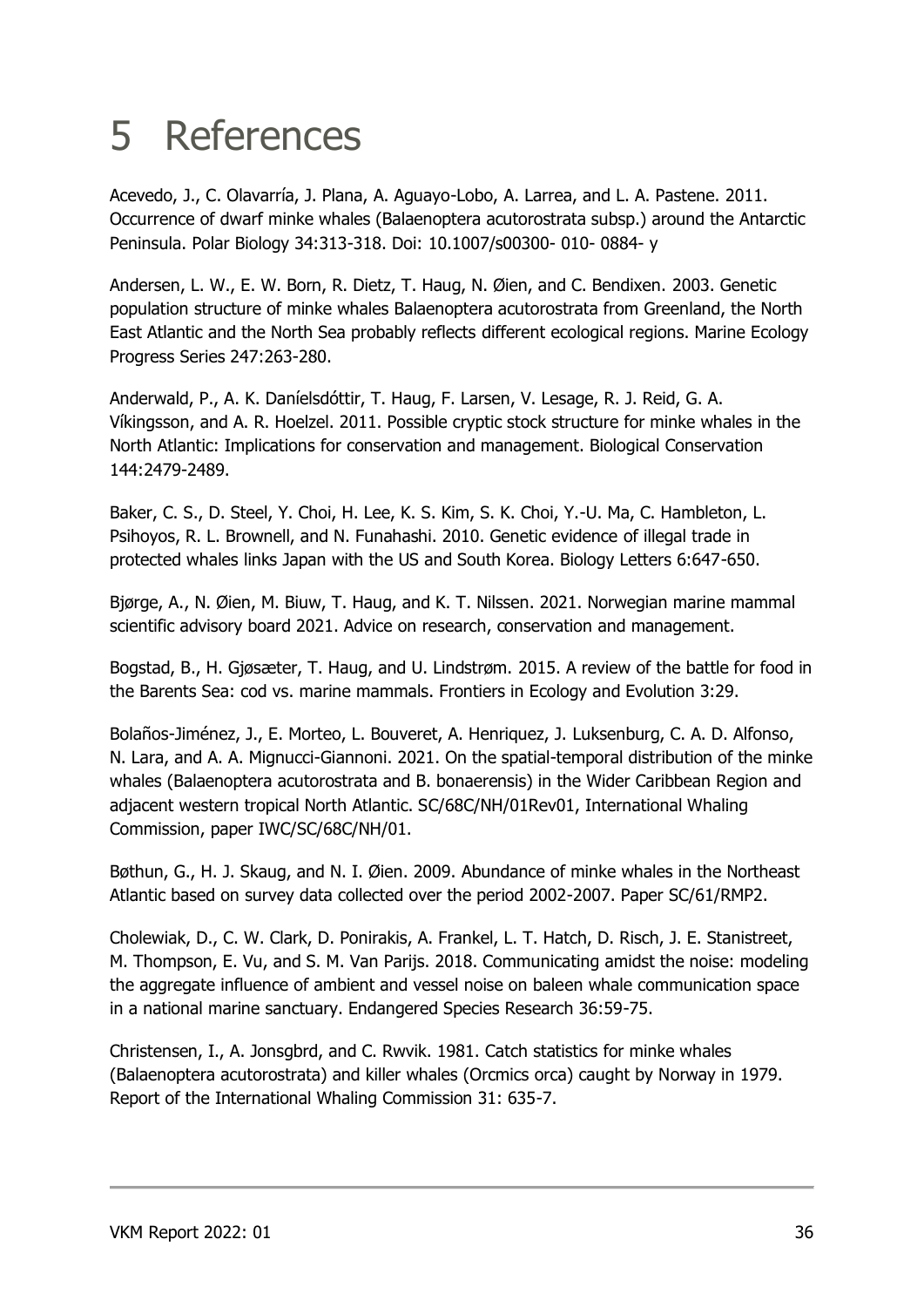Christiansen, F., M. Rasmussen, and D. Lusseau. 2013. Whale watching disrupts feeding activities of minke whales on a feeding ground. Marine Ecology Progress Series 478:239-251.

Cooke, J. G. 2018. Balaenoptera acutorostrata. The IUCN Red List of Threatened Species 2018: e.T2474A50348265. http://dx.doi.org/10.2305/IUCN.UK.2018- 2.RLTS.T2474A50348265.en.

Ford, J. K., G. M. Ellis, D. R. Matkin, K. C. Balcomb, D. Briggs, and A. B. Morton. 2005. Killer whale attacks on minke whales: prey capture and antipredator tactics. Marine Mammal Science 21:603-618.

Fossi, M. C., C. Panti, M. Baini, and J. L. Lavers. 2018. A review of plastic-associated pressures: cetaceans of the Mediterranean Sea and eastern Australian shearwaters as case studies. Frontiers in Marine Science 5:173.

Fossi, M. C., C. Panti, C. Guerranti, D. Coppola, M. Giannetti, L. Marsili, and R. Minutoli. 2012. Are baleen whales exposed to the threat of microplastics? A case study of the Mediterranean fin whale (Balaenoptera physalus). Marine pollution bulletin 64:2374-2379.

Gedamke, J., D. P. Costa, and A. Dunstan. 2001. Localization and visual verification of a complex minke whale vocalization. The Journal of the Acoustical Society of America 109:3038-3047.

Germanov, E. S., A. D. Marshall, L. Bejder, M. C. Fossi, and N. R. Loneragan. 2018. Microplastics: no small problem for filter-feeding megafauna. Trends in ecology & evolution 33:227-232. DOI: https://doi.org/10.1016/j.tree.2018.01.005.

Glover, K. A., T. Haug, N. Øien, L. Walløe, L. Lindblom, B. B. Seliussen, and H. J. Skaug. 2012. The Norwegian minke whale DNA register: a data base monitoring commercial harvest and trade of whale products. Fish and Fisheries 13:313-332. DOI: doi:10.1111/j.1467- 2979.2011.00447.x.

Glover, K. A., N. Kanda, T. Haug, L. A. Pastene, N. Øien, B. B. Seliussen, A. G. Sørvik, and H. J. Skaug. 2013. Hybrids between common and Antarctic minke whales are fertile and can back-cross. BMC genetics 14:1-11.

Goto, M., M. Taguchi, and L. A. Pastene. 2017. Distribution and movement of 'O'and 'J'stock common minke whales in waters around Japan based on genetic assignment methods. Technical Reports of the Insfitute of Cetacean Research (TEREP-ICR):37-43.

Gunnlaugsson, T., G. A. Vikingsson, S. D. Halldórsson, B. Þ. Elvarsson, T. Haug, and C. Lydersen. 2020. Body mass, muscle, blubber and visceral fat content and their seasonal, spatial and temporal variability in North Atlantic common minke whales. Journal of Cetacean Research and Management 21:59-70.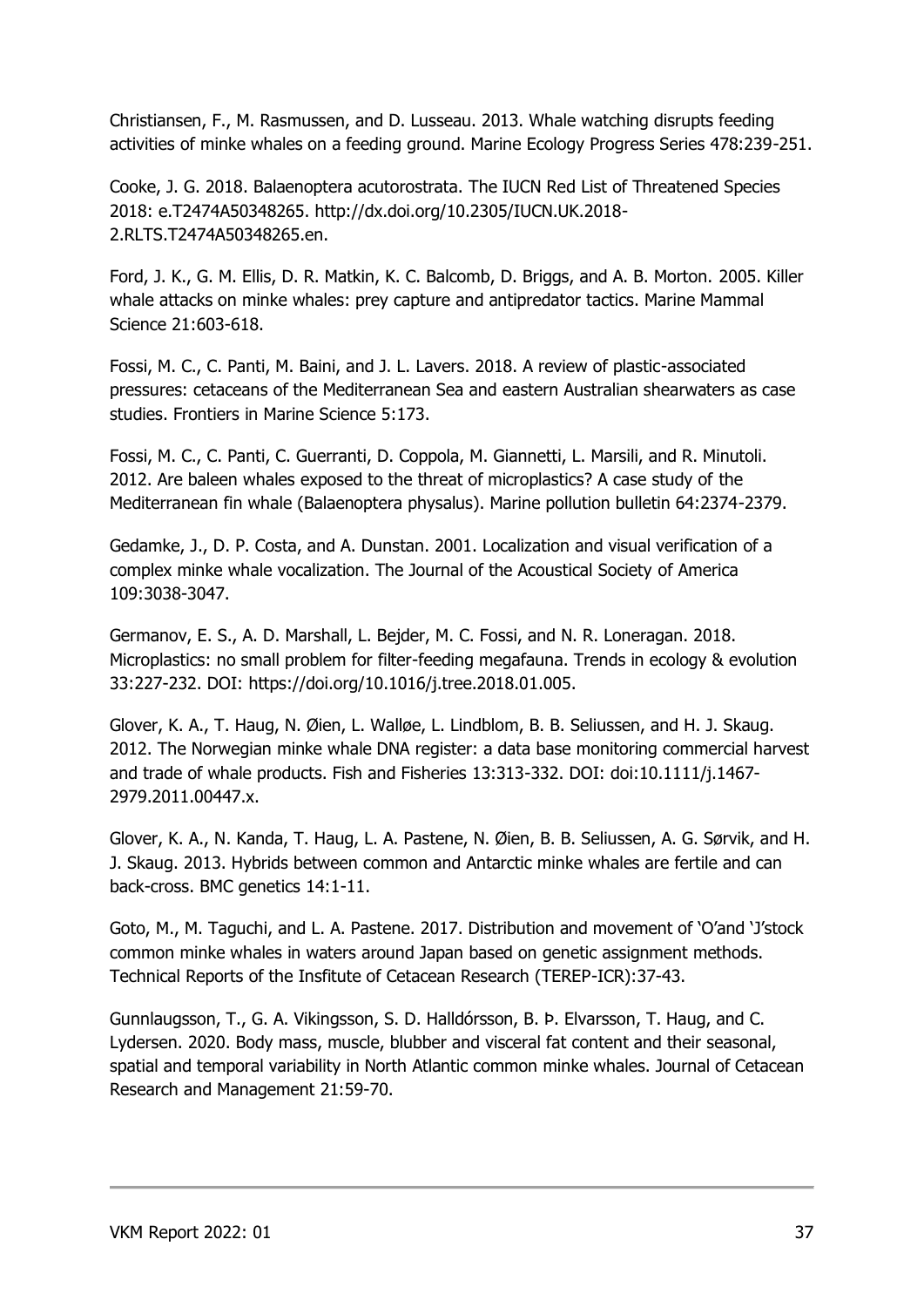Hammond, P., C. Lacey, A. Gilles, S. Viquerat, P. Boerjesson, H. Herr, K. Macleod, V. Ridoux, M. Santos, M. Scheidat, J. Teilmann, J. Vingada, and N. Øien. 2021. Estimates of cetacean abundance in European Atlantic waters in summer 2016 from the SCANS-III aerial and shipboard surveys. Wageningen Marine Research. Final report revised June 2021.

Harris, C. M., S. W. Martin, C. Martin, T. A. Helble, E. E. Henderson, C. G. Paxton, and L. Thomas. 2019. Changes in the Spatial Distribution of Acoustically Derived Minke Whale (Balaenoptera acutorostrata) Tracks in Response to Navy Training. Aquatic Mammals 45.

Haug, T., A. Bjørge, N. Øien, S. Ziryanov, and A. Golikov. 2011. Marine mammals. The Barents Sea, Ecosystem, Resources, Management. Half a century of Russian-Norwegian on. Cooperation. Edited by Jakobsen, T. and Ozhigin, VK Tapir Academic Press, Trondheim:395- 430.

Haug, T., B. Bogstad, M. Chierici, H. Gjøsæter, E. H. Hallfredsson, Å. S. Høines, A. H. Hoel, R. B. Ingvaldsen, L. L. Jørgensen, and T. Knutsen. 2017. Future harvest of living resources in the Arctic Ocean north of the Nordic and Barents Seas: a review of possibilities and constraints. Fisheries Research 188:38-57.

Higdon, J. W., and S. H. Ferguson. 2011. Reports of humpback and minke whales in the Hudson Bay region, eastern Canadian Arctic. Northeastern Naturalist:370-377.

Hohn, A. A., D. S. Rotstein, C. A. Harms, and B. L. Southall. 2006. Report on marine mammal unusual mortality event UMESE0501Sp: Multispecies mass stranding of pilot whales (Globicephala macrorhynchus), minke whale (Balaenoptera acutorostrata), and dwarf sperm whales (Kogia sima) in North Carolina on 15-16 January 2005.

Horwood, J. W. 1989. Biology and exploitation of the minke whale. CRC Press, Inc.

IWC. 1997. Report of the IWC workshop on climate change and cetaceans. Report of the International Whaling Commission 47: 293–313.

IWC. 2009. Report of the IWC workshop on climate change and cetaceans. IWC/SC/61/Report 4, 1–31.

IWC. 2014. Report of the AWMP/RMP Joint Workshop on the stock structure of North Atlantic common minke whales. SC/65b/REP04.

IWC SC. 2019. Report of the IWC Scientific Committee. IWC/SC/68A. Available at: https://www.mofa.go.jp/files/000490890.pdf.

Kavanagh, A. S., G. Kett, N. Richardson, E. Rogan, and M. J. Jessopp. 2018. High latitude winter sightings of common minke whale calves (Balaenoptera acutorostrata) in the Northeast Atlantic. Marine Biodiversity Records 11:1-5.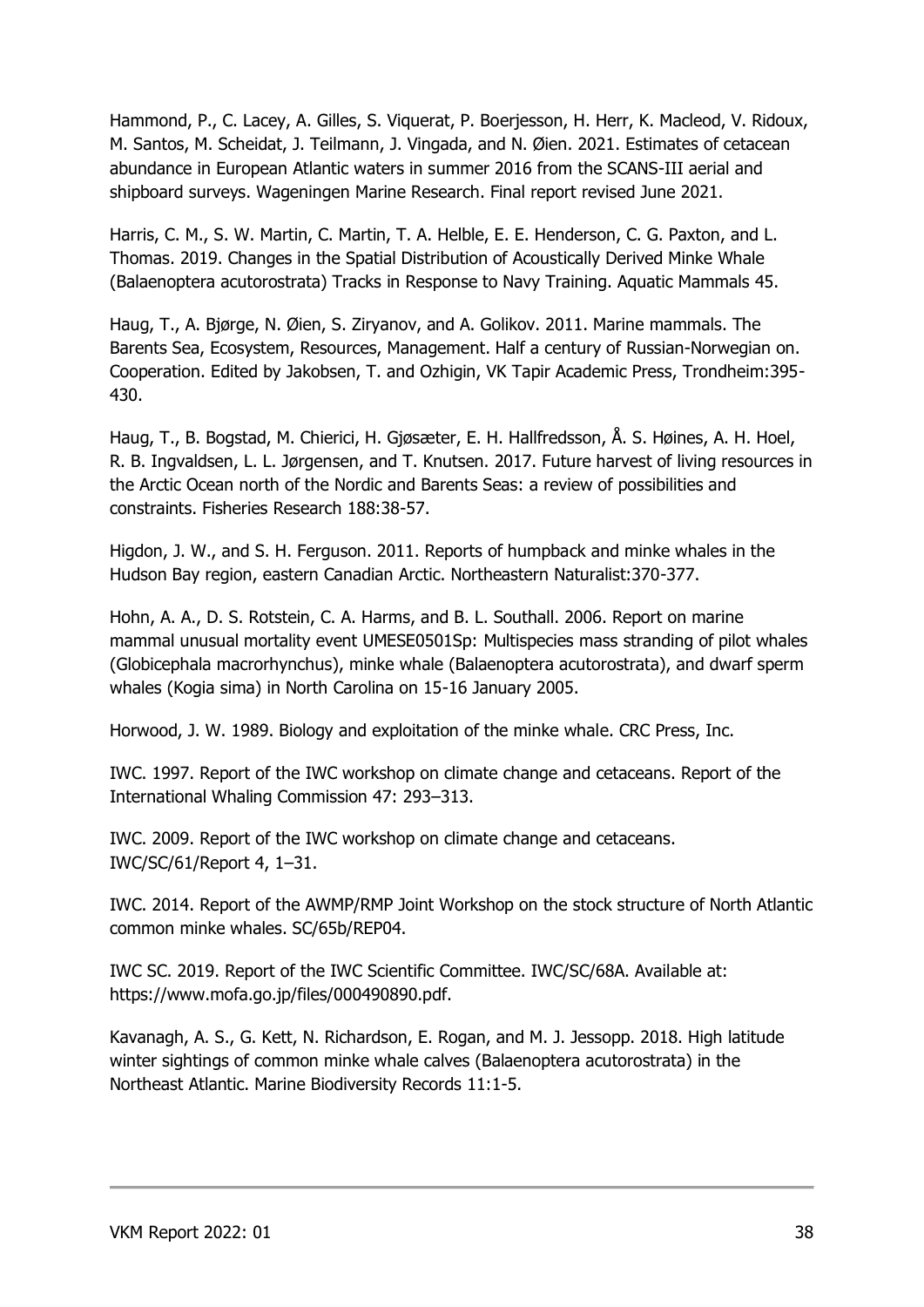Knowlton, A. R., J. Robbins, S. Landry, H. A. McKenna, S. D. Kraus, and T. B. Werner. 2016. Effects of fishing rope strength on the severity of large whale entanglements. Conservation Biology 30:318-328.

Kvadsheim, P. H., S. DeRuiter, L. D. Sivle, J. Goldbogen, R. Roland-Hansen, P. J. Miller, F.-P. A. Lam, J. Calambokidis, A. Friedlaender, and F. Visser. 2017. Avoidance responses of minke whales to 1–4 kHz naval sonar. Marine pollution bulletin 121:60-68.

Laidre, K. L., I. Stirling, L. F. Lowry, O. Wiig, M. P. Heide-Jørgensen, and S. H. Ferguson. 2008. Quantifying the sensitivity of Arctic marine mammals to climate-induced habitat change. Ecol Appl 18:S97-125.

Lusseau, D., S. M. Lusseau, L. Bejder, and R. Williams. 2006. An individual-based model to infer the impact of whalewatching on cetacean population dynamics. IWC SC/58/WW7 Report to the 58th meeting of the International Whaling Commission Scientific Committee, St. Kitts and Nevis.

Macko, S. A., and C. M. Fantasia. 2018. An Overview of Ocean Acidification: Relationships. Pages 391-417. In: The Marine Environment and United Nations Sustainable Development Goal 14. Brill | Nijhoff.

MacLennan, E., L. Hartny-Mills, F. L. Read, S. J. Dolman, A. Philp, K. E. Dearing, D. Jarvis, and A. C. Brownlow. 2021. Scottish Entanglement Alliance (SEA) - understanding the scale and impacts of marine animal entanglement in the Scottish creel fishery. NatureScot Research Report 1268.

MacLeod, C. D. 2009. Global climate change, range changes and potential implications for the conservation of marine cetaceans: a review and synthesis. Endangered Species Research 7:125-136. Doi:10.3354/esr00197.

Milmann, L., M. Taguchi, S. Siciliano, J. E. Baumgarten, L. R. Oliveira, V. H. Valiati, M. Goto, P. H. Ott, and L. A. Pastene. 2021. New genetic evidences for distinct populations of the common minke whale (Balaenoptera acutorostrata) in the Southern Hemisphere. Polar Biology:1-15.

Murase, H., D. Palka, A. Punt, L. Pastene, T. Kitakado, K. Matsuoka, T. Hakamada, H. Okamura, T. Bando, and T. Tamura. 2020. Review of the assessment of two stocks of Antarctic minke whales (eastern Indian Ocean and western South Pacific). J. Cetacean Res. Manage. 21:95-122.

Maage, A., B. M. Nilsen, K. Julshamn, L. Frøyland, and S. Valdersnes. 2017. Total mercury, methylmercury, inorganic arsenic and other elements in meat from minke whale (Balaenoptera acutorostrata) from the north east Atlantic Ocean. Bulletin of environmental contamination and toxicology 99:161-166. Doi: 10.1007/s00128-017-2106-6.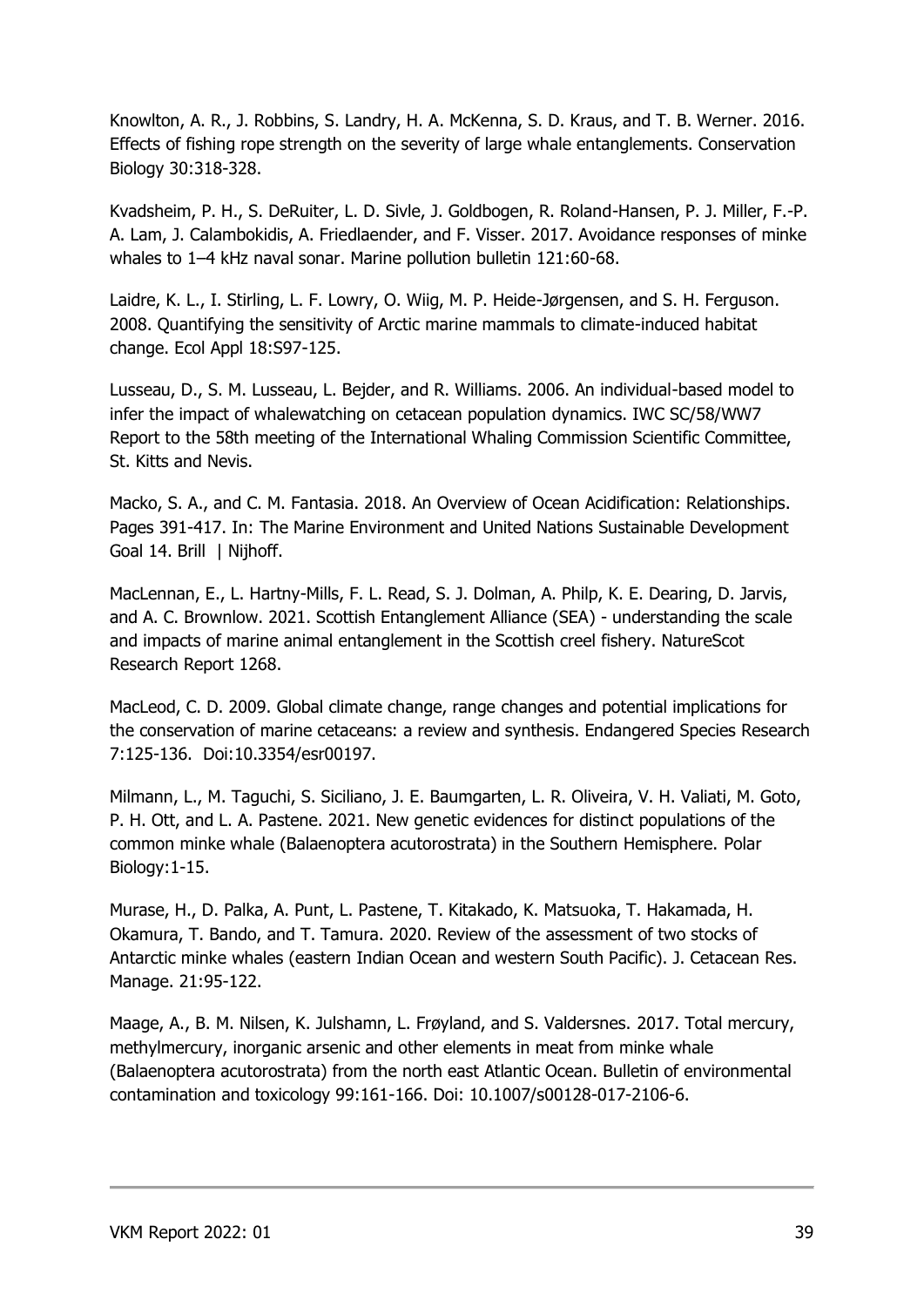NAMMCO. 2011. North Atlantic Marine Mammal Commission (NAMMCO). (2011). Report of the NAMMCO Expert Group meeting on the assessment of whale killing data. In NAMMCO Annual Report 2010. NAMMCO, Tromsø, Norway, 57–84. Available at https://nammco.no/topics/annual-reports/.

NAMMCO. 2012. North Atlantic Marine Mammal Commission. 2012. Report of the nineteenth meeting of the Scientific Committee. In: NAMMCO Annual Report 2012. NAMMCO, Tromsø, Norway, pp. 263-550.

NAMMCO. 2018. NAMMCO scientific committee report of the working group on abundance estimates. https://nammco.no/wp-content/uploads/2019/02/12-sc-25\_report\_aewg\_mayrev-october-2018 rev.pdf.

NAMMCO. 2019. NAMMCO-North Atlantic Marine Mammal Commission (2019). Report of the Scientific Committee 26th Meeting, October 29 – November 1, Tórshavn Faroe Islands. Available at: https://nammco.no/topics/scientific-committee-reports/.

NAMMCO. 2020a. NORWAY - PROGRESS REPORT ON MARINE MAMMALS 2020. SC/29/NPR-N. Available at: https://nammco.no/wp-content/uploads/2021/03/npr-norway-2020.pdf

NAMMCO. 2020b. NATIONAL PROGRESS AND DATA REPORTING 2020.GREENLAND - PROGRESS REPORT ON MARINE MAMMALS. Available at: https://nammco.no/wpcontent/uploads/2021/03/npr-2020-greenland.pdf.

Nøttestad, L., B. A. Krafft, V. Anthonypillai, M. Bernasconi, L. Langård, H. L. Mørk, and A. Fernö. 2015. Recent changes in distribution and relative abundance of cetaceans in the Norwegian Sea and their relationship with potential prey. Frontiers in Ecology and Evolution 2:83.

Northridge, S., A. Cargill, A. Coram, L. Mandleberg, S. Calderan, and R. Reid. 2010. Entanglement of minke whales in Scottish waters; an investigation into occurrence, causes and mitigation. Contract Report. Final Report to Scottish Government CR/2007/49.

Parsons, E. 2017. Impacts of Navy sonar on whales and dolphins: Now beyond a smoking gun? Frontiers in Marine Science 4:295.

Pastene, L. A., J. Acevedo, M. Goto, A. N. Zerbini, P. Acuna, and A. Aguayo-Lobo. 2010. Population structure and possible migratory links of common minke whales, Balaenoptera acutorostrata, in the Southern Hemisphere. Conservation Genetics 11:1553-1558.

Pastene, L. A., M. Goto, N. Kanda, A. N. Zerbini, D. Kerem, K. Watanabe, Y. Bessho, M. Hasegawa, R. Nielsen, and F. Larsen. 2007. Radiation and speciation of pelagic organisms during periods of global warming: the case of the common minke whale, Balaenoptera acutorostrata. Molecular Ecology 16:1481-1495.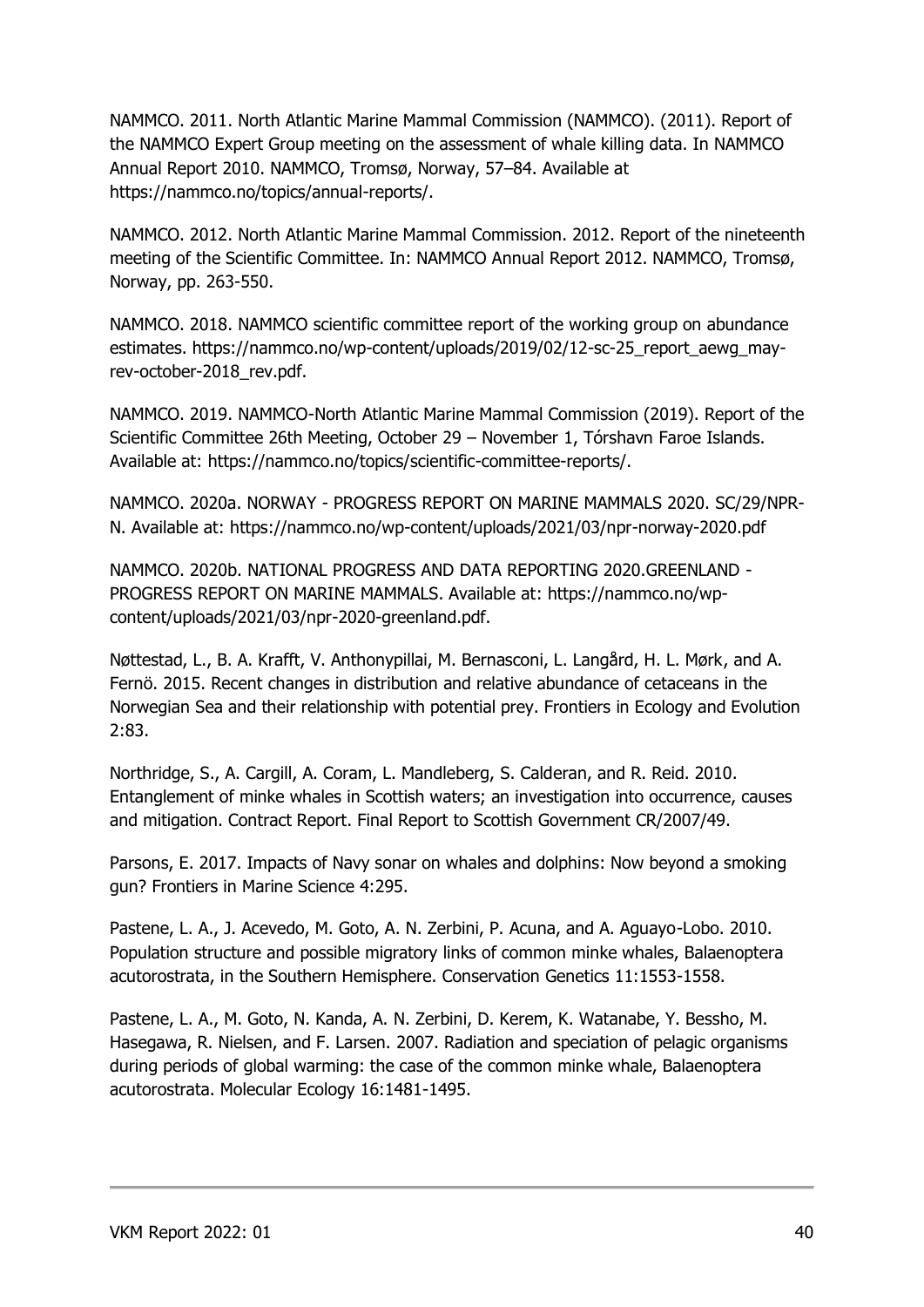Pike, D. G., T. Gunnlaugsson, J. Sigurjónsson, and G. Víkingsson. 2019. Distribution and abundance of cetaceans in Icelandic waters over 30 years of aerial surveys. NAMMCO Scientific Publications 11.

Pike, D. G., T. Gunnlaugsson, J. Sigurjónsson, and G. A. Víkingsson. 2020. Distribution and Abundance of Cetaceans in Icelandic Waters over 30 Years of Aerial Surveys. NAMMCO Scientific Publications 11.

Quintela, M., H. J. Skaug, N. Øien, T. Haug, B. B. Seliussen, H. K. Solvang, C. Pampoulie, N. Kanda, L. A. Pastene, and K. A. Glover. 2014. Investigating population genetic structure in a highly mobile marine organism: the minke whale Balaenoptera acutorostrata acutorostrata in the North East Atlantic. PLoS One 9:e108640.

Rankin, S., and J. Barlow. 2005. Source of the North Pacific "boing" sound attributed to minke whales. The Journal of the Acoustical Society of America 118:3346-3351.

Reeves, R. R., K. McClellan, and T. B. Werner. 2013. Marine mammal bycatch in gillnet and other entangling net fisheries, 1990 to 2011. Endangered Species Research 20:71-97.

Rice, D. W. 1998. Marine mammals of the world. Systematics and distribution. Special publication 4. The Society for Marine Mammalogy: Lawrence, Kansas.

Risch, D., U. Siebert, and S. M. Van Parijs. 2014a. Individual calling behaviour and movements of North Atlantic minke whales (Balaenoptera acutorostrata). Behaviour 151:1335-1360.

Risch, D., M. Castellote, C. W. Clark, G. E. Davis, P. J. Dugan, L. E. Hodge, A. Kumar, K. Lucke, D. K. Mellinger, and S. L. Nieukirk. 2014b. Seasonal migrations of North Atlantic minke whales: novel insights from large-scale passive acoustic monitoring networks. Movement ecology 2:1-17.

Risch, D., T. Norris, M. Curnock, and A. Friedlaender. 2019b. Common and Antarctic minke whales: Conservation status and future research directions. Frontiers in Marine Science 6:247.

Risch, D., S. C. Wilson, M. Hoogerwerf, N. C. Van Geel, E. W. Edwards, and K. L. Brookes. 2019a. Seasonal and diel acoustic presence of North Atlantic minke whales in the North Sea. Scientific reports 9:1-11.

Ryan, C., R. Leaper, P. G. Evans, K. Dyke, K. P. Robinson, G. N. Haskins, S. Calderan, N. van Geel, O. Harries, and K. Froud. 2016. Entanglement: an emerging threat to humpback whales in Scottish waters. Paper SC/66b/HIM/01 submitted to the International Whaling Commission Scientific Committee.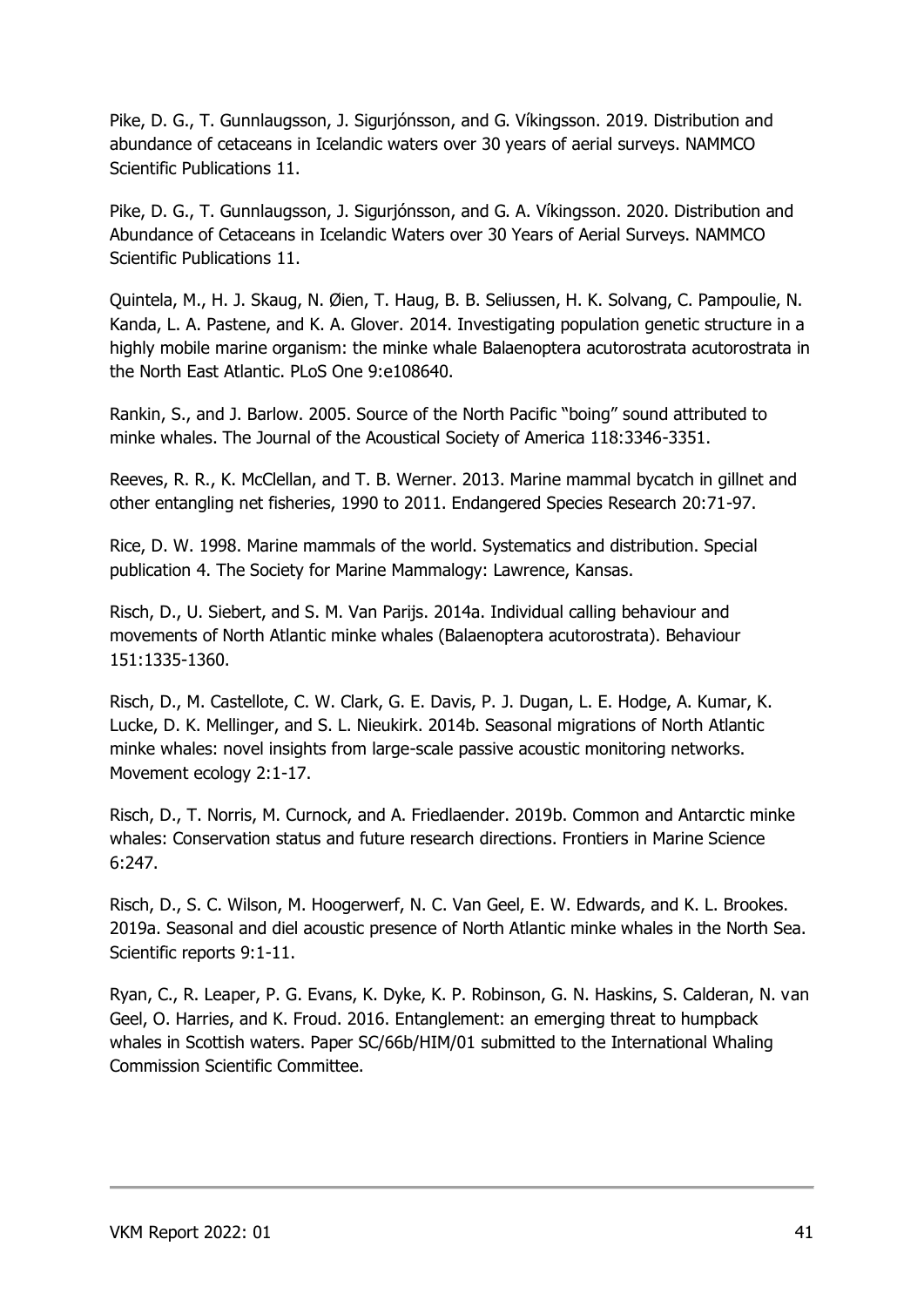Schweder, T., H. J. Skaug, X. Dimakos, M. Langaas, and N. Øien. 1997. Abundance estimates for Northeastern Atlantic minke whales. Estimates for 1989 and 1995. Report of the International Whaling Commission 47:453-484.

Sivle, L. D., P. H. Kvadsheim, C. Curé, S. Isojunno, P. J. Wensveen, F.-P. A. Lam, F. Visser, L. Kleivanec, P. L. Tyack, and C. M. Harris. 2015. Severity of Expert-Identified Behavioural Responses of Humpback Whale, Minke Whale, and Northern Bottlenose Whale to Naval Sonar. Aquatic Mammals 41.

Skaug, H. J., T. Haug, and N. Øien. 2010. Hva kan et register over vågehvalens DNA fortelle om atferd og biologi? Institute of Marine Research. Pp:10-15.

Skaug, H. J., N. Øien, T. Schweder, and G. Bøthun. 2004. Abundance of minke whales (Balaenoptera acutorostrata) in the Northeast Atlantic: variability in time and space. Canadian Journal of Fisheries and Aquatic Sciences 61:870-886.

Solvang, H. K., T. Haug, T. Knutsen, H. Gjøsæter, B. Bogstad, S. Hartvedt, N. Øien, and U. Lindstrøm. 2021. Distribution of rorquals and Atlantic cod in relation to their prey in the Norwegian high Arctic. Polar Biology 44:761-782.

Solvang, H. K., H. J. Skaug, and N. I. Øien. 2015. Abundance estimates of common minke whales in the Northeast Atlantic based on survey data collected over the period 2008-2013. Paper submitted to the IWC Scientific Committee 66a, San Diego 22.

Song, K.-J. 2016. Current stock situation and measures for the management and conservation of minke whales (Balaenoptera acutorostrata) in Korean waters. Ocean & Coastal Management 119:164-168.

Song, K. J., Z. G. Kim, C. I. Zhang, and Y. H. Kim. 2010. Fishing gears involved in entanglements of minke whales (Balaenoptera acutorostrata) in the East Sea of Korea. Marine Mammal Science 26:282-295.

Storrie, L., C. Lydersen, M. Andersen, R. B. Wynn, and K. M. Kovacs. 2018. Determining the species assemblage and habitat use of cetaceans in the Svalbard Archipelago, based on observations from 2002 to 2014. Polar Research 37:1463065.

Thomas, P. O., R. R. Reeves, and R. L. Brownell Jr. 2015. Status of the world's baleen whales. Marine Mammal Science 32:682-734.

Van Der Hoop, J. M., M. J. Moore, S. G. Barco, T. V. Cole, P. Y. DAOUST, A. G. Henry, D. F. McAlpine, W. A. McLellan, T. Wimmer, and A. R. Solow. 2012. Assessment of management to mitigate anthropogenic effects on large whales. Conservation Biology 27:121-133. DOI: 10.1111/j.1523-1739.2012.01934.x.

van Weelden, C., J. R. Towers, and T. Bosker. 2021. Impacts of climate change on cetacean distribution, habitat and migration. Climate Change Ecology 1:100009.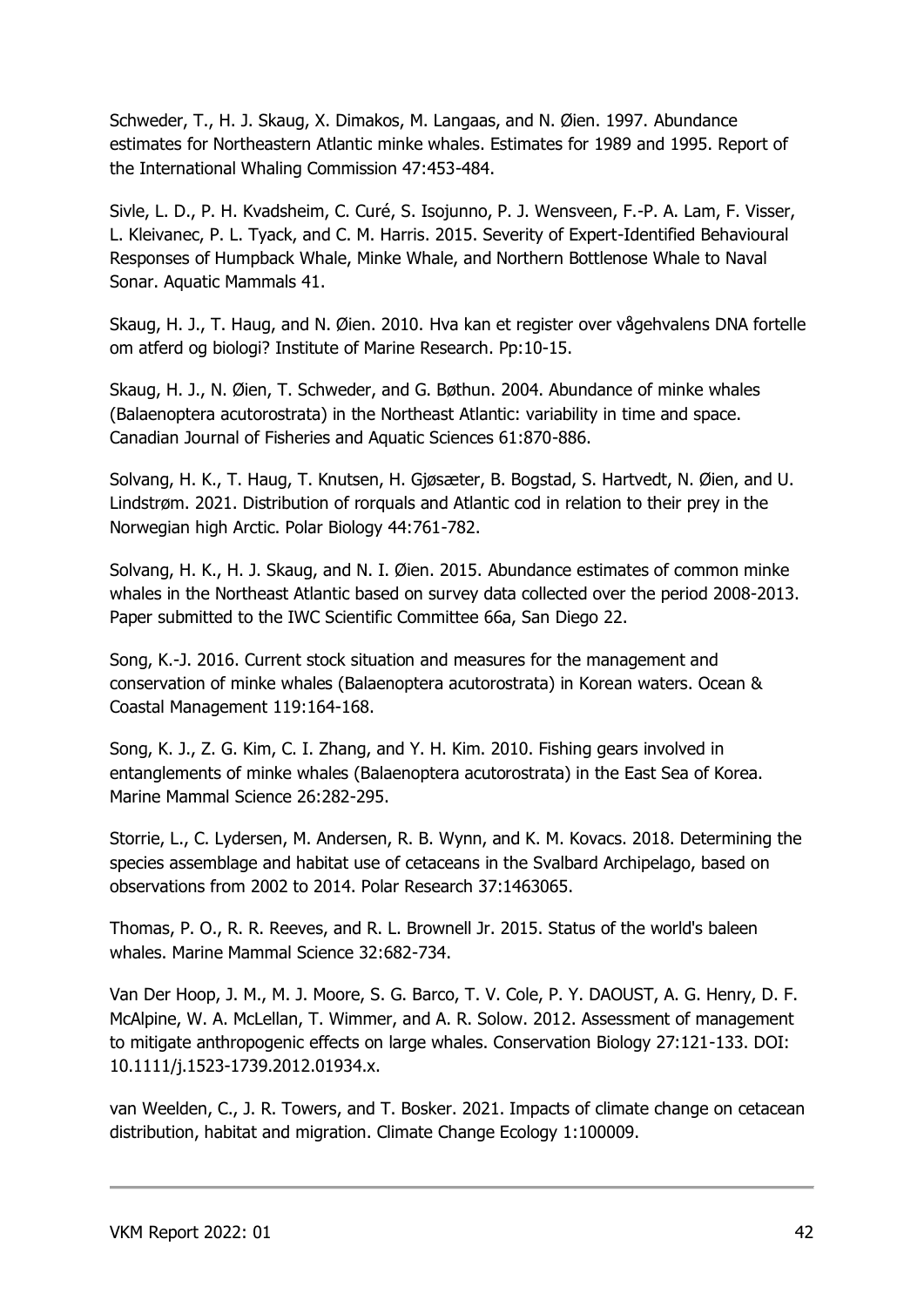Víkingsson, G. A. 2015. Decadal changes in distribution, abundance and feeding ecology of baleen whales in Icelandic and adjacent waters. A consequence of climate change? PhD thesis. The Arctic University of Norway.

Vikingsson, G. A., and M. P. Heide‐Jørgensen. 2015. First indications of autumn migration routes and destination of common minke whales tracked by satellite in the North Atlantic during 2001–2011. Marine Mammal Science 31:376-385.

Víkingsson, G. A., D. G. Pike, H. Valdimarsson, A. Schleimer, T. Gunnlaugsson, T. Silva, B. Þ. Elvarsson, B. Mikkelsen, N. Øien, and G. Desportes. 2015. Distribution, abundance, and feeding ecology of baleen whales in Icelandic waters: have recent environmental changes had an effect? Frontiers in Ecology and Evolution 3:6.

VKM. Rueness, E.K., Asmyhr, M.G., Kausrud, K., Nilsen, E.B., Øien, N., de Boer, H., Eldegard, K., Hindar, K., Hole., L.R., Järnegren, J., Kirkendall, L., Måren, I.E., Nielsen, A., Thorstad, E. B. and Velle, G. (2019). A CITES risk assessment for the common minke whale (Balaneoptera acutorostrata). Opinion of the Panel on Alien Organisms and Trade in Endangered Species (CITES) of the Norwegian Scientific Committee for Food and Environment. VKM report 2019: 10, ISBN: 978-82-8259-326-7, ISSN: 2535-4019. Norwegian Scientific Committee for Food and Environment (VKM), Oslo, Norway.

VKM (2019). Kriterier for forfatterskap og faglig ansvar i VKMs uttalelser. https://vkm.no/download/18.48566e5316b6a4910fc2dbd6/1561035075341/VKMs%20forfatt erskapskriterier\_revidert%20versjon%2020.06.2019.pdf

Yasunaga, G., and Y. Fujise. 2020. Consentration of persistent organic pollutants (POPs) in three species of baleen whales in the western North Pacific 鯨類資源研究 2:39-53.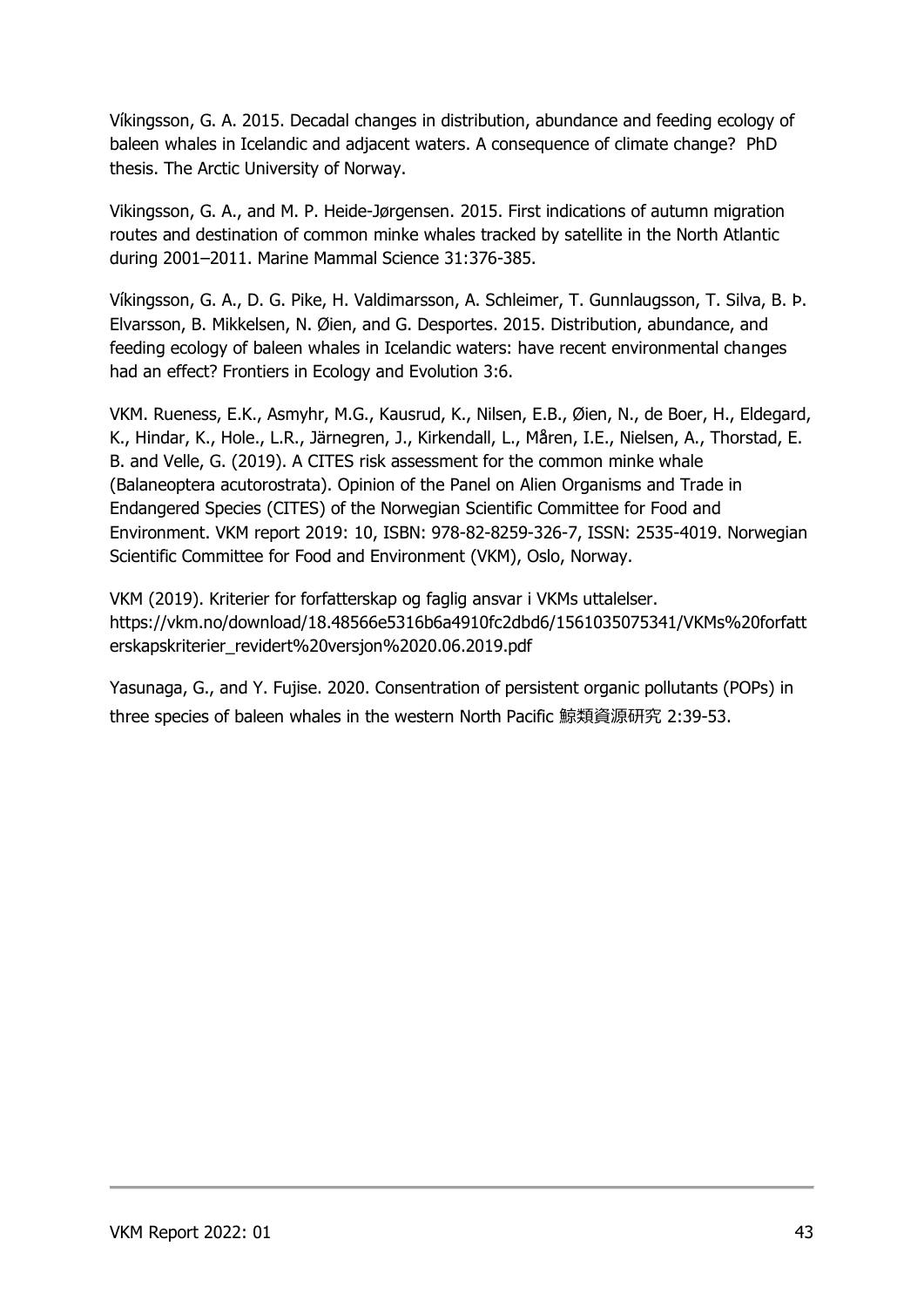# <span id="page-43-0"></span>6 Appendix I

## <span id="page-43-1"></span>**6.1 Commercial catches and trade of common minke whale**

**Table A.6.1.** Numbers of whales killed in commercial whaling per year for the period 2010- 2020.

| <b>Nation</b>  | <b>Area</b>        |     |  |
|----------------|--------------------|-----|--|
| 2010           |                    |     |  |
| <b>Norway</b>  | <b>NE Atlantic</b> | 468 |  |
| <b>Iceland</b> |                    | 60  |  |
|                |                    | 528 |  |
| 2011           |                    |     |  |
| <b>Norway</b>  | <b>NE Atlantic</b> | 533 |  |
| <b>Iceland</b> |                    | 58  |  |
|                |                    | 593 |  |
| 2012           |                    |     |  |
| <b>Norway</b>  | <b>NE Atlantic</b> | 464 |  |
| <b>Iceland</b> |                    | 52  |  |
|                |                    | 516 |  |
| 2013           |                    |     |  |
| <b>Norway</b>  | <b>NE Atlantic</b> | 594 |  |
| <b>Iceland</b> |                    | 35  |  |
|                |                    | 629 |  |
| 2014           |                    |     |  |
| <b>Norway</b>  | <b>NE Atlantic</b> | 736 |  |
| <b>Iceland</b> |                    | 24  |  |
|                |                    | 760 |  |
| 2015           |                    |     |  |
| <b>Norway</b>  | <b>NE Atlantic</b> | 660 |  |
| <b>Iceland</b> |                    | 29  |  |
|                |                    | 689 |  |
| 2016           |                    |     |  |
| <b>Norway</b>  | <b>NE Atlantic</b> | 591 |  |
| <b>Iceland</b> |                    | 46  |  |
|                |                    | 637 |  |
| 2017           |                    |     |  |
| <b>Norway</b>  | <b>NE Atlantic</b> | 432 |  |
| <b>Iceland</b> |                    | 17  |  |
|                |                    | 449 |  |
| 2018           |                    |     |  |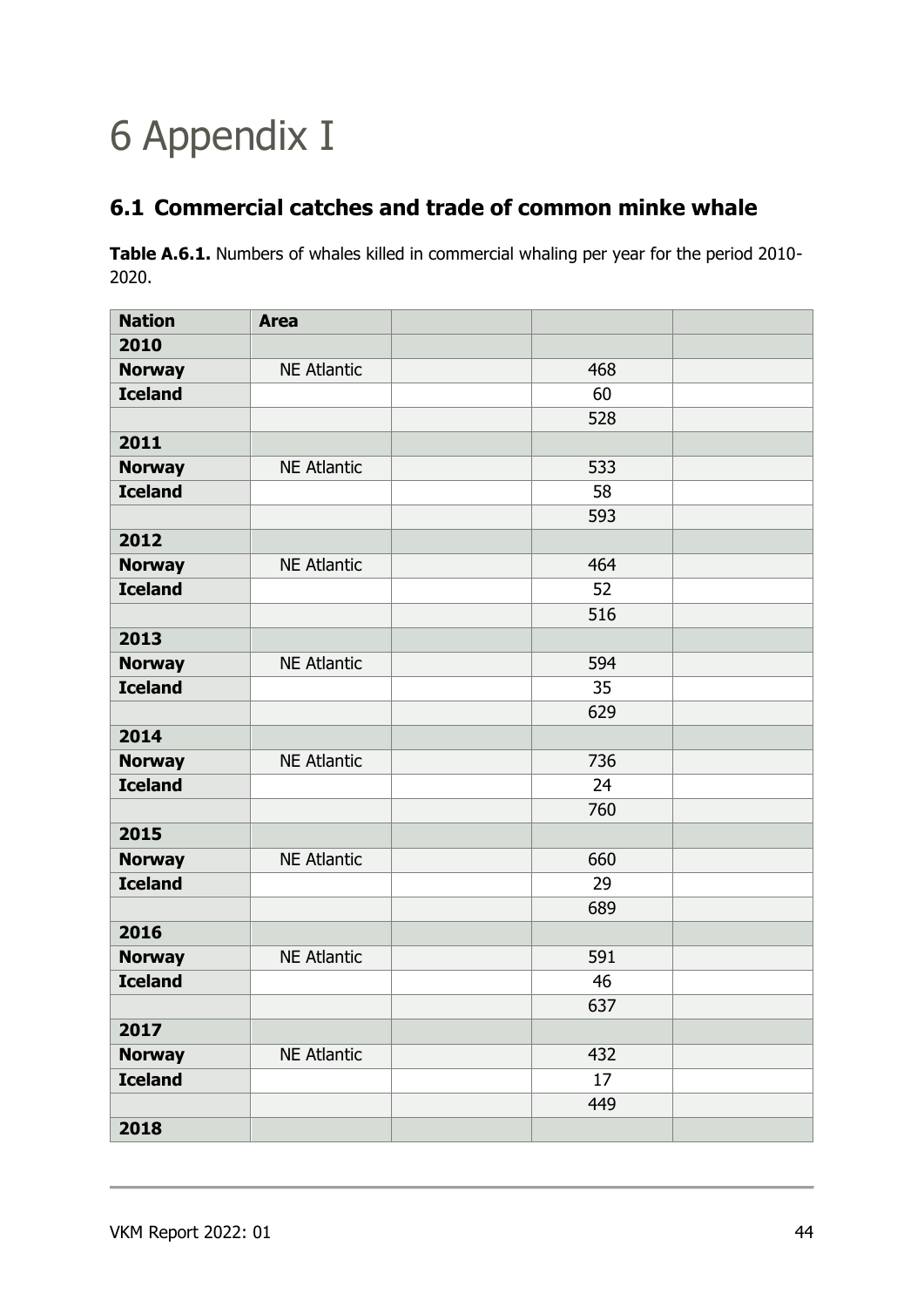| <b>Nation</b>  | <b>Area</b>        |              |      |  |
|----------------|--------------------|--------------|------|--|
| <b>Norway</b>  | <b>NE Atlantic</b> |              | 454  |  |
| <b>Iceland</b> |                    |              | 6    |  |
|                |                    |              | 460  |  |
| 2019           |                    |              |      |  |
| <b>Norway</b>  | <b>NE Atlantic</b> |              | 429  |  |
| <b>Japan</b>   | Japan              |              | 33   |  |
| <b>Japan</b>   | <b>NW Pacific</b>  |              | 11   |  |
|                |                    |              | 473  |  |
| 2020           |                    |              |      |  |
| <b>Norway</b>  | <b>NE Atlantic</b> |              | 503  |  |
| <b>Japan</b>   | Japan              |              | 95   |  |
|                |                    |              | 598  |  |
|                |                    | <b>Total</b> | 6337 |  |

**Table A.6.2.** Lists CITES trade reports for commercial trade (exporter reported quantity, CITES purpose code: T, commercial) from 2010 to 2019.

| Year           | <b>Exporter</b>         | <b>Importer</b>         | <b>Quantity</b><br>(kg) |
|----------------|-------------------------|-------------------------|-------------------------|
| Norway<br>2010 |                         | Faroe<br><b>Islands</b> | 1000                    |
| 2011           | Faroe<br><b>Islands</b> | <b>Iceland</b>          | 30                      |
| 2011           | Japan                   | <b>Iceland</b>          | 692*                    |
| 2011           | Norway                  | Faroe<br>Islands        | 468                     |
| 2012           | Greenland               | Denmark                 | 104                     |
| 2012           | Faroe<br><b>Islands</b> | <b>Iceland</b>          | 10                      |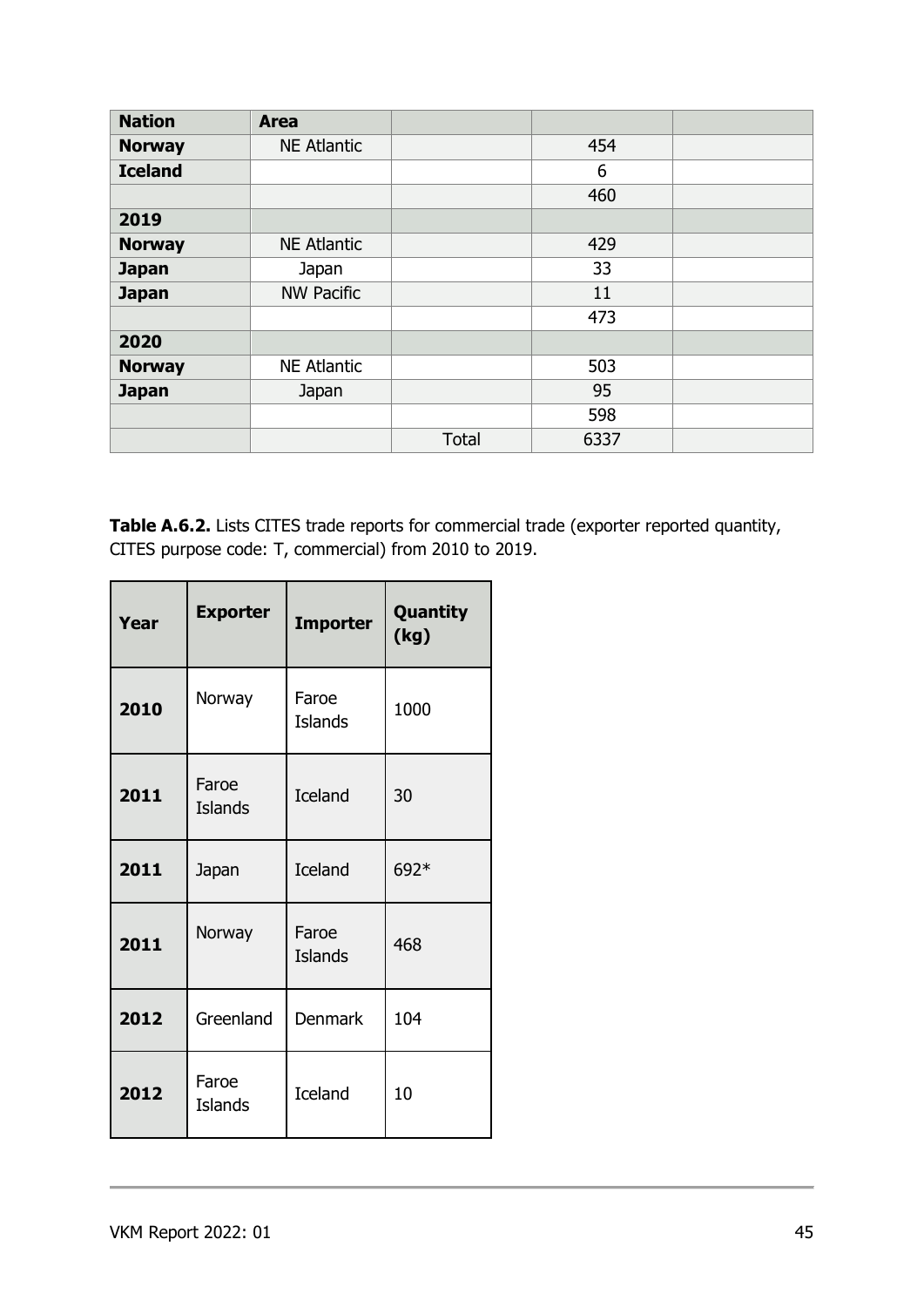| 2012 | Faroe<br><b>Islands</b> | Norway                  | 500     |
|------|-------------------------|-------------------------|---------|
| 2012 | Japan                   | <b>Iceland</b>          | 1779    |
| 2012 | Norway                  | Japan                   | 30      |
| 2012 | Norway                  | Faroe<br><b>Islands</b> | 500     |
| 2013 | <b>Iceland</b>          | Japan                   | 100,000 |
| 2013 | <b>Iceland</b>          | Norway                  | 5000*   |
| 2013 | Norway                  | Faroe<br><b>Islands</b> | 2000    |
| 2013 | Norway                  | Japan                   | 40,709  |
| 2014 | Norway                  | Faroe<br><b>Islands</b> | 1000    |
| 2014 | Norway                  | Iceland                 | 10,000  |
| 2014 | Norway                  | Japan                   | 96,341  |
| 2015 | Norway                  | Faroe<br><b>Islands</b> | 6000    |
| 2015 | Norway                  | <b>Iceland</b>          | 20,000  |
|      |                         |                         |         |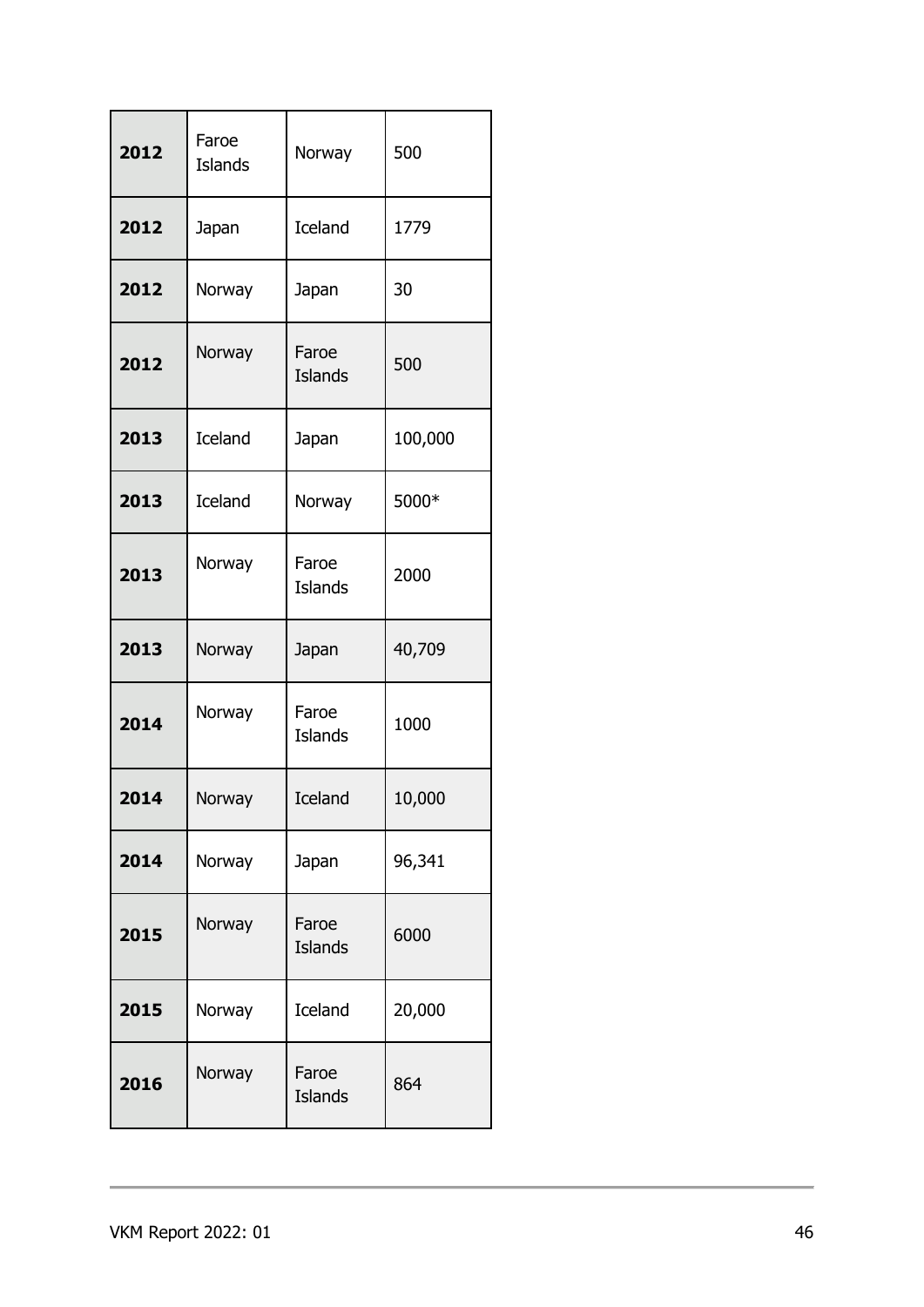| 2016 | Norway | Japan                   | 199,000 |
|------|--------|-------------------------|---------|
| 2017 | Norway | Faroe<br><b>Islands</b> | 864     |
| 2017 | Norway | Japan                   | 214,765 |
| 2018 | Norway | Faroe<br><b>Islands</b> | 432     |
| 2018 | Norway | <b>Iceland</b>          | 4308    |
| 2018 | Norway | Japan                   | 148,267 |
| 2019 | Norway | Faroe<br><b>Islands</b> | 864     |
| 2019 | Norway | <b>Iceland</b>          | 3000    |
| 2019 | Norway | Japan                   | 200,182 |

Data from trade.cites.org, accessed November 18. 2021.

\*Reported by importing country, where report of export is missing.

In addition, 10,000 kg derivatives and was imported by Japan from Iceland in 2013, 909kg meat originating in Iceland was re-exported from Norway to Japan in 2014, and 40 kg bones were imported to Denmark from Greenland in 2016.